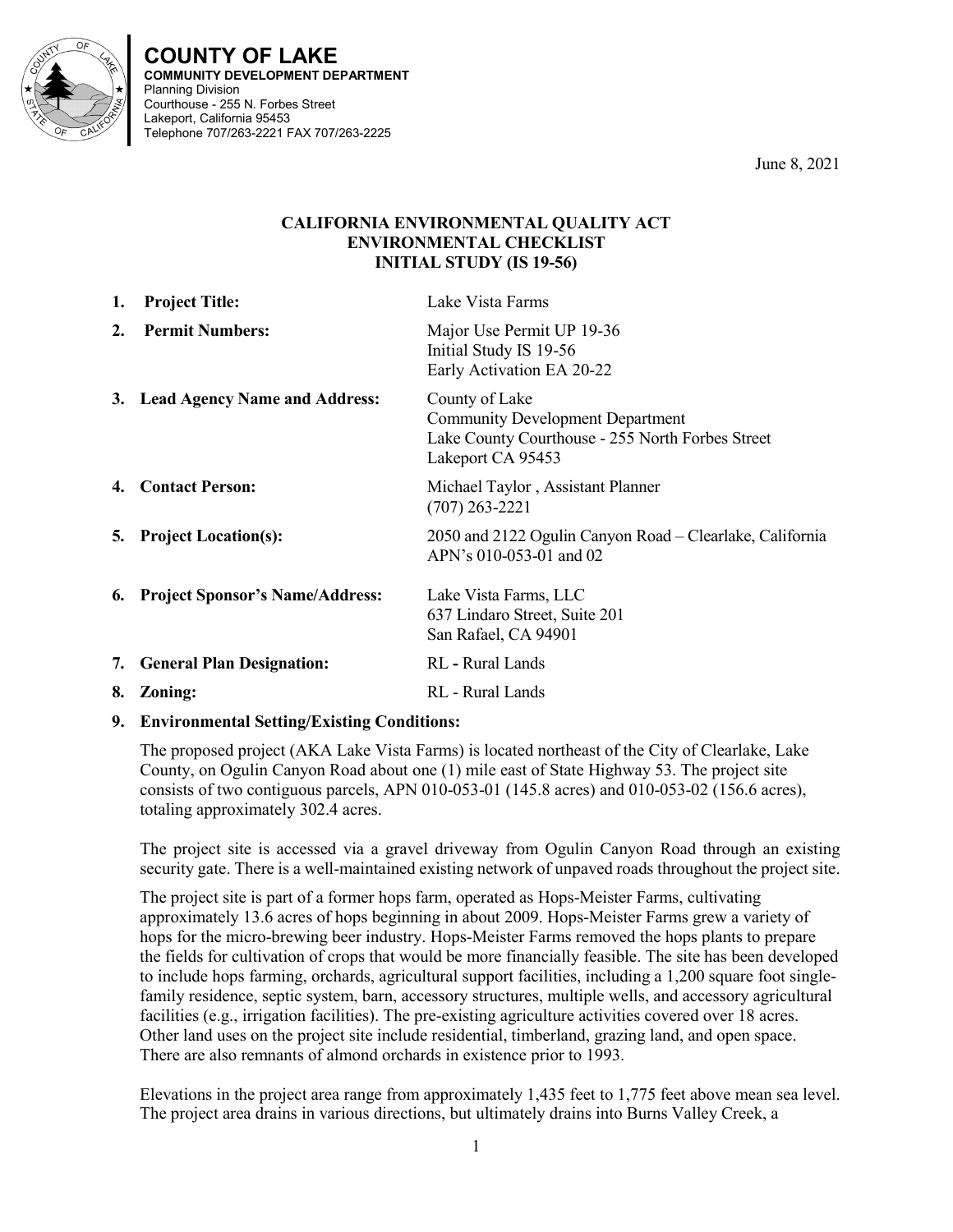perennial creek that runs parallel to Ogulin Canyon Road, flows towards the southwest, and is a tributary to Clear Lake. The vegetation in the area is mainly oaks, pine, native understory, and natural grasses.

Land uses surrounding the project site include residential estates, heavy service commercial, light industrial, hay production, row crops, grazing land, and open space. The western property line of APN 010-053-01 is adjacent to the City limits of Clearlake and the City's C-4 Zoning District, defined as "Heavy Service Commercial – Light Industrial".

A permit for Early Activation of Use, EA 20-22, of the proposed Major Use Permit UP 19-36, was approved by the Lake County Community Development Department on February 28, 2020 to allow commercial outdoor cultivation within a cultivation area of up to 640,332 square feet (14.7 acres) and a maximum canopy area of 479,160 square feet (11 acres) at the project site beginning April 1, 2020. The applicant's lessee subsequently constructed hoop houses on Site A and graded approximately 56,640 square feet of the eastern portion of Site B to create flat areas for cultivation. The Lake County Community Development Department cited the applicant with a Notice of Violation of EA 20-22 and a Stop Work Order and on May 13, 2020 revoked EA 20-22. To address the violation, the applicant coordinated with the Community Development Department staff to identify immediate corrective actions, which included removal of the cited hoop houses on Site A, stabilization of Site B, and installation of stormwater management controls to prevent erosion and runoff from the graded areas on Site B. No further cannabis cultivation has occurred at the project site since the revocation of EA 20-22.

#### **10. General Site Information**

| <b>Supervisor District:</b>                              | District 2 - Sabatier                     |
|----------------------------------------------------------|-------------------------------------------|
| <b>Flood Zone:</b>                                       | Not within a designated flood hazard zone |
| Slope:                                                   | Moderately steep to gently sloping        |
| <b>Fire Hazard Severity Zone:</b>                        | A mixture of Moderate and Very High       |
| <b>Earthquake Fault Zone:</b>                            | Not within a fault zone                   |
| Dam Failure Inundation Area: Not within dam failure zone |                                           |
| <b>Parcel Size:</b>                                      | Approximately 302 acres                   |
| <b>Area Plan:</b>                                        | The Shoreline Communities Area Plan       |

### **11. Description of Project: (Describe the whole action involved, including but not limited to later phases of the project, and any secondary, support, or off-site features necessary for its implementation.)**

The project applicant is seeking discretionary approval from Lake County for a Major Use Permit, UP 19-36, for commercial outdoor cannabis cultivation operations at 2050 and 2122 Ogulin Canyon Road, Clearlake, Lake County, California. The proposed project (AKA Lake Vista Farms) is located northeast of the City of Clearlake about one (1) mile east of State Highway 53. The project site consists of two contiguous parcels, APN 010-053-01 (145.8 acres) and 010-053-02 (156.6 acres), totaling approximately 302.4 acres. Under the Lake County Zoning Ordinance Article 27, the project site qualifies for outdoor cannabis cultivation with a maximum canopy area of up to 15 acres.

The project site is within 1,000 feet of the City of Clearlake sphere of influence. Cannabis cultivation is prohibited within 1,000 feet of an incorporated city sphere of influence unless the applicant can provide a letter of support from the City. A letter of support has been obtained from the City in February 2020 (Attachment C).

The only access to the project site is via a gravel driveway from Ogulin Canyon Road through a locked security gate.

A Biological Site Assessment for the project site, dated August 22, 2019, was prepared by Natural Investigations Co. (Natural Investigations Co., 2019). The Biological Site Assessment identified up to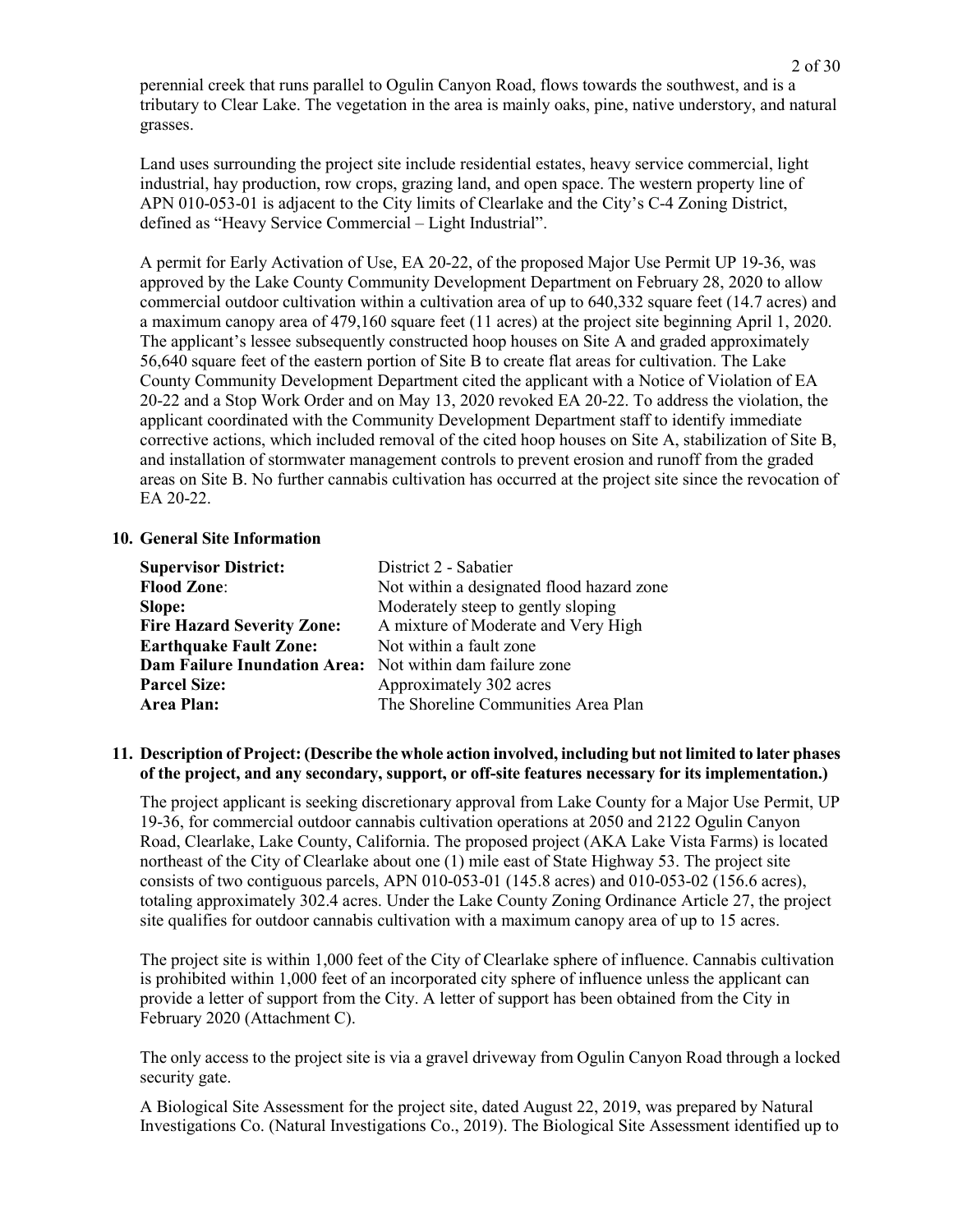28.8 acres, represented by six (6) distinct fields (sites), that are suited for cultivation. These fields were selected based on several key factors including setbacks from watercourses and other sensitive natural resources, the use of previously cleared and/or developed agricultural areas, level to moderate sloping topography, existing access roads, access to a water source, and access to existing irrigation systems. The proposed project is to cultivate 15 acres of canopy at five (5) of the fields, referred to as Sites A through E, as discussed below. Although Sites A through E have a combined area of 25.8 acres, the total canopy would be limited to 15 acres. The proposed cannabis cultivation activities are to be co-located on the subject parcels in compliance with County regulations (refer to Attachment A – Development Site Plans).

<span id="page-2-0"></span>The proposed project is to cultivate 15 acres of outdoor cultivation canopy across five (5) sites as summarized in [Table 1.](#page-2-0) Details of each site are summarized below.

| Site | Name                    | Available Area<br>$(\text{acres})^{1,2}$ | Potential Canopy<br>Area $(\text{acres})^{1,2}$ |
|------|-------------------------|------------------------------------------|-------------------------------------------------|
| А    | Northwestern Hops Field | 6.0                                      |                                                 |
|      | Southwest Clearing      | 6.5                                      | 6.5                                             |
|      | Northeast Hops Field    | 3.4                                      | 1.4                                             |
|      | Central Hops Field      | 4.2                                      | 3.7                                             |
| Е    | Chaparral Clearing      | 7.8                                      | 7 R                                             |

*Table 1. Summary of cannabis cultivation canopy areas for each cultivation site.*

1 Source: Development Plans (Attachment A)

 $2$ This area may be different than provided in the Biological Assessment because the stream setbacks in the assessment were greater than required and roads were included in the Available Area.

All pesticides, fertilizers, and hazardous materials would be stored in the proposed Conex (or similar) shipping containers and/or approximately 8'x8' storage sheds. Pesticides and fertilizers would be held within their manufacturer's original containers, which are within secondary containment structures. The shipping containers/storage sheds would be located within fenced cultivation areas.

Excess plant matter (plant stems) would be composted on site. The proposed cultivation operation would draw water from existing wells located at each site.

According to the Property Management Plan (Attachment B), cannabis cultivation activities would occur 7:00 AM to 5:00 PM Monday through Saturday. All visitors to the site would be met by an employee of the site, who would request identification and log the visitor's purpose, time, and date of visit. Signage would be posted that states that the operational areas have restricted access and are closed to the public.

On December 10, 2019 Lake County Code Enforcement Officer Andrew Williams conducted a Public Resource Code 4290 and 4291 Cal Fire site inspection. The following items have been incorporated into the project as a result of this inspection:

- Installation of a reflective road name and address numbers at site entry.
- Widen the entry driveway from Ogulin Canyon Drive to the first hammerhead turnaround.
- Provide a 4-inch compacted road base on the main driveway.
- Relocated the employee parking to the south near the house and hammer head turn around area.
- Provide 2,500-gallon water tanks at each cultivation Site.
- All gates to be at least 14 feet wide.

**Site A - Northwestern Hops Field:** This site is located in the northwest corner of APN 010-053-01 near the entrance of the proposed project. The proposed cultivation would occur within an existing 6.0-acre agriculture field previously used to grow hops. Cultivation would occur outside of the 100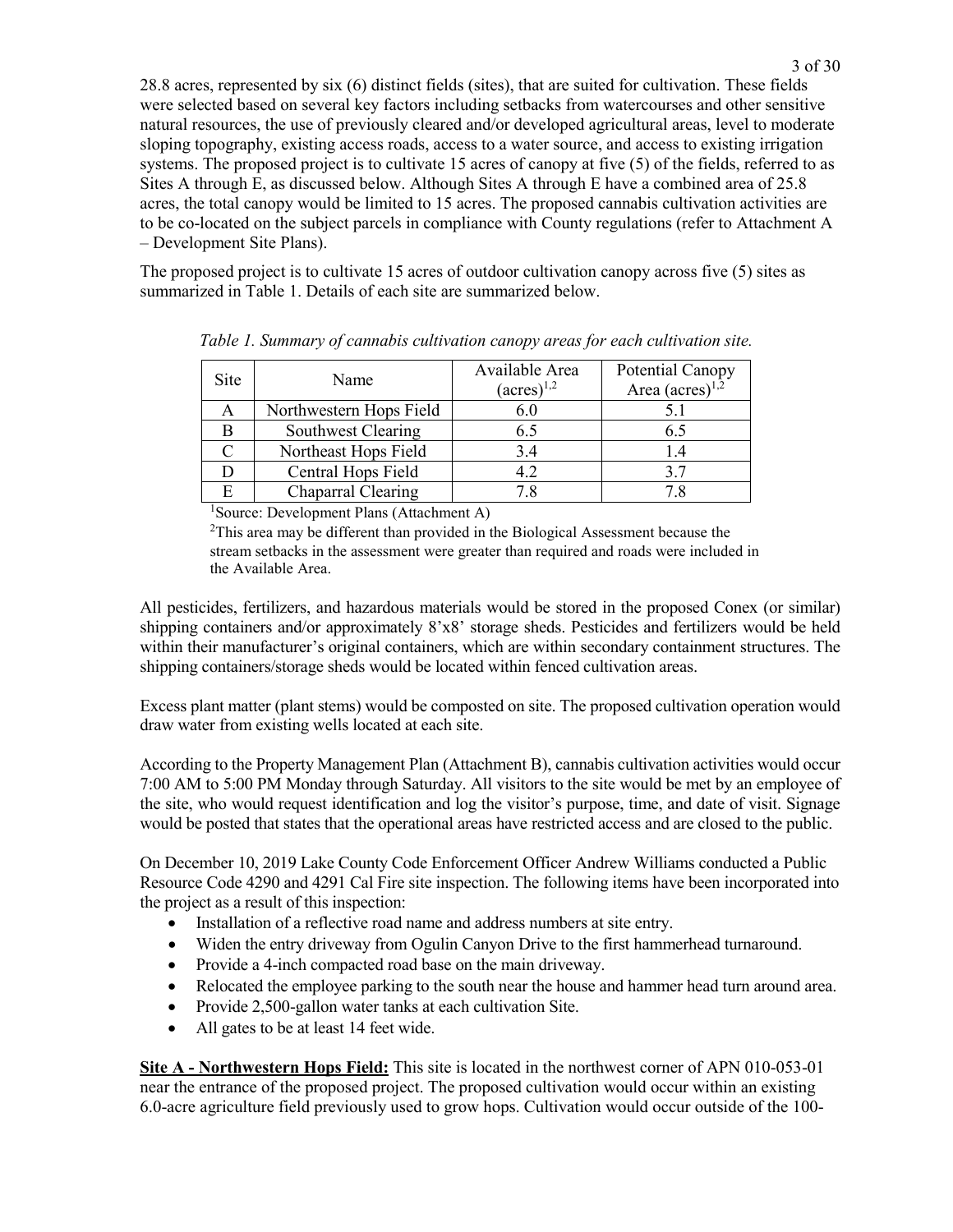foot stream setbacks, leaving up to 5.1 acres of the existing agricultural field that could be used for cannabis canopy. Refer to Attachment A, Sheets 1, 2, and A1 through A4.

Adjacent to Site A is an existing single-family residence that would be used as a caretaker's residence. A small parking area exists in the front of the house and the existing driveway would be widened and surfaced with gravel to accommodate a hammerhead turnaround, 23 parking spaces, farm vehicles, trash enclosure, and shipping container. A locked gate would be located on the gravel road to the south of the proposed parking spaces. Irrigation water would be supplied by an existing well. Cultivation accessory items at Site A include temporary greenhouses (hoophouses), portable toilets, a trash enclosure, chemical storage area, vegetative waste storage area, 2,500-gallon water storage tank, and a renovated 10' x 30' shipping container would be provided in order to house the security equipment and camera monitors. As depicted on the Development Plans (Attachment A), the cultivation would be fenced and would maintain setbacks from adjacent seasonal creeks. This proposed cultivation site was previously farmed; therefore, minimal site preparation would be needed to plant cannabis and no grading would be required. However, one existing walnut tree would be removed. Surrounding vegetation would be trimmed and maintained with no additional tree removal. Security cameras would be installed in accordance with County standards. Stormwater management improvements including fiber rolls would be installed around the perimeter of the cultivation site in accordance with the Property Management Plan (Attachment B).

**Site B - "Southwest Clearing"** This site is located towards the southwest corner of APN 010-053-01 on a ridge with an open field of approximately 6.5 acres. The area currently consists of grasses, brush, some trees, and an existing road spans the length of the field. There are no streams within 150 feet of Site B. This area would be cleared and graded to plant up to 6.5 acres of cannabis canopy. Refer to Attachment A, Sheets 1, 2, and B1 through B4.

The site would be accessed using existing onsite non-paved roads. A new 6-foot-tall wire fence with galvanized posts would be constructed around the cultivation area and secured with 12-foot wide locked gates at the entrance and exit points. Irrigation water would be supplied by an existing well. Cultivation accessory items at Site B include temporary greenhouses (hoophouses), portable toilets, a trash enclosure, pesticide and chemical storage facility, stockpile area, and vegetative waste storage area, 2,500 gallon water storage tank, and a chemical storage facility. This area was originally cleared in 2013 to prepare for agriculture activities and some grass and brush have grown in since. To prepare for cannabis cultivation, this area would be cleared and graded to plant up to 6.4 acres of cannabis canopy. Approximately 20 poor-quality walnut trees would be removed. If proposed grading exceeds 500 cubic yards or more than 1-acre of vegetation is cleared, the applicant would be required to obtain a ministerial grading permit from Lake County (Chapter 30 of the Lake County Code). No native oaks would be removed. Surrounding vegetation would be trimmed and maintained with no additional tree removal. Security cameras would be installed in accordance with County standards. Stormwater management improvements including fiber rolls would be installed around the perimeter of the cultivation site in accordance with the Property Management Plan (Attachment B).

**Site C - "Northeast Hops Field"** This site is located at the northeastern corner of APN 010-053-01 and northwestern corner of APN 010-053-02. The proposed cultivation would occur within an existing 3.4-acre field previously used to grow hops. Cultivation would occur outside of the 100-foot stream and pond setbacks, leaving up to 1.5 acres of the existing agricultural field that could be used for cannabis canopy. The barn and shade structures adjacent to the barn would be used as a nursery, where non-flowering/immature plants would be propagated. Refer to Attachment A, Sheets 1, 2, and C1 through C5.

The site would be accessed using existing onsite non-paved roads. A new 6-foot-tall wire fence with galvanized posts would be constructed around the cultivation area and secured with 12-foot wide locked gates at the entrance and exit points. There is an existing 16-foot-tall, 70 foot x 40 foot metal barn that would be utilized for drying cannabis. A small parking area would be located adjacent to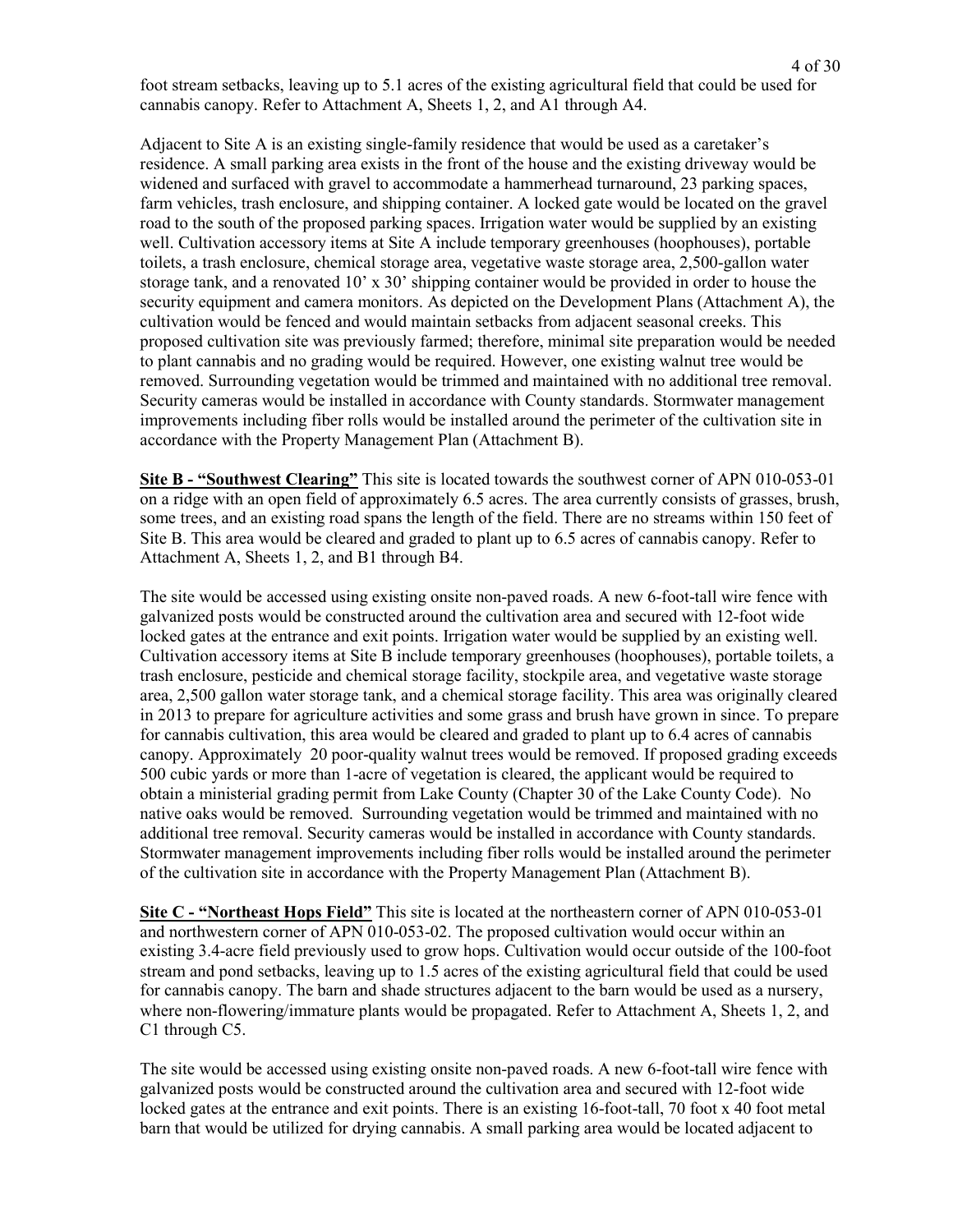barn providing four (4) parking spaces. Irrigation water would be supplied by an existing well. Cultivation accessory items at Site C include temporary greenhouses (hoophouses), portable toilets, a trash enclosure, pesticide and chemical storage facility, stockpile area, and vegetative waste storage area, 2,500 gallon water storage tank. As depicted on the Development Plans (Attachment A), the cultivation would maintain setbacks from adjacent seasonal creeks and an existing pond. This proposed cultivation site was previously farmed; therefore, minimal site preparation would be needed to plant cannabis and no grading would be required. Surrounding vegetation would be trimmed and maintained with no tree removal. Security cameras would be installed in accordance with County standards. Stormwater management improvements including fiber rolls would be installed around the perimeter of the cultivation site in accordance with the Property Management Plan (Attachment B).

**Site D - "Central Hops Field"** This site is located on APN 010-053-01 northeast of Site B. The proposed cultivation would occur within an existing 4.2 acre field used to grow hops. Up to 3.7 acres could be used for cannabis canopy. There are no streams within 150-feet of Site D. Refer to Attachment A, Sheets 1, 2, and D1 through D4.

The site would be accessed using existing onsite non-paved roads that span the length of the site. A new 6-foot-tall wire fence with galvanized posts would be constructed around the cultivation area and secured with 12-foot wide locked gates at the entrance and exit points. Cultivation accessory items at Site D include temporary greenhouses (hoophouses), portable toilets, a trash enclosure, pesticide and chemical storage facility, stockpile area, vegetative waste storage area, and a 2,500 gallon water storage tank. This proposed cultivation site was previously farmed; therefore, minimal site preparation would be needed to plant cannabis and no grading would be required. Surrounding vegetation would be trimmed and maintained and no trees would be removed. Security cameras would be installed in accordance with County standards. Stormwater management improvements including fiber rolls would be installed around the perimeter of the cultivation site in accordance with the Property Management Plan (Attachment B).

**Site E - "Chaparral Clearing"** This site is located near the eastern border of APN 010-053-02 on a ridge within an area of dense chamise brush of approximately 7.8 acres. There are no streams within 150-feet of Site B. This area would be cleared and graded to plant up to 7.8 acres of cannabis canopy or the amount such that the cumulative canopy for all sites does not exceed 15 acres. Refer to Attachment A, Sheets 1, 2, and E1 through E4.

The site would be accessed using existing onsite non-paved roads. A new 6-foot-tall wire fence with galvanized posts would be constructed around the cultivation area and secured with 12-foot wide locked gates at the entrance and exit points. Irrigation water would be supplied by an existing well. Cultivation accessory items at Site B include temporary greenhouses (hoophouses), portable toilets, a trash enclosure, 2,500 gallon water storage tank, pesticide and chemical storage facility, stockpile area, and vegetative waste storage area. This area was cleared in 2003 and again in 2009 to prepare for agriculture activities. Since this time, chamise brush has taken over the site. To prepare for cannabis cultivation, the chamise would be cleared and the site would be graded to plant cannabis canopy. If proposed grading exceeds 500 cubic yards or more than 1-acre of vegetation is cleared, a ministerial grading permit would be obtained from Lake County (Chapter 30 of the Lake County Code). No trees would be removed to prepare the site. Surrounding vegetation would be trimmed and maintained with no tree removal. Security cameras would be installed in accordance with County standards. Stormwater management improvements including fiber rolls would be installed around the perimeter of the cultivation site in accordance with the Property Management Plan (Attachment B).

**Construction** The proposed project does not include the construction of new buildings, paved roads, or other permanent structures or impermeable surfaces. Site A, C, and D are existing agricultural fields that were used to grow hops and would require minimum site preparation. Sites B and E, although cleared in 2013 and 2009, respectively, for past agricultural activities, would require, as discussed above, vegetation clearing and grading to prepare for cultivation.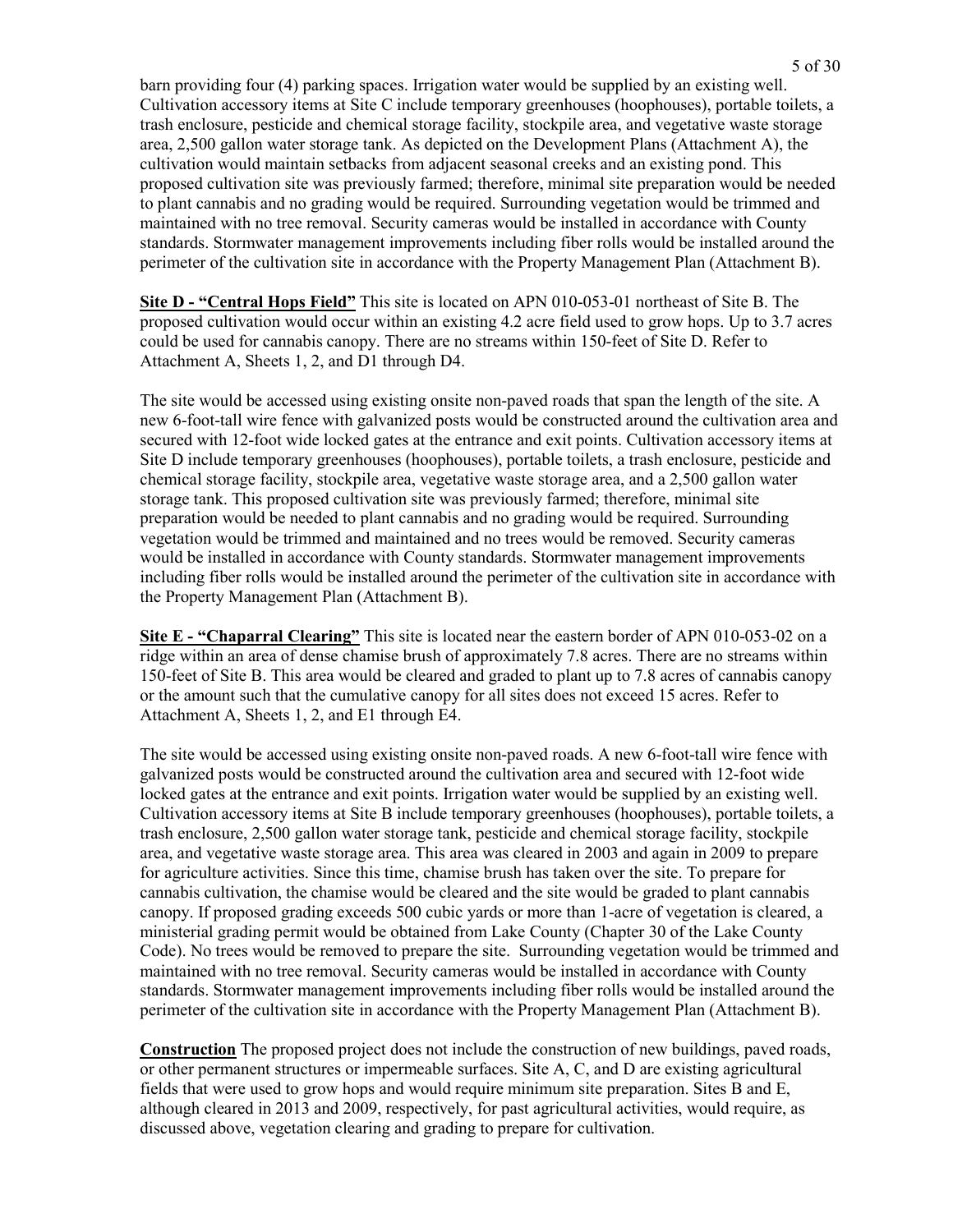According to the applicant and project application, construction activities would occur as follows:

- Construction activities would be weather-dependent and would occur over a 4-8 week period.
- Materials and equipment would be staged on previously disturbed areas adjacent to the proposed cultivation sites. No new areas would be disturbed for the purpose of staging materials or storing equipment.
- Construction would occur during daylight hours, typically between 7:00 AM and 7:00 PM, Monday through Friday, with some weekend work or later hours when needed.
- Disturbed areas would be stabilized with temporary erosion control or with permanent erosion control as soon as possible after grading or construction is complete.

#### **The following materials have been Attached to this document:**

- **Attachment A – Development Site Plans, dated September 2019**
	- o **Sheets 1 and 2 – Cover Sheet and Master Aerial Sheet**
	- o **Sheets A1 through A4 – Site A, former Northwestern Hops site**
	- o **Sheets B1 through B3 – Site B, Southwest Clearing**
	- o **Sheets C1 through C5 – Site C, former Northeast Hops site**
	- o **Sheets D1 through D4 – Site D, former Central Hops site**
	- o **Sheets E1 through E3 – Site E, Chaparral Clearing**
- **Attachment B – Property Management Plan, dated September 12, 2019**
- **Attachment C – Letter from the City of Clearlake, dated February 24, 2020**

**The following materials have been cited in the Source List and can be available upon request:** 

• **Biological Site Assessment for the Cannabis Cultivation Operations at 2050 and 2122 Ogulin Canyon Road, Clearlake California, prepared by Natural Investigations Co., August 22, 2019**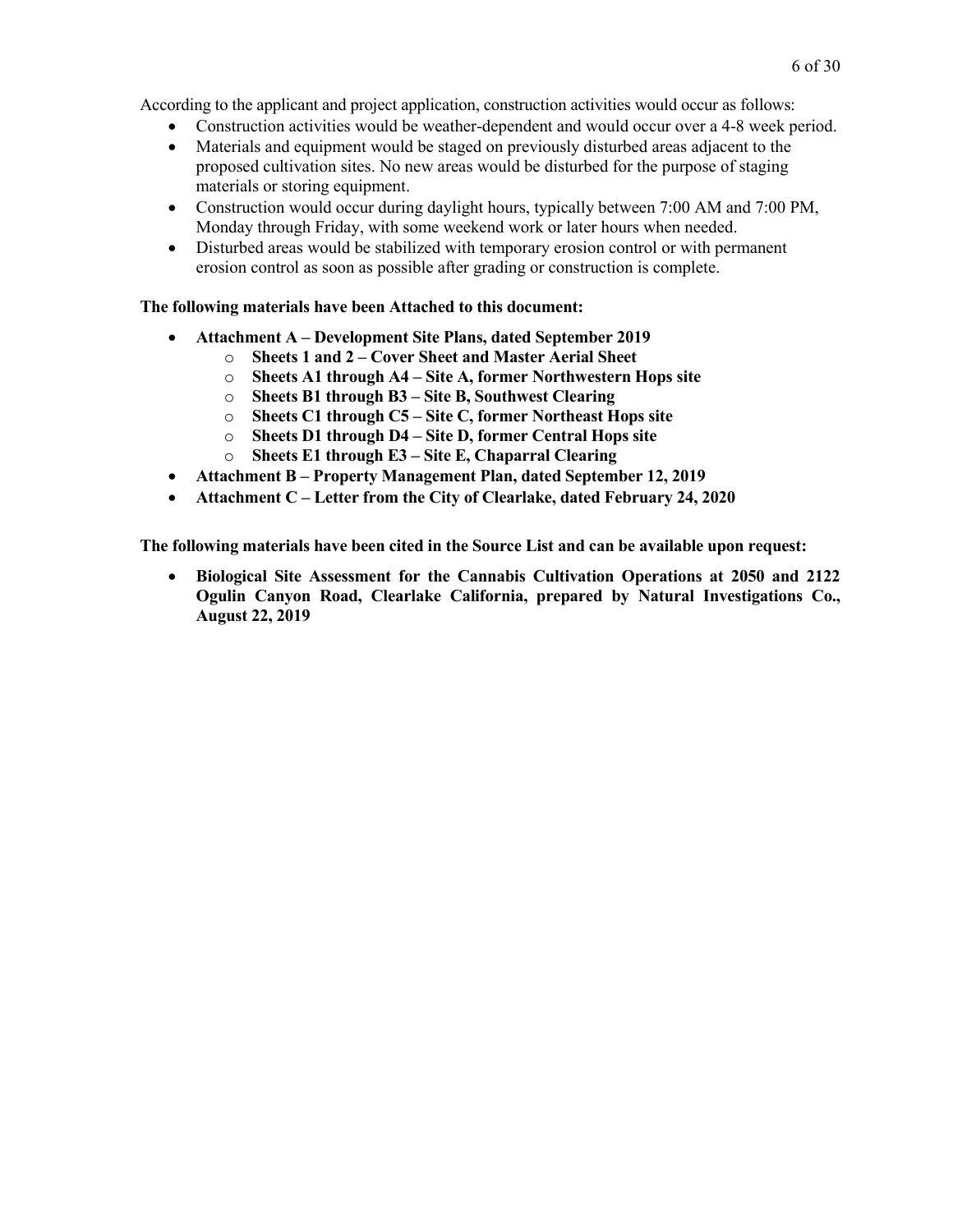*The environmental factors checked below would be potentially affected by this project, involving at least one impact that is a "Potentially Significant Impact" as indicated by the checklist on the following pages.*

|     | Aesthetics                  |   | Greenhouse Gas Emissions         |     | Population / Housing                      |
|-----|-----------------------------|---|----------------------------------|-----|-------------------------------------------|
|     | Agriculture & Forestry      | ⊠ | Hazards & Hazardous Materials    | IХI | <b>Public Services</b>                    |
|     | <b>Air Quality</b>          | ⋉ | <b>Hydrology</b> / Water Quality |     | Recreation                                |
|     | <b>Biological Resources</b> |   | Land Use / Planning              | IХI | Transportation                            |
| IXI | <b>Cultural Resources</b>   |   | <b>Mineral Resources</b>         |     | <b>Tribal Cultural Resources</b>          |
|     | Geology / Soils             |   | Noise                            |     | Utilities / Service Systems               |
|     | Wildfire                    |   | Energy                           |     | <b>Mandatory Findings of Significance</b> |

## **DETERMINATION: (To be completed by the lead Agency)**

On the basis of this initial evaluation:

- I find that the proposed project COULD NOT have a significant effect on the environment, and a NEGATIVE DECLARATION will be prepared.
- $\boxtimes$  I find that although the proposed project could have a significant effect on the environment, there will not be a significant effect in this case because revisions in the project have been made by or agreed to by the project proponent. A MITIGATED NEGATIVE DECLARATION will be prepared.
- I find that the proposed project MAY have a significant effect on the environment, and an ENVIRONMENTAL IMPACT REPORT is required.
- I find that the proposed project MAY have a "potentially significant impact" or "potentially significant unless mitigated" impact on the environment, but at least one effect 1) has been adequately analyzed in an earlier document pursuant to applicable legal standards, and 2) has been addressed by mitigation measures based on the earlier analysis as described on attached sheets. An ENVIRONMENTAL IMPACT REPORT is required, but it must analyze only the effects that remain to be addressed.
- I find that although the proposed project could have a significant effect on the environment, because all potentially significant effects (a) have been analyzed adequately in an earlier EIR or NEGATIVE DECLARATION pursuant to applicable standards and (b) have been avoided or mitigated pursuant to that earlier EIR or NEGATIVE DECLARATION, including revisions or mitigation measures that are imposed upon the proposed project, nothing further is required.

Initial Study Prepared By: Michael Taylor Planner

 $\left(\sqrt{2\pi\sqrt{2}}\right)$  Date: SIGNATURE

Date: 6/8/2021

Scott Deleon - Director Community Development Department

SECTION 1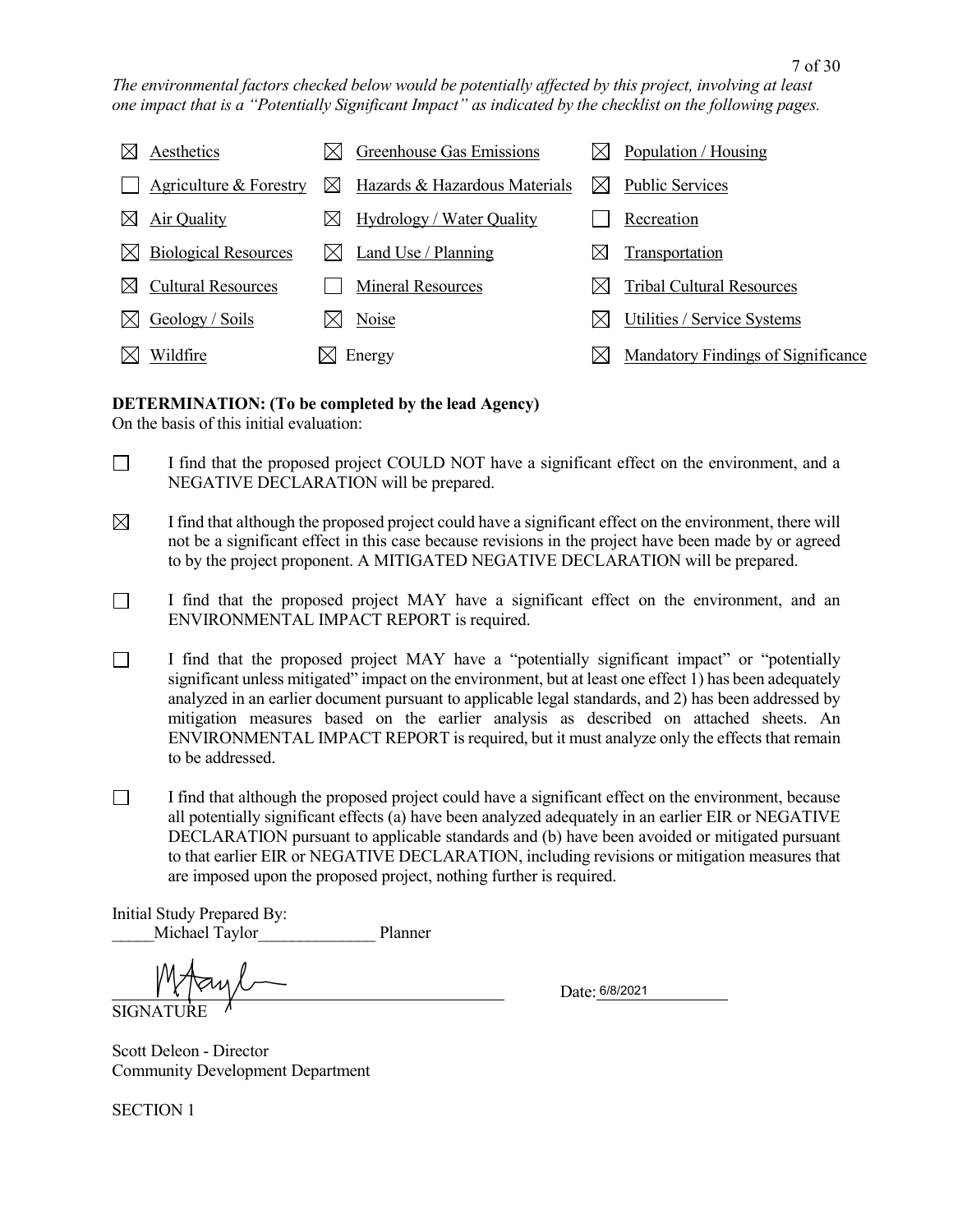## EVALUATION OF ENVIRONMENTAL IMPACTS:

- 1) A brief explanation is required for all answers except "No Impact" answers that are adequately supported by the information sources a lead agency cites in the parentheses following each question. A "No Impact" answer is adequately supported if the referenced information sources show that the impact simply does not apply to projects like the one involved (e.g., the project falls outside a fault rupture zone). A "No Impact" answer should be explained where it is based on projectspecific factors as well as general standards (e.g., the project will not expose sensitive receptors to pollutants, based on a project-specific screening analysis).
- 2) All answers must take account of the whole action involved, including off-site as well as on-site, cumulative as well as project-level, indirect as well as direct, and construction as well as operational impacts.
- 3) Once the lead agency has determined that a particular physical impact may occur, and then the checklist answers must indicate whether the impact is potentially significant, less than significant with mitigation, or less than significant. "Potentially Significant Impact" is appropriate if there is substantial evidence that an effect may be significant. If there are one or more "Potentially Significant Impact" entries when the determination is made, an EIR is required.
- 4) "Negative Declaration: Less Than Significant With Mitigation Incorporated" applies where the incorporation of mitigation measures has reduced an effect from "Potentially Significant Impact" to a "Less Than Significant Impact." The lead agency must describe the mitigation measures, and briefly explain how they reduce the effect to a less than significant level (mitigation measures from Section XVII, "Earlier Analyses," may be cross-referenced).
- 5) Earlier analyses may be used where, pursuant to the tiering, program EIR, or other CEQA process, an effect has been adequately analyzed in an earlier EIR or negative declaration. Section  $15063(c)(3)(D)$ . In this case, a brief discussion should identify the following:
	- a) Earlier Analysis Used. Identify and state where they are available for review.
	- b) Impacts Adequately Addressed. Identify which effects from the above checklist were within the scope of and adequately analyzed in an earlier document pursuant to applicable legal standards, and state whether such effects were addressed by mitigation measures based on the earlier analysis.
	- c) Mitigation Measures. For effects that are "Less than Significant with Mitigation Measures Incorporated," describe the mitigation measures, which were incorporated or refined from the earlier document and the extent to which they address site-specific conditions for the project.
- 6) Lead agencies are encouraged to incorporate into the checklist references to information sources for potential impacts (e.g., general plans, zoning ordinances). Reference to a previously prepared or outside document should, where appropriate, include a reference to the page or pages where the statement is substantiated.
- 7) Supporting Information Sources: A source list should be attached, and other sources used or individuals contacted should be cited in the discussion.
- 8) This is only a suggested form, and lead agencies are free to use different formats; however, lead agencies should normally address the questions from this checklist that are relevant to a project's environmental effects in whatever format is selected.
- 9) The explanation of each issue should identify:
	- a) the significance criteria or threshold, if any, used to evaluate each question; and
	- b) the mitigation measure identified, if any, to reduce the impact to less than significance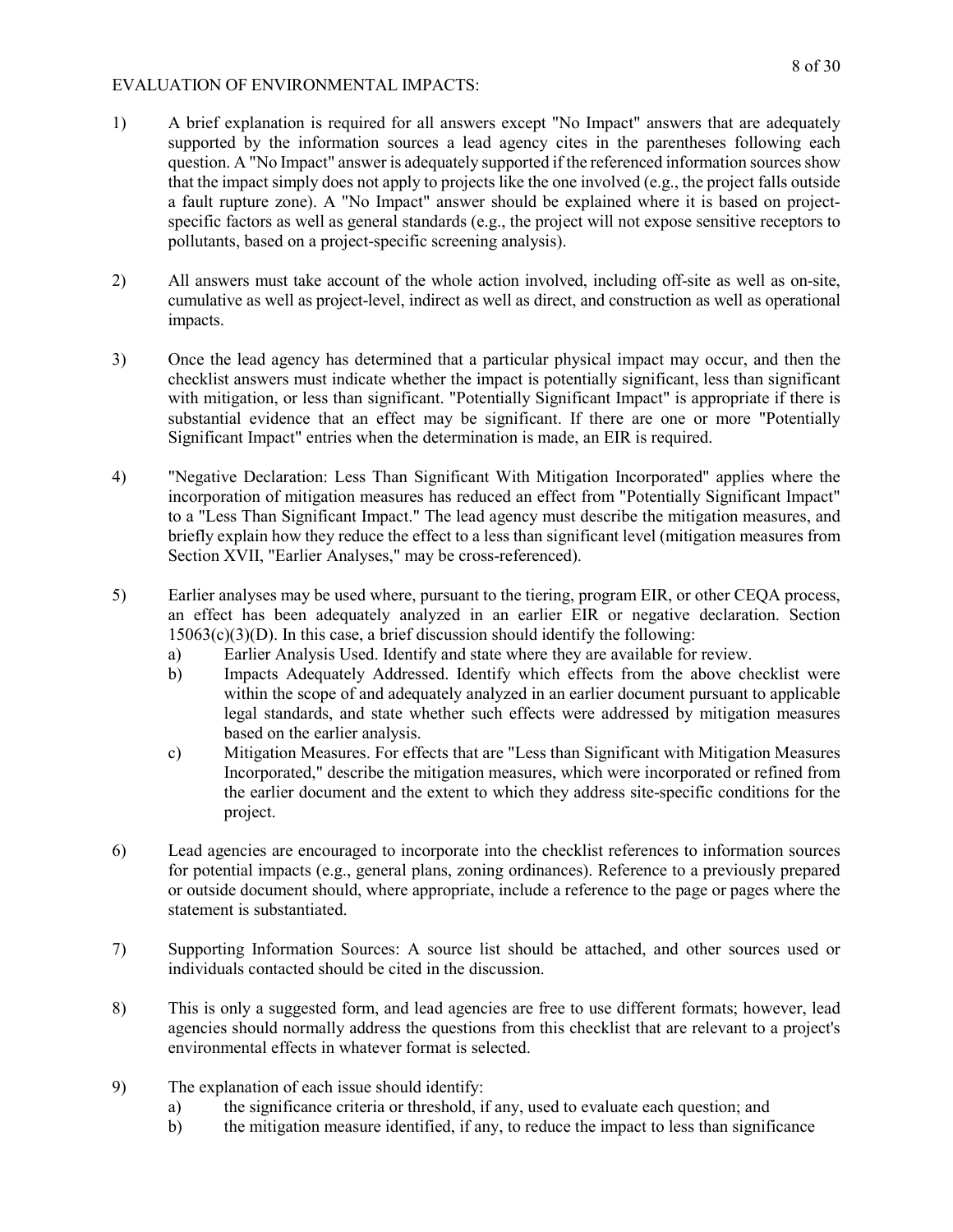# **KEY: 1 = Potentially Significant Impact**

# **3 = Less Than Significant Impact**

**4 = No Impact**

| <b>IMPACT</b><br><b>CATEGORIES*</b>                                                                                                                                                                                                                                                | 1 | $\overline{2}$ | 3           | 4 | All determinations need explanation.<br>Reference to documentation, sources, notes and<br>correspondence.                                                                                                                                                                                                                                                                                                                                                                                                                                                                                                                                                                                                                                                                                                                                                                                                                                                                                                                                                                                                                                                                           | Source<br>Number**     |  |  |  |
|------------------------------------------------------------------------------------------------------------------------------------------------------------------------------------------------------------------------------------------------------------------------------------|---|----------------|-------------|---|-------------------------------------------------------------------------------------------------------------------------------------------------------------------------------------------------------------------------------------------------------------------------------------------------------------------------------------------------------------------------------------------------------------------------------------------------------------------------------------------------------------------------------------------------------------------------------------------------------------------------------------------------------------------------------------------------------------------------------------------------------------------------------------------------------------------------------------------------------------------------------------------------------------------------------------------------------------------------------------------------------------------------------------------------------------------------------------------------------------------------------------------------------------------------------------|------------------------|--|--|--|
| I. AESTHETICS<br><b>Would the project:</b>                                                                                                                                                                                                                                         |   |                |             |   |                                                                                                                                                                                                                                                                                                                                                                                                                                                                                                                                                                                                                                                                                                                                                                                                                                                                                                                                                                                                                                                                                                                                                                                     |                        |  |  |  |
| a) Have a substantial adverse<br>effect on a scenic vista?                                                                                                                                                                                                                         |   |                | X           |   | The project site is located on land in a rural area that is<br>surrounded by densely vegetated hillsides of pine, brush, and<br>oak trees, which would act as a natural screen. Due to the rural<br>nature of the site and because it is visually protected by the<br>natural topography and surrounding vegetation the cultivation<br>activities would not be visible from public roads. The proposed<br>activities are agricultural in nature and are consistent with the<br>past use of the property as well as the surrounding existing uses.<br>In addition, the site is not located on or visible from a scenic<br>highway. The impacts would be less than significant. Less than<br><b>Significant Impact.</b>                                                                                                                                                                                                                                                                                                                                                                                                                                                               | 1, 2, 3, 4, 6, 9       |  |  |  |
| b) Substantially damage scenic<br>resources, including, but not<br>limited to, trees, rock<br>outcroppings, and historic<br>buildings within a state scenic<br>highway?                                                                                                            |   |                | $\mathbf X$ |   | There are no scenic resources on or in the vicinity of this<br>property. Less than Significant Impact.                                                                                                                                                                                                                                                                                                                                                                                                                                                                                                                                                                                                                                                                                                                                                                                                                                                                                                                                                                                                                                                                              | 1, 2, 3, 4, 6, 9       |  |  |  |
| c) Substantially degrade the<br>existing visual character or<br>quality of public views the site<br>and its surroundings? If the<br>project is in an urbanized area,<br>would the project conflict with<br>applicable zoning and other<br>regulations governing scenic<br>quality? |   |                | $\mathbf X$ |   | The proposed use would not substantially degrade the existing<br>visual character of the site or the quality of public views of the<br>site as there are no additional structures being proposed to be<br>constructed. No physical changes to the site are proposed or<br>needed other than minor grading, the cultivation of cannabis, the<br>construction of fencing, and small work and storage areas. Even<br>though the site is adjacent to the City of Clearlake, it is not within<br>an urbanized area, and is not visible from any public property,<br>including roads.<br>Less than Significant Impact.                                                                                                                                                                                                                                                                                                                                                                                                                                                                                                                                                                    | 1, 2, 3, 4, 6, 9       |  |  |  |
| d) Create a new source of<br>substantial light or glare which<br>would adversely affect day or<br>nighttime views in the area?                                                                                                                                                     |   | X              |             |   | The project has some potential to create additional light and/or<br>glare through the use of exterior security lighting. There are no<br>proposed greenhouses incorporating artificial lighting. Lighting<br>associated with the nursery would be enclosed within the<br>existing barn located at Site C and would not impact surrounding<br>parcels. Any lighting associated with the proposed project would<br>comply with recommendations of "darksky.org" and local<br>ordinances. To ensure that light or glare is not broadcast beyond<br>the property boundaries, Mitigation Measure AES-1 is<br>recommended. Less than Significant with Mitigation<br>Incorporated.<br><b>Mitigation Measure:</b><br>AES-1: All outdoor lighting shall be shielded and downcast<br>or otherwise positioned in a manner that would not<br>broadcast light or glare beyond the boundaries of the<br>subject property. All lighting equipment shall comply with<br>the recommendations of the International Dark-Sky<br>Association (www.darksky.org) and provisions of Section<br>21.48 of the Zoning Ordinance. Security lighting shall be<br>shaded, facing downward, and motion activated. | 1, 2, 3, 4, 5, 6,<br>9 |  |  |  |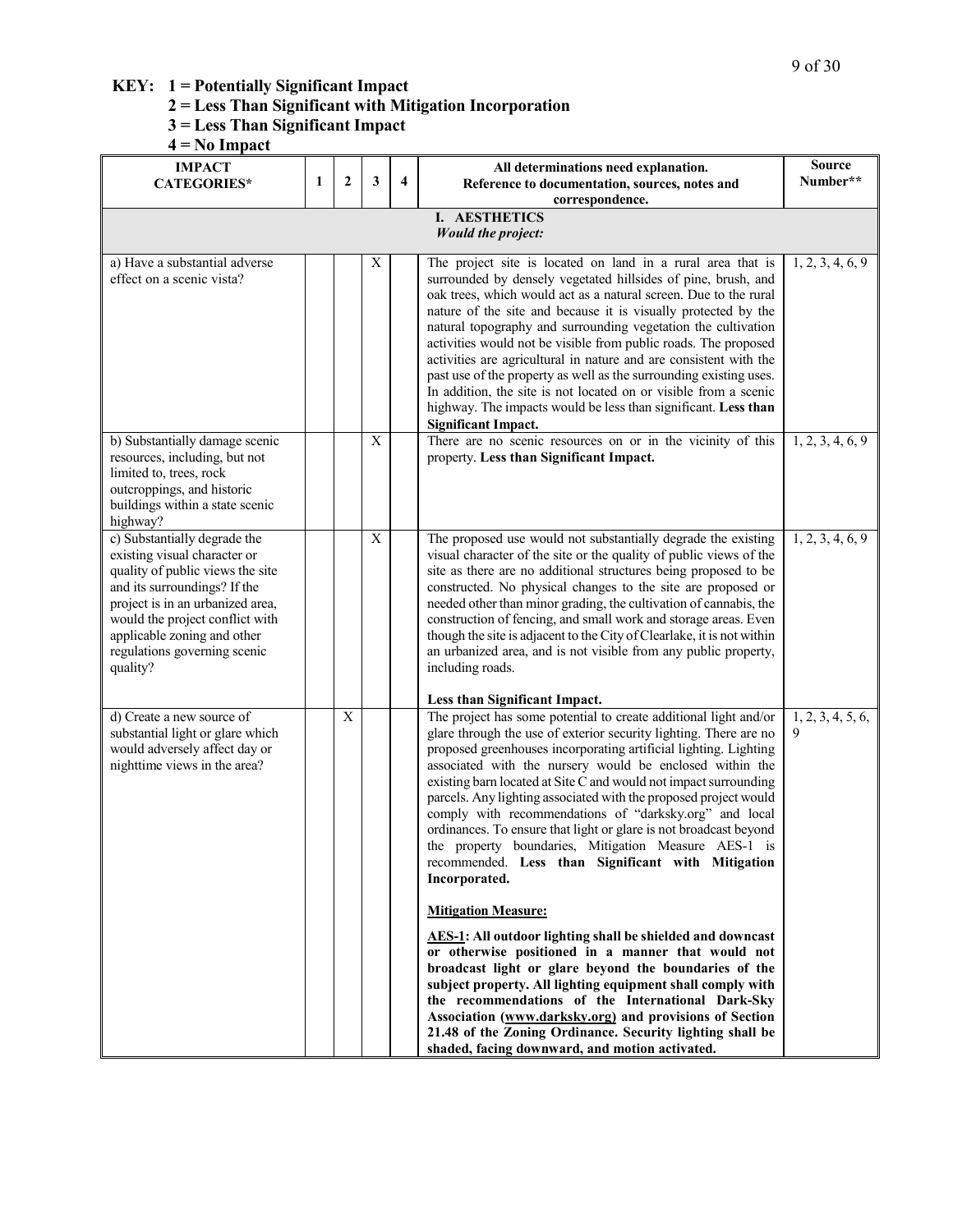| <b>Source</b><br><b>IMPACT</b><br>All determinations need explanation.<br>3<br>4<br>Number**<br>1<br>2<br><b>CATEGORIES*</b><br>Reference to documentation, sources, notes and<br>correspondence.<br><b>II. AGRICULTURE AND FORESTRY RESOURCES</b><br>In determining whether impacts to agricultural resources are significant environmental effects, lead agencies may refer to the<br>California Agricultural Land Evaluation and Site Assessment Model (1997) prepared by the California Dept. of Conservation as an<br>optional model to use in assessing impacts on agriculture and farmland. In determining whether impacts to forest resources,<br>including timberland, are significant environmental effects, lead agencies may refer to information compiled by the California<br>Department of Forestry and Fire Protection regarding the state's inventory of forest land, including the Forest and Range<br>Assessment Project and the Forest Legacy Assessment Project; and forest carbon measurement methodology provided in Forest<br>protocols adopted by the California Air Resources Board.<br>Would the project:<br>The majority of the subject property is classified as Grazing<br>a) Convert Prime Farmland,<br>1, 8<br>Χ<br>Land, which is not considered Farmland. There is an isolated<br>Unique Farmland, or Farmland<br>of Statewide Importance<br>finger, approximately 0.8 acres, of Farmland of Local<br>(Farmland), as shown on the<br>Importance located on the northwestern corner of APN 010-<br>maps prepared pursuant to the<br>053-01 that is southwest of Site A and west of Site B. The<br>proposed project is outside of this area. Cultivation would only<br>Farmland Mapping and<br>Monitoring Program of the<br>occur within the area classified as Grazing Land and would not<br>California Resources Agency, to<br>convert Farmland. No Impact.<br>non-agricultural use?<br>b) Conflict with existing zoning<br>X<br>The subject site is not within a Williamson Act contract. No<br>for agricultural use, or a<br>Impact.<br>Williamson Act contract?<br>1, 2, 3<br>c) Conflict with existing zoning<br>X<br>The proposed project is not located within or adjacent to forest<br>for, or cause rezoning of, forest<br>lands or lands zoned Timberland Production. The proposed<br>land (as defined in Public<br>project would therefore not conflict with existing timberland<br>Resources Code section<br>zoning or result in the rezoning of forest lands and/or<br>$12220(g)$ , timberland (as defined<br>Timberland Production. No Impact.<br>by Public Resources Code section<br>4526), or timberland zoned<br>Timberland Production (as<br>defined by Government Code<br>section $51104(g)$ ?<br>d) Result in the loss of forest<br>X<br>The proposed project is not located within or adjacent to forest<br>1, 2, 3<br>land or conversion of forest land<br>lands, and would therefore not result in the loss or conversion of<br>to non-forest use?<br>forest land to a non-forest use. No Impact.<br>e) Involve other changes in the<br>X<br>See responses to $II(a)-(d)$ , the proposed project does not involve<br>existing environment which, due<br>changes to the existing environment that would result in the<br>to their location or nature, could<br>site's conversion to non-agricultural or non-forest use. No<br>result in conversion of<br>Impact.<br>Farmland, to non-agricultural<br>use or conversion of forest land<br>to non-forest use?<br><b>III. AIR QUALITY</b><br>Where available, the significance criteria established by the applicable air quality management or air pollution control district may<br>be relied upon to make the following determinations.<br>Would the project:<br>The project site is located within the Lake County Air Basin,<br>a) Conflict with or obstruct<br>X<br>1, 2, 3, 4, 5,<br>implementation of the applicable<br>which is under the jurisdiction of the Lake County Air Quality<br>10,36<br>Management District (LCAQMD). The LCAQMD applies air<br>air quality plan?<br>pollution regulations to all major stationary pollution sources<br>and monitors air quality. The Lake County Air Basin is in<br>attainment with both state and federal air quality standards.<br>According to the USDA Soil Survey and the Ultramafic,<br>ultrabasic, serpentine rock and soils map of Lake County,<br>serpentine soils have not been found within the project area or<br>project vicinity.<br>Since the Lake County Air Basin is in attainment for all air<br>pollutants, air quality plans are not required in Lake County.<br>Although the Lake County Air Basin is not required to have an<br>air quality plan, the proposed project has the potential to result |  |  |  |  |  |  | 10 of 30 |  |  |  |  |
|----------------------------------------------------------------------------------------------------------------------------------------------------------------------------------------------------------------------------------------------------------------------------------------------------------------------------------------------------------------------------------------------------------------------------------------------------------------------------------------------------------------------------------------------------------------------------------------------------------------------------------------------------------------------------------------------------------------------------------------------------------------------------------------------------------------------------------------------------------------------------------------------------------------------------------------------------------------------------------------------------------------------------------------------------------------------------------------------------------------------------------------------------------------------------------------------------------------------------------------------------------------------------------------------------------------------------------------------------------------------------------------------------------------------------------------------------------------------------------------------------------------------------------------------------------------------------------------------------------------------------------------------------------------------------------------------------------------------------------------------------------------------------------------------------------------------------------------------------------------------------------------------------------------------------------------------------------------------------------------------------------------------------------------------------------------------------------------------------------------------------------------------------------------------------------------------------------------------------------------------------------------------------------------------------------------------------------------------------------------------------------------------------------------------------------------------------------------------------------------------------------------------------------------------------------------------------------------------------------------------------------------------------------------------------------------------------------------------------------------------------------------------------------------------------------------------------------------------------------------------------------------------------------------------------------------------------------------------------------------------------------------------------------------------------------------------------------------------------------------------------------------------------------------------------------------------------------------------------------------------------------------------------------------------------------------------------------------------------------------------------------------------------------------------------------------------------------------------------------------------------------------------------------------------------------------------------------------------------------------------------------------------------------------------------------------------------------------------------------------------------------------------------------------------------------------------------------------------------------------------------------------------------------------------------------------------------------------------------------------------------------------------------------------------------------------------------------------------------------------------------------------------------------------------------------------------------------------------------------------------------------------------------------------------------------------------------------------------------------------------------------------------------------------------------------------------------------------------------------------------------------------------------------------------------------------------------------------------------------------------------------------------------------------------------------------------------------------------------------------------------------------------------------|--|--|--|--|--|--|----------|--|--|--|--|
|                                                                                                                                                                                                                                                                                                                                                                                                                                                                                                                                                                                                                                                                                                                                                                                                                                                                                                                                                                                                                                                                                                                                                                                                                                                                                                                                                                                                                                                                                                                                                                                                                                                                                                                                                                                                                                                                                                                                                                                                                                                                                                                                                                                                                                                                                                                                                                                                                                                                                                                                                                                                                                                                                                                                                                                                                                                                                                                                                                                                                                                                                                                                                                                                                                                                                                                                                                                                                                                                                                                                                                                                                                                                                                                                                                                                                                                                                                                                                                                                                                                                                                                                                                                                                                                                                                                                                                                                                                                                                                                                                                                                                                                                                                                                                                                  |  |  |  |  |  |  |          |  |  |  |  |
|                                                                                                                                                                                                                                                                                                                                                                                                                                                                                                                                                                                                                                                                                                                                                                                                                                                                                                                                                                                                                                                                                                                                                                                                                                                                                                                                                                                                                                                                                                                                                                                                                                                                                                                                                                                                                                                                                                                                                                                                                                                                                                                                                                                                                                                                                                                                                                                                                                                                                                                                                                                                                                                                                                                                                                                                                                                                                                                                                                                                                                                                                                                                                                                                                                                                                                                                                                                                                                                                                                                                                                                                                                                                                                                                                                                                                                                                                                                                                                                                                                                                                                                                                                                                                                                                                                                                                                                                                                                                                                                                                                                                                                                                                                                                                                                  |  |  |  |  |  |  |          |  |  |  |  |
|                                                                                                                                                                                                                                                                                                                                                                                                                                                                                                                                                                                                                                                                                                                                                                                                                                                                                                                                                                                                                                                                                                                                                                                                                                                                                                                                                                                                                                                                                                                                                                                                                                                                                                                                                                                                                                                                                                                                                                                                                                                                                                                                                                                                                                                                                                                                                                                                                                                                                                                                                                                                                                                                                                                                                                                                                                                                                                                                                                                                                                                                                                                                                                                                                                                                                                                                                                                                                                                                                                                                                                                                                                                                                                                                                                                                                                                                                                                                                                                                                                                                                                                                                                                                                                                                                                                                                                                                                                                                                                                                                                                                                                                                                                                                                                                  |  |  |  |  |  |  |          |  |  |  |  |
|                                                                                                                                                                                                                                                                                                                                                                                                                                                                                                                                                                                                                                                                                                                                                                                                                                                                                                                                                                                                                                                                                                                                                                                                                                                                                                                                                                                                                                                                                                                                                                                                                                                                                                                                                                                                                                                                                                                                                                                                                                                                                                                                                                                                                                                                                                                                                                                                                                                                                                                                                                                                                                                                                                                                                                                                                                                                                                                                                                                                                                                                                                                                                                                                                                                                                                                                                                                                                                                                                                                                                                                                                                                                                                                                                                                                                                                                                                                                                                                                                                                                                                                                                                                                                                                                                                                                                                                                                                                                                                                                                                                                                                                                                                                                                                                  |  |  |  |  |  |  |          |  |  |  |  |
|                                                                                                                                                                                                                                                                                                                                                                                                                                                                                                                                                                                                                                                                                                                                                                                                                                                                                                                                                                                                                                                                                                                                                                                                                                                                                                                                                                                                                                                                                                                                                                                                                                                                                                                                                                                                                                                                                                                                                                                                                                                                                                                                                                                                                                                                                                                                                                                                                                                                                                                                                                                                                                                                                                                                                                                                                                                                                                                                                                                                                                                                                                                                                                                                                                                                                                                                                                                                                                                                                                                                                                                                                                                                                                                                                                                                                                                                                                                                                                                                                                                                                                                                                                                                                                                                                                                                                                                                                                                                                                                                                                                                                                                                                                                                                                                  |  |  |  |  |  |  |          |  |  |  |  |
|                                                                                                                                                                                                                                                                                                                                                                                                                                                                                                                                                                                                                                                                                                                                                                                                                                                                                                                                                                                                                                                                                                                                                                                                                                                                                                                                                                                                                                                                                                                                                                                                                                                                                                                                                                                                                                                                                                                                                                                                                                                                                                                                                                                                                                                                                                                                                                                                                                                                                                                                                                                                                                                                                                                                                                                                                                                                                                                                                                                                                                                                                                                                                                                                                                                                                                                                                                                                                                                                                                                                                                                                                                                                                                                                                                                                                                                                                                                                                                                                                                                                                                                                                                                                                                                                                                                                                                                                                                                                                                                                                                                                                                                                                                                                                                                  |  |  |  |  |  |  |          |  |  |  |  |
|                                                                                                                                                                                                                                                                                                                                                                                                                                                                                                                                                                                                                                                                                                                                                                                                                                                                                                                                                                                                                                                                                                                                                                                                                                                                                                                                                                                                                                                                                                                                                                                                                                                                                                                                                                                                                                                                                                                                                                                                                                                                                                                                                                                                                                                                                                                                                                                                                                                                                                                                                                                                                                                                                                                                                                                                                                                                                                                                                                                                                                                                                                                                                                                                                                                                                                                                                                                                                                                                                                                                                                                                                                                                                                                                                                                                                                                                                                                                                                                                                                                                                                                                                                                                                                                                                                                                                                                                                                                                                                                                                                                                                                                                                                                                                                                  |  |  |  |  |  |  |          |  |  |  |  |
|                                                                                                                                                                                                                                                                                                                                                                                                                                                                                                                                                                                                                                                                                                                                                                                                                                                                                                                                                                                                                                                                                                                                                                                                                                                                                                                                                                                                                                                                                                                                                                                                                                                                                                                                                                                                                                                                                                                                                                                                                                                                                                                                                                                                                                                                                                                                                                                                                                                                                                                                                                                                                                                                                                                                                                                                                                                                                                                                                                                                                                                                                                                                                                                                                                                                                                                                                                                                                                                                                                                                                                                                                                                                                                                                                                                                                                                                                                                                                                                                                                                                                                                                                                                                                                                                                                                                                                                                                                                                                                                                                                                                                                                                                                                                                                                  |  |  |  |  |  |  |          |  |  |  |  |
|                                                                                                                                                                                                                                                                                                                                                                                                                                                                                                                                                                                                                                                                                                                                                                                                                                                                                                                                                                                                                                                                                                                                                                                                                                                                                                                                                                                                                                                                                                                                                                                                                                                                                                                                                                                                                                                                                                                                                                                                                                                                                                                                                                                                                                                                                                                                                                                                                                                                                                                                                                                                                                                                                                                                                                                                                                                                                                                                                                                                                                                                                                                                                                                                                                                                                                                                                                                                                                                                                                                                                                                                                                                                                                                                                                                                                                                                                                                                                                                                                                                                                                                                                                                                                                                                                                                                                                                                                                                                                                                                                                                                                                                                                                                                                                                  |  |  |  |  |  |  |          |  |  |  |  |
|                                                                                                                                                                                                                                                                                                                                                                                                                                                                                                                                                                                                                                                                                                                                                                                                                                                                                                                                                                                                                                                                                                                                                                                                                                                                                                                                                                                                                                                                                                                                                                                                                                                                                                                                                                                                                                                                                                                                                                                                                                                                                                                                                                                                                                                                                                                                                                                                                                                                                                                                                                                                                                                                                                                                                                                                                                                                                                                                                                                                                                                                                                                                                                                                                                                                                                                                                                                                                                                                                                                                                                                                                                                                                                                                                                                                                                                                                                                                                                                                                                                                                                                                                                                                                                                                                                                                                                                                                                                                                                                                                                                                                                                                                                                                                                                  |  |  |  |  |  |  |          |  |  |  |  |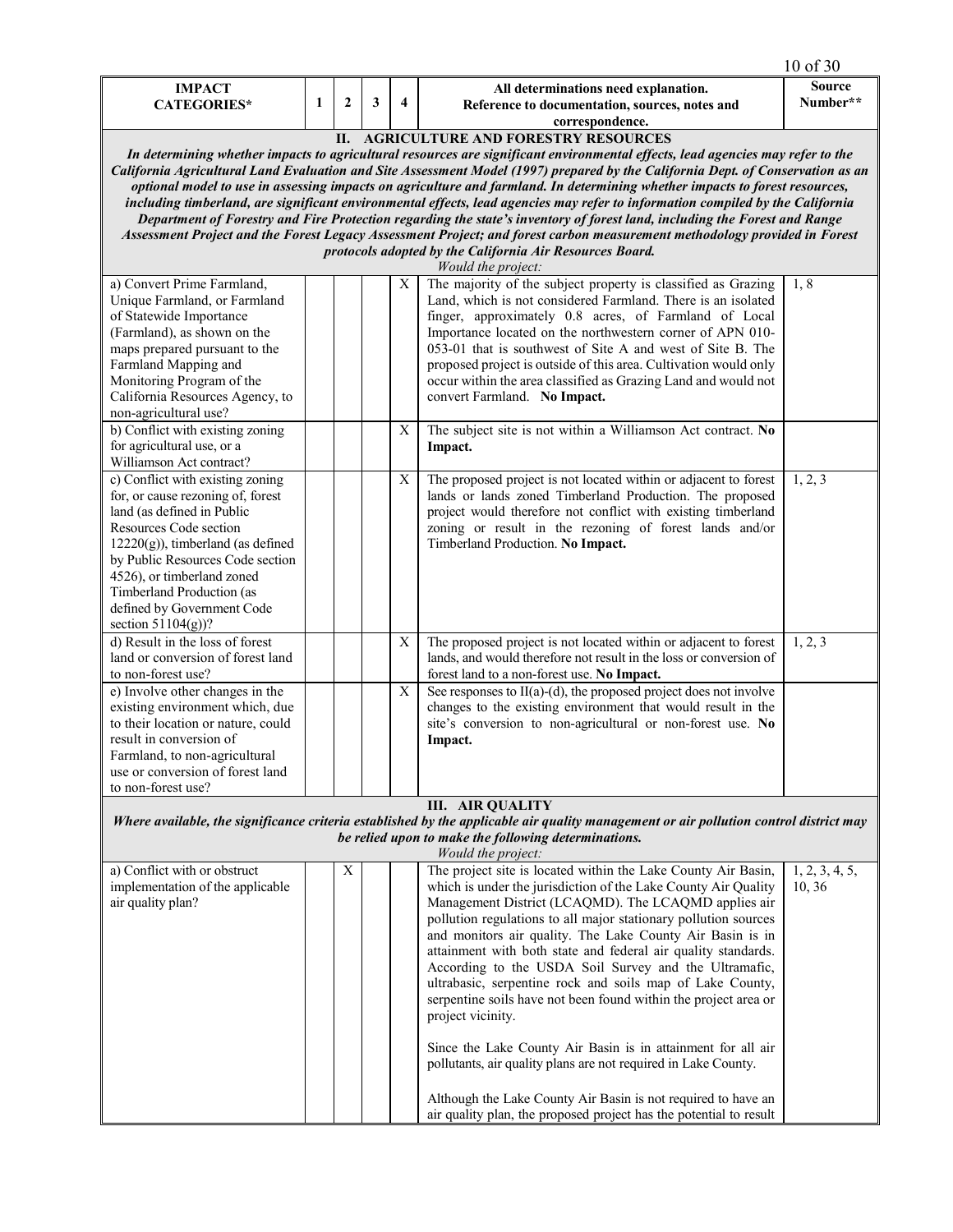# 11 of 30

| <b>IMPACT</b><br><b>CATEGORIES*</b> | 1 | $\boldsymbol{2}$ | 3 | 4 | All determinations need explanation.<br>Reference to documentation, sources, notes and                                                                                                                                                                                                                                                                                                                                                                                                                                                                                                                                                                                                                          | Source<br>Number** |
|-------------------------------------|---|------------------|---|---|-----------------------------------------------------------------------------------------------------------------------------------------------------------------------------------------------------------------------------------------------------------------------------------------------------------------------------------------------------------------------------------------------------------------------------------------------------------------------------------------------------------------------------------------------------------------------------------------------------------------------------------------------------------------------------------------------------------------|--------------------|
|                                     |   |                  |   |   | correspondence.<br>in short- and long-term air quality impacts from construction and<br>operation of the proposed project.                                                                                                                                                                                                                                                                                                                                                                                                                                                                                                                                                                                      |                    |
|                                     |   |                  |   |   | Construction impacts, which are limited to minor grading in<br>Sites B and E, would be temporary in nature and would occur<br>over a 4 to 8 week period. Ongoing field management is<br>considered an operational, not construction, activity.                                                                                                                                                                                                                                                                                                                                                                                                                                                                  |                    |
|                                     |   |                  |   |   | Operational impacts would include dust and fumes from site<br>preparation of the cultivation area and vehicular traffic,<br>including small delivery vehicles that would be contributors<br>during and after site preparation / construction. Odors generated<br>by the plants, particularly during harvest season, would be<br>mitigated through passive means (separation distance), and other<br>measures such as planting native flowering vegetation<br>surrounding the cultivation area. Implementation of mitigation<br>measures would reduce air quality impacts to less than<br>significant. Dust during site preparation would be mitigated by<br>wetting the soil with a mobile water tank and hose. |                    |
|                                     |   |                  |   |   | With the following proposed Mitigation Measures AQ-1<br>through AQ-7, the proposed project does not conflict and/or<br>obstruct implementation of applicable air quality plans. Less<br>Than Significant with Mitigation Measures Incorporated.                                                                                                                                                                                                                                                                                                                                                                                                                                                                 |                    |
|                                     |   |                  |   |   | AQ-1: Prior to cultivation, the applicant shall submit an<br>Odor Control Plan to the Community Development<br>Department for review and approval, or review and<br>revision.                                                                                                                                                                                                                                                                                                                                                                                                                                                                                                                                   |                    |
|                                     |   |                  |   |   | <b>AQ-2:</b> All Mobile diesel equipment used for construction<br>and/or maintenance shall be in compliance with State<br>registration requirements. Portable and stationary diesel-<br>powered equipment must meet the requirements of the State<br>Air Toxic Control Measures for CI engines as well as Lake<br><b>County Noise Emission Standards.</b>                                                                                                                                                                                                                                                                                                                                                       |                    |
|                                     |   |                  |   |   | AO-3: Construction and/or work practices that involve<br>masonry, gravel, grading activities, vehicular and fugitive<br>dust shall be managed by use of water or other acceptable<br>dust palliatives to mitigate dust generation during and<br>after site development.                                                                                                                                                                                                                                                                                                                                                                                                                                         |                    |
|                                     |   |                  |   |   | <b>AQ-4:</b> The applicant shall maintain records of all hazardous<br>or toxic materials used, including a Material Safety Data<br>Sheet (MSDS) for all volatile organic compounds utilized,<br>including cleaning materials to the Lake County Air Quality<br><b>Management District.</b>                                                                                                                                                                                                                                                                                                                                                                                                                      |                    |
|                                     |   |                  |   |   | AQ-5: All vegetation during site development shall be<br>chipped and spread for ground cover and/or erosion control.<br>The burning of vegetation, construction debris, including<br>waste material is prohibited.                                                                                                                                                                                                                                                                                                                                                                                                                                                                                              |                    |
|                                     |   |                  |   |   | AQ-6: The applicant shall have the primary access and<br>parking areas surfaced with chip seal, asphalt, or an<br>equivalent all-weather surfacing to reduce fugitive dust<br>generation. The use of white rock as a road base or surface<br>material for travel routes and/or parking areas is<br>prohibited.                                                                                                                                                                                                                                                                                                                                                                                                  |                    |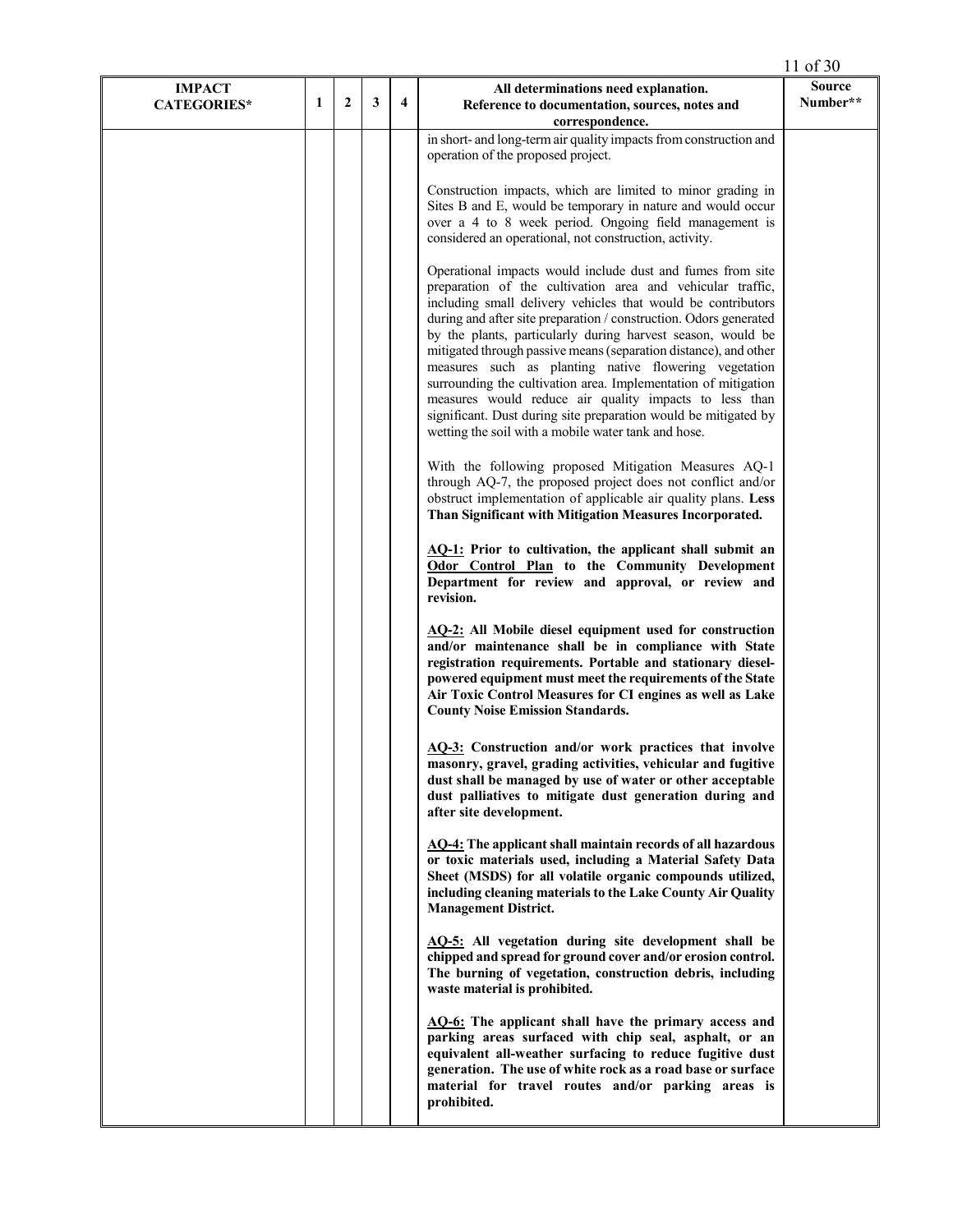|--|

| <b>IMPACT</b><br><b>CATEGORIES*</b>                                                                                                                                                                                                                                                                                                         | 1 | $\mathbf{2}$ | 3 | 4 | All determinations need explanation.<br>Reference to documentation, sources, notes and<br>correspondence.                                                                                                                                                                                                                                                                                                                                                                                                                                                                                                                                                                                                                                                                                                                                                                                                                                                                                                                                                                                                                                                                                                                                                                                                                                                                                                                                                                                                                                                                                                           | Source<br>Number**         |
|---------------------------------------------------------------------------------------------------------------------------------------------------------------------------------------------------------------------------------------------------------------------------------------------------------------------------------------------|---|--------------|---|---|---------------------------------------------------------------------------------------------------------------------------------------------------------------------------------------------------------------------------------------------------------------------------------------------------------------------------------------------------------------------------------------------------------------------------------------------------------------------------------------------------------------------------------------------------------------------------------------------------------------------------------------------------------------------------------------------------------------------------------------------------------------------------------------------------------------------------------------------------------------------------------------------------------------------------------------------------------------------------------------------------------------------------------------------------------------------------------------------------------------------------------------------------------------------------------------------------------------------------------------------------------------------------------------------------------------------------------------------------------------------------------------------------------------------------------------------------------------------------------------------------------------------------------------------------------------------------------------------------------------------|----------------------------|
|                                                                                                                                                                                                                                                                                                                                             |   |              |   |   | AQ-7: All areas subject infrequent use of driveways,<br>overflow parking, etc., shall be surfaced with gravel.<br>Applicant shall regularly use and/or maintain graveled<br>area to reduce fugitive dust generations.                                                                                                                                                                                                                                                                                                                                                                                                                                                                                                                                                                                                                                                                                                                                                                                                                                                                                                                                                                                                                                                                                                                                                                                                                                                                                                                                                                                               |                            |
| b) Violate any air quality<br>standard or result in a<br>cumulatively considerable net<br>increase in an existing or<br>projected air quality violation?                                                                                                                                                                                    |   |              | X |   | The County of Lake is in attainment of state and federal ambient<br>air quality standards. There are no existing or projected air<br>quality violations that would be exacerbated by the project. Less<br>than Significant Impact.                                                                                                                                                                                                                                                                                                                                                                                                                                                                                                                                                                                                                                                                                                                                                                                                                                                                                                                                                                                                                                                                                                                                                                                                                                                                                                                                                                                  | 36                         |
| c) Expose sensitive receptors to<br>substantial pollutant<br>concentrations?                                                                                                                                                                                                                                                                |   | X            |   |   | See response to impact discussion III(a). The nearest off-site<br>residence is about 500 feet north of the nearest cultivation area.<br>There are no schools, hospitals, or other sensitive receptors in<br>the vicinity of the proposed project. The project would not<br>expose any sensitive receptors to substantial pollutant<br>concentrations. However, construction activities, which are<br>limited to grading sites B and E, have the potential to generate<br>short-term fugitive dust if not properly controlled. Less Than<br>Significant with Mitigation Measures AQ-1 through AQ-7<br>Incorporated.                                                                                                                                                                                                                                                                                                                                                                                                                                                                                                                                                                                                                                                                                                                                                                                                                                                                                                                                                                                                  | 2                          |
| d) Result in substantial emissions<br>(such as odors or dust) adversely<br>affecting a substantial number of<br>people?                                                                                                                                                                                                                     |   | X            |   |   | Sensitive receptors in the area include a few scattered adjacent<br>and/or nearby residents. The nearest off-site residence is about<br>500 feet north of the nearest cultivation area. The cultivation<br>areas are set back in compliance with County standards in terms<br>of the nearest off-site dwellings, so passive odor control<br>(separation distance) would be adequate for the outdoor<br>cultivation area. The applicant has emergency contact<br>information that would be distributed to neighbors within 100<br>feet of the property as is required by Lake County Air Quality<br>Management District. As described in Section III(a) above,<br>implementation of mitigation measures AQ-1 through AQ-7<br>would reduce impacts to less than significant.                                                                                                                                                                                                                                                                                                                                                                                                                                                                                                                                                                                                                                                                                                                                                                                                                                          | 1, 2, 3, 4, 5,<br>36       |
|                                                                                                                                                                                                                                                                                                                                             |   |              |   |   | <b>III. BIOLOGICAL RESOURCES</b><br>Would the project:                                                                                                                                                                                                                                                                                                                                                                                                                                                                                                                                                                                                                                                                                                                                                                                                                                                                                                                                                                                                                                                                                                                                                                                                                                                                                                                                                                                                                                                                                                                                                              |                            |
| a) Have a substantial adverse<br>effect, either directly or through<br>habitat modifications, on any<br>species identified as a candidate,<br>sensitive, or special status species<br>in local or regional plans,<br>policies, or regulations, or by the<br>California Department of Fish<br>and Game or U.S. Fish and<br>Wildlife Service? |   | X            |   |   | A Biological Site Assessment, dated August 22, 2019, was<br>prepared by Natural Investigations Co. for the project site. The<br>purpose of the Assessment was to provide information as to<br>whether the property contains sensitive plants or potentially<br>contains sensitive wildlife requiring mitigation under CEQA.<br>The terms sensitive plant or wildlife includes all state or<br>federal rare, threatened, or endangered species and all species<br>listed in the California Natural Diversity Database (CNDDB)<br>list of "Special Status Plants, Animals, and Natural<br>Communities." A summary of the results is as follows:<br>Plants. Special-status plant species, especially Konocti<br>manzanita (Arctostaphylos manzanita elegans), have a<br>moderate potential to occur in the Study Area in areas of<br>chaparral. The non-native grasslands and ruderal habitat<br>within the Study Area have a low potential for harboring<br>special-status plant species due to the dominance of<br>aggressive non-native grasses and forbs. The Study Area<br>contains disturbed and undisturbed chaparral habitat. The<br>disturbed chaparral habitat consists of relatively pure<br>stands of chamise, with no manzanita or other shrubs or<br>trees; this habitat has a low potential to contain special-<br>status plant species. Areas of undisturbed chaparral have<br>a moderate potential to sustain special-status plant<br>species, such as Konocti manzanita.<br>Wildlife. Streams, riparian corridors, and riverine wetlands<br>within the Study Area can sustain aquatic special-status | 1, 3, 5, 11, 12,<br>13, 16 |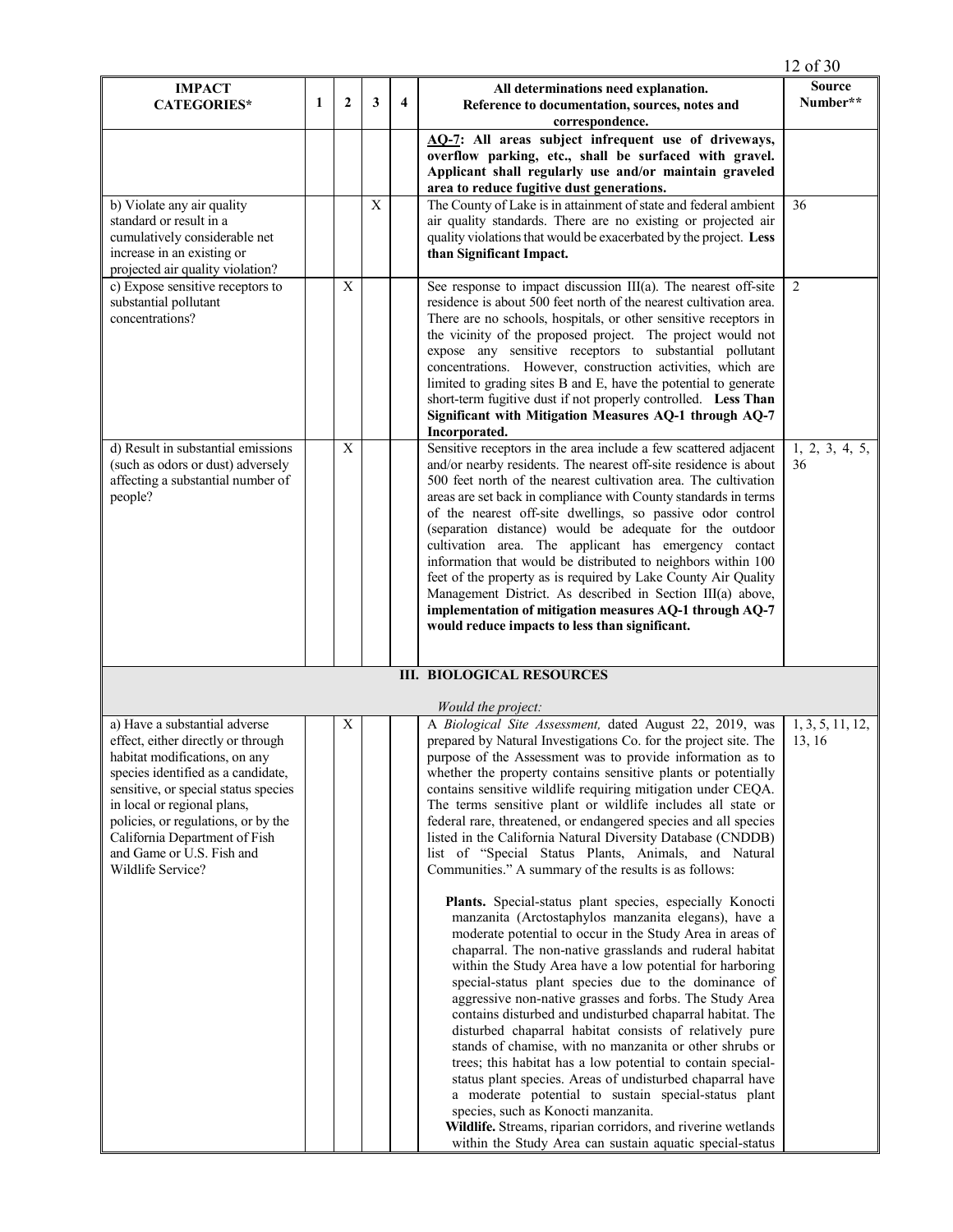|                    |   |                  |   |                |                                                                                                                   | 13 of 30      |
|--------------------|---|------------------|---|----------------|-------------------------------------------------------------------------------------------------------------------|---------------|
| <b>IMPACT</b>      |   |                  |   |                | All determinations need explanation.                                                                              | <b>Source</b> |
| <b>CATEGORIES*</b> | 1 | $\boldsymbol{2}$ | 3 | $\overline{4}$ | Reference to documentation, sources, notes and                                                                    | Number**      |
|                    |   |                  |   |                | correspondence.                                                                                                   |               |
|                    |   |                  |   |                | species and diverse wildlife species. However, the project                                                        |               |
|                    |   |                  |   |                | entails agricultural activities within previously-farmed                                                          |               |
|                    |   |                  |   |                | areas, and does not entail destruction of any streams,                                                            |               |
|                    |   |                  |   |                | riparian corridors, or riverine wetlands. Further, during                                                         |               |
|                    |   |                  |   |                | the field survey, no listed species or special-status species                                                     |               |
|                    |   |                  |   |                | were observed within the Study Area. State and federal                                                            |               |
|                    |   |                  |   |                | databases do not report any listed species or special-status                                                      |               |
|                    |   |                  |   |                | species. No direct impacts to listed species or special-                                                          |               |
|                    |   |                  |   |                | status species are expected from implementation of the                                                            |               |
|                    |   |                  |   |                | proposed project.                                                                                                 |               |
|                    |   |                  |   |                | The Study Area contains potential nesting habitat because                                                         |               |
|                    |   |                  |   |                | of the presence of trees and poles. However, no nests or                                                          |               |
|                    |   |                  |   |                | nesting activity were observed in the project area during                                                         |               |
|                    |   |                  |   |                | the field survey. If ground-clearing or tree-felling                                                              |               |
|                    |   |                  |   |                | construction activities are conducted during the nesting                                                          |               |
|                    |   |                  |   |                | season, nesting birds could be directly impacted by tree                                                          |               |
|                    |   |                  |   |                | removal and indirectly impacted by noise, vibration, and                                                          |               |
|                    |   |                  |   |                | other construction-related disturbance.                                                                           |               |
|                    |   |                  |   |                | Potentially Jurisdictional Waters. No vernal pools or                                                             |               |
|                    |   |                  |   |                | isolated wetlands were identified within the study area.                                                          |               |
|                    |   |                  |   |                | Several unnamed intermittent (Class II) and ephemeral                                                             |               |
|                    |   |                  |   |                | (Class III) watercourses were identified within the study                                                         |               |
|                    |   |                  |   |                | area. As noted, however, the project will not impact any                                                          |               |
|                    |   |                  |   |                | identified streams, riparian corridors, or riverine wetlands                                                      |               |
|                    |   |                  |   |                | Wildlife Corridors. No specific wildlife corridors exit                                                           |               |
|                    |   |                  |   |                | within or near the study area.                                                                                    |               |
|                    |   |                  |   |                |                                                                                                                   |               |
|                    |   |                  |   |                | The project has some potential to result in short- and long-                                                      |               |
|                    |   |                  |   |                | term biological impacts. The Biological Assessment                                                                |               |
|                    |   |                  |   |                | concluded that the project area does not include any                                                              |               |
|                    |   |                  |   |                | federally-designated critical habitat. Although the project                                                       |               |
|                    |   |                  |   |                | area contains no special-status habitats, special-status                                                          |               |
|                    |   |                  |   |                | habitats are directly adjacent to some of the proposed                                                            |               |
|                    |   |                  |   |                | cultivation sites. Impacts would be Less Than Significant                                                         |               |
|                    |   |                  |   |                | with Mitigation Measures BIO-1 and BIO-2 Incorporated.                                                            |               |
|                    |   |                  |   |                |                                                                                                                   |               |
|                    |   |                  |   |                | BIO-1: If project activities occur during the breeding                                                            |               |
|                    |   |                  |   |                | season (February 1 through August 31), a qualified                                                                |               |
|                    |   |                  |   |                | biologist shall conduct a breeding survey no more than 14                                                         |               |
|                    |   |                  |   |                | days prior to project activities to determine if any special-                                                     |               |
|                    |   |                  |   |                | status birds are nesting in trees on or adjacent to the                                                           |               |
|                    |   |                  |   |                | study area. This shall include areas where water wells and<br>security fencing will be installed.                 |               |
|                    |   |                  |   |                |                                                                                                                   |               |
|                    |   |                  |   |                | If the qualified biologist determines that the active nests                                                       |               |
|                    |   |                  |   |                | of any special-status species are found close enough to                                                           |               |
|                    |   |                  |   |                | affect breeding success, the qualified biologist shall                                                            |               |
|                    |   |                  |   |                | establish an appropriate exclusion zone around the nest.                                                          |               |
|                    |   |                  |   |                | This exclusion zone may be modified depending upon the                                                            |               |
|                    |   |                  |   |                | species, nest location, and existing visual buffers.                                                              |               |
|                    |   |                  |   |                |                                                                                                                   |               |
|                    |   |                  |   |                | BIO-2: If initial ground disturbance at Sites B and E                                                             |               |
|                    |   |                  |   |                | occurs during the bat maternity roosting season (April 1                                                          |               |
|                    |   |                  |   |                | through September 1), a qualified biologist shall conduct                                                         |               |
|                    |   |                  |   |                | a bat roost assessment of trees and poles within 100 feet of                                                      |               |
|                    |   |                  |   |                | the proposed construction at Sites B and E. If bat<br>maternity roosts are present, the biologist shall establish |               |
|                    |   |                  |   |                | an appropriate exclusion zone around the maternity                                                                |               |
|                    |   |                  |   |                | roost.                                                                                                            |               |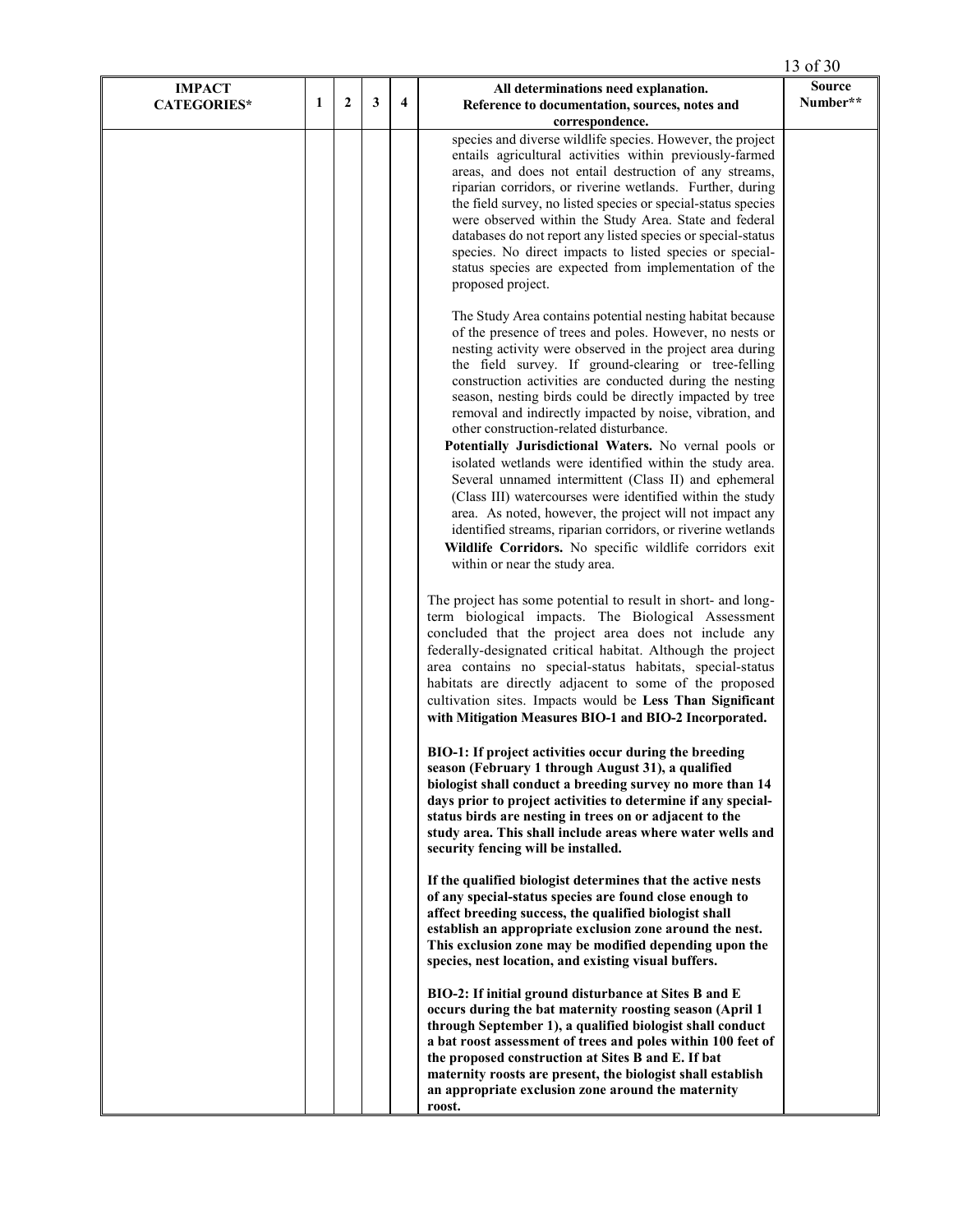|   | ١ |  |
|---|---|--|
| г |   |  |

|                                                                                                                                                                                                                                                                             |   |                  |   |                         |                                                                                                                                                                                                                                                                                                                                                                                                                                                                                                                                                                                                                                                                                                                                                                                                                                                                                                                                                                                                                                                                                                                                                                                                                                                                                                                                                                                                                                                                                                                                                                                                                                                                                                                                                                                                         | 14 of 30                  |
|-----------------------------------------------------------------------------------------------------------------------------------------------------------------------------------------------------------------------------------------------------------------------------|---|------------------|---|-------------------------|---------------------------------------------------------------------------------------------------------------------------------------------------------------------------------------------------------------------------------------------------------------------------------------------------------------------------------------------------------------------------------------------------------------------------------------------------------------------------------------------------------------------------------------------------------------------------------------------------------------------------------------------------------------------------------------------------------------------------------------------------------------------------------------------------------------------------------------------------------------------------------------------------------------------------------------------------------------------------------------------------------------------------------------------------------------------------------------------------------------------------------------------------------------------------------------------------------------------------------------------------------------------------------------------------------------------------------------------------------------------------------------------------------------------------------------------------------------------------------------------------------------------------------------------------------------------------------------------------------------------------------------------------------------------------------------------------------------------------------------------------------------------------------------------------------|---------------------------|
| <b>IMPACT</b><br><b>CATEGORIES*</b>                                                                                                                                                                                                                                         | 1 | $\boldsymbol{2}$ | 3 | $\overline{\mathbf{4}}$ | All determinations need explanation.<br>Reference to documentation, sources, notes and                                                                                                                                                                                                                                                                                                                                                                                                                                                                                                                                                                                                                                                                                                                                                                                                                                                                                                                                                                                                                                                                                                                                                                                                                                                                                                                                                                                                                                                                                                                                                                                                                                                                                                                  | <b>Source</b><br>Number** |
| b) Have a substantial adverse<br>effect on any riparian habitat or<br>other sensitive natural community<br>identified in local or regional<br>plans, policies, and regulations or<br>by the California Department of<br>Fish and Game or U.S. Fish and<br>Wildlife Service? |   | $\mathbf X$      |   |                         | correspondence.<br>Refer to Section IV(a).<br>The proposed project has been designed to maintain riparian<br>buffers and grading setbacks of 100 feet. All cultivation sites<br>have been designed to maintain a 100 foot setback from<br>drainages and ponds. No development would occur within the<br>drainage buffers and setbacks. There are no other sensitive<br>natural communities within the project area.<br>Erosion control measures to control erosion and sedimentation<br>during construction and operation have been identified on the<br>Development Site Plans (Attachment A) and in the Property<br>Management Plan (Attachment B). Erosion control measures<br>include swales, stockpile management, road and parking lot<br>management, and sediment management.<br>Since, during construction, the proposed project would disturb<br>more than one acre, the proposed project would be subject to<br>the requirements State Water Resources Control Board<br>(SWRCB) Construction General Permit (CGP) Order 2009-<br>0009-DWQ. The SWRCB CGP would require the preparation<br>of a Stormwater Pollution Prevention Plan (SWPPP) which<br>documents the stormwater dynamics at the site, the Best<br>Management Practices (BMPs) and water quality protection<br>measures that are used, and the frequency of inspections.<br>BMPs are activities or measures determined to be practicable,<br>acceptable to the public, and cost effective in preventing water<br>pollution or reducing the amount of pollution generated by<br>non-point sources. Implementation of the SWPPP would<br>ensure that the riparian habitat is protected during construction<br>activities and long-term operation of the proposed project<br>Impacts would be Less Than Significant with Mitigation | 13, 24, 30                |
| c) Have a substantial adverse<br>effect on state or federally<br>protected wetlands (including, but<br>not limited to, marsh, vernal pool,<br>coastal, etc.) through direct<br>removal, filling, hydrological<br>interruption, or other means?                              |   |                  | X |                         | <b>Measures BIO-3 Incorporated.</b><br>BIO-3: All work should incorporate erosion control<br>consistent with Lake County Grading<br>measures<br>Regulations. Prior to construction, the project shall obtain<br>coverage under State Water Resources Control Board<br>(SWRCB) Construction General Permit (CGP) Order<br>2009-0009-DWQ and prepare a Storm Water Pollution<br>Prevention Plan (SWPPP) for the project site.<br>Refer to Section IV(a).<br>As discussed under Section IV(b), the proposed project has<br>been designed to maintain riparian buffers and grading<br>setbacks of 100 feet. No development would occur within the<br>drainage buffers and setbacks.<br>Therefore, project implementation would not directly impact<br>any channels or wetlands. Soil disturbance from project<br>implementation could increase erosion and sedimentation.<br>Regulations at both the County and State levels require creation<br>and implementation of an erosion control plan / stormwater<br>management plan.<br>Furthermore, since, during construction, the proposed project<br>would disturb more than one acre, the proposed project would<br>be subject to the requirements of the SWRCB CGP.<br>Potential adverse impacts to water resources could occur during<br>operation of cultivation activities resources by discharge of<br>sediment or other pollutants (fertilizers, pesticides, human                                                                                                                                                                                                                                                                                                                                                                                    | 13, 24, 30                |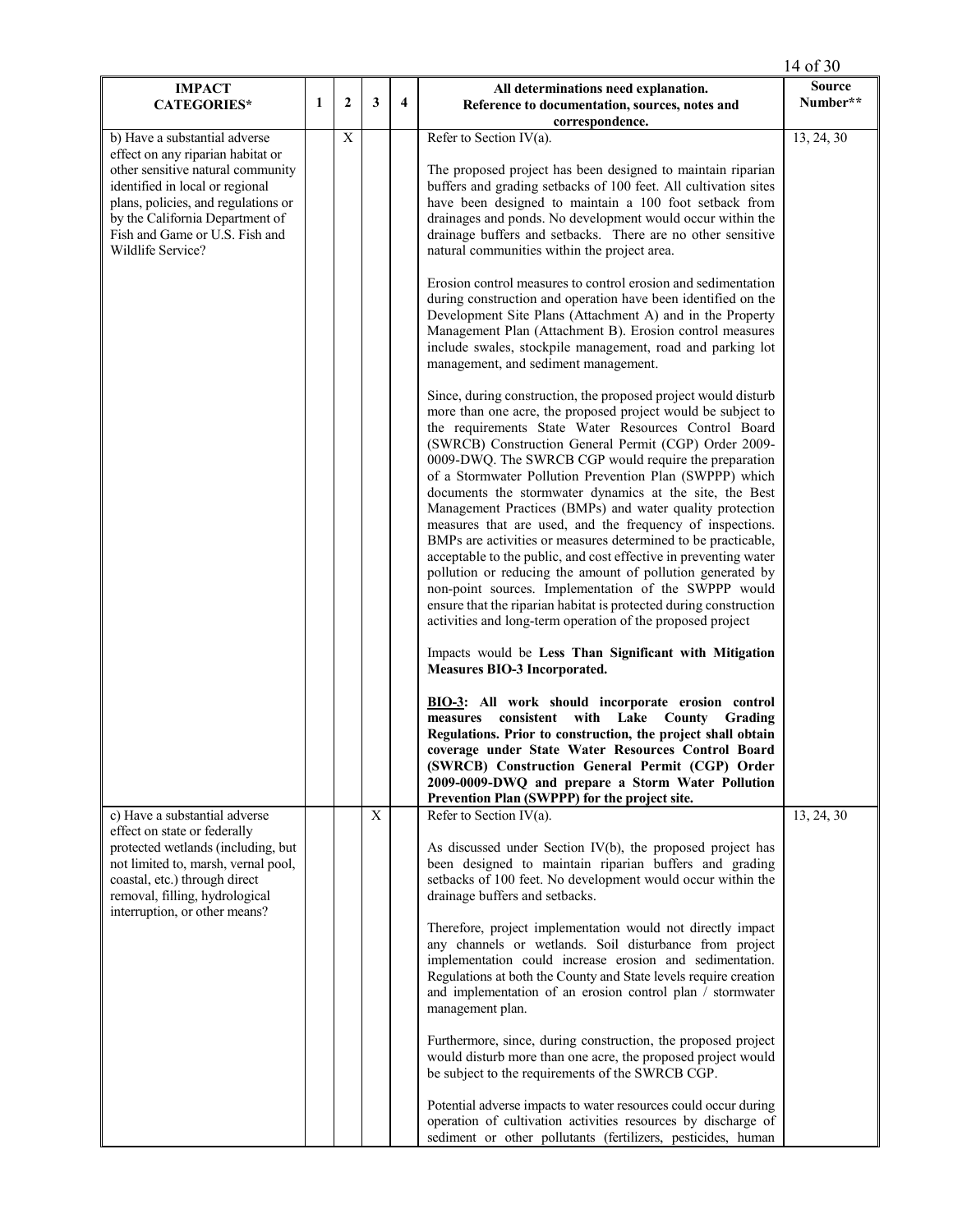|                                                                                                                                                                                                               |   |                  |                           |                |                                                                                                                                                                                                                                                                                                                                                                                                                                                                                                                                                                                                                                                                                                                                                                         | 15 of 30                  |
|---------------------------------------------------------------------------------------------------------------------------------------------------------------------------------------------------------------|---|------------------|---------------------------|----------------|-------------------------------------------------------------------------------------------------------------------------------------------------------------------------------------------------------------------------------------------------------------------------------------------------------------------------------------------------------------------------------------------------------------------------------------------------------------------------------------------------------------------------------------------------------------------------------------------------------------------------------------------------------------------------------------------------------------------------------------------------------------------------|---------------------------|
| <b>IMPACT</b><br><b>CATEGORIES*</b>                                                                                                                                                                           | 1 | $\boldsymbol{2}$ | 3                         | $\overline{4}$ | All determinations need explanation.<br>Reference to documentation, sources, notes and                                                                                                                                                                                                                                                                                                                                                                                                                                                                                                                                                                                                                                                                                  | <b>Source</b><br>Number** |
|                                                                                                                                                                                                               |   |                  |                           |                | correspondence.<br>waste, etc.) into receiving waterbodies. However, the project<br>proponent must file a Notice of Intent and enroll in Cannabis<br>Cultivation Order WQ 2017-0023-DWQ. Compliance with this<br>Order would ensure that cultivation operations would not<br>significantly impact water resources by using a combination of<br>Best Management Practices (BMPs), buffer zones, sediment and<br>erosion controls, site management plans, inspections and<br>reporting, and regulatory oversight.<br>Implementation of these plans, BMPs, compliance with Water<br>Board, and Mitigation Measure BIO-3 would ensure that the<br>impacts are less than significant. Impacts would be Less Than<br>Significant with Mitigation Measures BIO-3 Incorporated. |                           |
| d) Interfere substantially with the                                                                                                                                                                           |   |                  | $\overline{X}$            |                | Refer to Section IV (a).                                                                                                                                                                                                                                                                                                                                                                                                                                                                                                                                                                                                                                                                                                                                                | 13                        |
| movement of any native resident<br>or migratory fish or wildlife<br>species or with established native<br>resident or migratory wildlife<br>corridors, or impede the use of<br>native wildlife nursery sites? |   |                  |                           |                | No wildlife corridors or nursery sites exist within or near the<br>study area.<br>Implementation of the proposed project would necessitate<br>erection of security fences around the cultivation compounds.<br>However, the fenced cultivation areas are surrounded by open<br>space, allowing wildlife to move around these fenced areas.<br>Implementation of the project would not interfere substantially<br>with the movement of any native resident or migratory fish or<br>wildlife species or with established native resident or migratory<br>wildlife corridors, or impede the use of native wildlife nursery<br>sites. Less than Significant Impact.                                                                                                         |                           |
| e) Conflict with any local policies                                                                                                                                                                           |   |                  | $\overline{X}$            |                | Refer to Section IV (a).                                                                                                                                                                                                                                                                                                                                                                                                                                                                                                                                                                                                                                                                                                                                                | 1, 2, 3, 4, 5,            |
| or ordinances protecting<br>biological resources, such as a<br>tree preservation policy or<br>ordinance?                                                                                                      |   |                  |                           |                | The proposed use would not conflict with any local policies or<br>ordinances protecting biological resources such as tree<br>preservation. Tree removal would be minimal and would consist<br>of the removal of a few old, unhealthy, and nonnative trees<br>remaining from prior use of the property as a commercial<br>orchard. Less than Significant Impact.                                                                                                                                                                                                                                                                                                                                                                                                         | 13                        |
| f) Conflict with the provisions of<br>an adopted Habitat Conservation<br>Plan, Natural Community<br>Conservation Plan, or other<br>approved local, regional, or state<br>habitat conservation plan?           |   |                  | $\boldsymbol{\mathrm{X}}$ |                | The proposed use would not conflict with an adopted Habitat<br>Conservation Plan or Natural Community Conservation Plan, or<br>other local, regional, or state habitat conservation plans<br>associated with this site. Less than Significant Impact.                                                                                                                                                                                                                                                                                                                                                                                                                                                                                                                   | 1, 2, 3, 4, 5,<br>13      |
|                                                                                                                                                                                                               |   |                  |                           |                | V. CULTURAL RESOURCES<br>Would the project:                                                                                                                                                                                                                                                                                                                                                                                                                                                                                                                                                                                                                                                                                                                             |                           |
| a) Cause a substantial adverse<br>change in the significance of a<br>historical resource pursuant to<br>§15064.5?                                                                                             |   |                  | X                         |                | A Cultural Resources Assessment was prepared by Natural<br>Investigations Co. dated August 13, 2019. One historic-era<br>building (house) was identified that was over 50 years old. As<br>the house is not involved in the cannabis operations it was not<br>recorded or evaluated, is not listed in the CRHR, and would not<br>be impacted by this project. Less than Significant Impact.                                                                                                                                                                                                                                                                                                                                                                             | 14                        |
| b) Cause a substantial adverse<br>change in the significance of an<br>archeological resource pursuant<br>to §15064.5?                                                                                         |   | $\mathbf X$      |                           |                | According to the Cultural Resource Assessment, five<br>archaeological resources were newly identified during the<br>survey, four prehistoric isolates and one historic-era dump. None<br>of the five recorded resources qualify as a historic resource and<br>are not eligible for listing in the CRHR.<br>Considering the portion of the Project area being utilized for<br>cannabis operations has been highly disturbed by grading and<br>construction of a modern residential building and related<br>outbuildings, along with the infrastructure for the existing<br>agriculture activities all of which are underlain by thin soils<br>with no potential for buried soils representing former                                                                     | 14                        |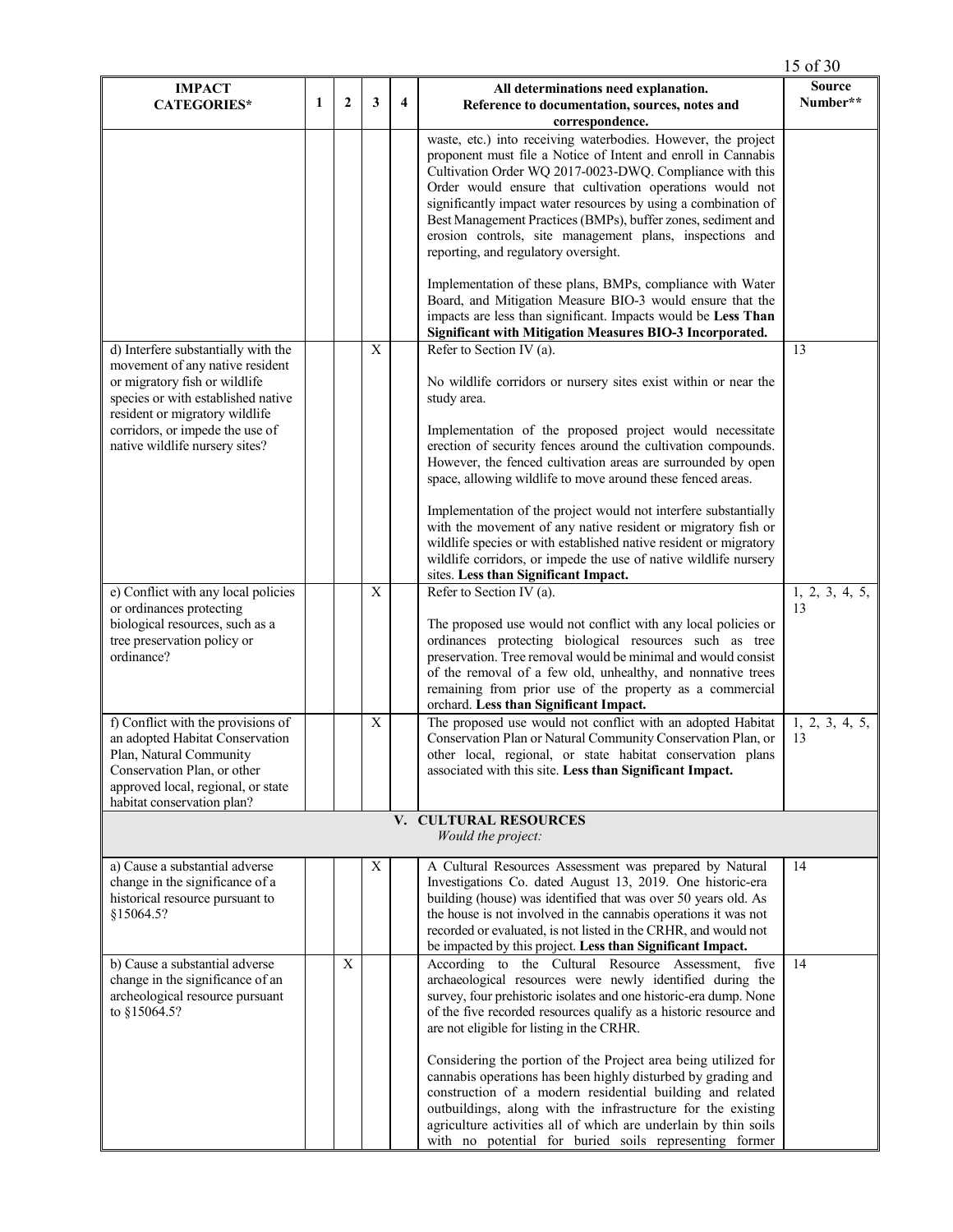| ſ<br>U. |
|---------|
|---------|

| <b>IMPACT</b><br><b>CATEGORIES*</b>                                                                                                                                                                                                         | 1 | $\mathbf{2}$ | 3           | 4 | All determinations need explanation.<br>Reference to documentation, sources, notes and                                                                                                                                                                                                                                                                                                                                                                                                                                                                                 | <b>Source</b><br>Number** |  |  |  |
|---------------------------------------------------------------------------------------------------------------------------------------------------------------------------------------------------------------------------------------------|---|--------------|-------------|---|------------------------------------------------------------------------------------------------------------------------------------------------------------------------------------------------------------------------------------------------------------------------------------------------------------------------------------------------------------------------------------------------------------------------------------------------------------------------------------------------------------------------------------------------------------------------|---------------------------|--|--|--|
|                                                                                                                                                                                                                                             |   |              |             |   | correspondence.<br>landscapes, the potential for the discovery of buried<br>archaeological materials within the proposed Project area is<br>considered to be low. However, to ensure that undiscovered<br>resources are not impacted during construction, CUL-1<br>through CUL-3 are recommended. Less than Significant with<br>Mitigation Measures CUL-1 through CUL-3 incorporated.                                                                                                                                                                                  |                           |  |  |  |
|                                                                                                                                                                                                                                             |   |              |             |   | CUL-1: Should any archaeological, paleontological, or<br>cultural materials be discovered during site development,<br>all activity shall be halted in the vicinity of the find(s), the<br>local overseeing Tribe shall be notified, and a qualified<br>archaeologist retained to evaluate the find(s) and<br>recommend mitigation procedures, if necessary, subject to<br>the approval of the Community Development Department.                                                                                                                                        |                           |  |  |  |
|                                                                                                                                                                                                                                             |   |              |             |   | <b>CUL-2:</b> The applicant shall halt all work and immediately<br>contact the Lake County Sheriff's Department,<br>Middletown Rancheria, and the Community Development<br>Department if any human remains are encountered.                                                                                                                                                                                                                                                                                                                                            |                           |  |  |  |
|                                                                                                                                                                                                                                             |   |              |             |   | CUL-3: All employees shall be trained in recognizing<br>potentially significant artifacts that may be discovered<br>during ground disturbance. If any artifacts or remains are<br>found, the Koi Nation and Elem Rancheria Tribes shall<br>immediately be notified; a licensed archaeologist shall be<br>notified, and the Lake County Community Development<br>Department shall be notified of such finds.                                                                                                                                                            |                           |  |  |  |
| c) Disturb any human remains,<br>including those interred outside<br>of formal cemeteries?                                                                                                                                                  |   | X            |             |   | Disturbance of human remains is not anticipated. However,<br>to ensure that human remains are not disturbed during project<br>construction,<br>CUL-2 is recommended. Less<br>Than<br>Significant<br>with<br>$CUL-2$<br><b>Mitigation</b><br>Measure<br>Incorporated.                                                                                                                                                                                                                                                                                                   |                           |  |  |  |
|                                                                                                                                                                                                                                             |   |              |             |   | VI. ENERGY                                                                                                                                                                                                                                                                                                                                                                                                                                                                                                                                                             |                           |  |  |  |
|                                                                                                                                                                                                                                             |   |              |             |   | Would the project:                                                                                                                                                                                                                                                                                                                                                                                                                                                                                                                                                     |                           |  |  |  |
| a) Result in a potentially<br>significant environmental impact<br>due to wasteful, inefficient, or<br>unnecessary consumption of<br>energy, or wasteful use of energy<br>resources, during project<br>construction or operation?            |   |              | X           |   | The proposed project would use a combination of existing<br>power supplied by PG&E and solar power. The outdoor<br>cultivation areas would have a minimal need for power. The<br>proposed nursery in the barn at Site C would require power<br>for lighting and climate control. Other uses that would<br>require power include the security system, security lighting,<br>and well pumps. No aspect of the project would result in a<br>potentially significant environmental impact due to wasteful,<br>inefficient, or unnecessary consumption of energy resources. | 5                         |  |  |  |
|                                                                                                                                                                                                                                             |   |              |             |   | Less than Significant Impact.                                                                                                                                                                                                                                                                                                                                                                                                                                                                                                                                          |                           |  |  |  |
| b) Conflict with or obstruct a<br>state or local plan for renewable                                                                                                                                                                         |   |              | $\mathbf X$ |   | The proposed use would not conflict or obstruct the Lake<br>County General Plan for energy conservation or energy                                                                                                                                                                                                                                                                                                                                                                                                                                                      | $\mathbf{1}$              |  |  |  |
| energy or energy efficiency?                                                                                                                                                                                                                |   |              |             |   | efficiency. Less than Significant Impact.                                                                                                                                                                                                                                                                                                                                                                                                                                                                                                                              |                           |  |  |  |
| VII. GEOLOGY AND SOILS<br>Would the project:                                                                                                                                                                                                |   |              |             |   |                                                                                                                                                                                                                                                                                                                                                                                                                                                                                                                                                                        |                           |  |  |  |
| a) Directly or indirectly cause<br>potential substantial adverse<br>effects, including the risk of loss,<br>injury, or death involving:<br>i) Rupture<br>of<br>known<br>a<br>earthquake fault, as delineated<br>on the most recent Alquist- |   |              | Χ           |   | <b>Earthquake Faults</b><br>There are two mapped earthquake faults near the subject site.<br>The linear faults parallel Ogulin Canyon Road to the north. The<br>estimated rupture for the northerly fault is less than 1,600,000<br>years ago and the more southerly fault is estimated to have<br>ruptured 130,000 years ago.                                                                                                                                                                                                                                         | 18, 19                    |  |  |  |
| Earthquake<br>Priolo<br>Fault<br>Zoning Map issued by the<br>State Geologist for the area or<br>based on other substantial                                                                                                                  |   |              |             |   | Lake County contains numerous known active faults. Future<br>seismic events in the Northern California region can be expected<br>to produce seismic ground shaking at the site. All proposed<br>construction is required to be built consistent with current<br>California Building Code construction standards.                                                                                                                                                                                                                                                       |                           |  |  |  |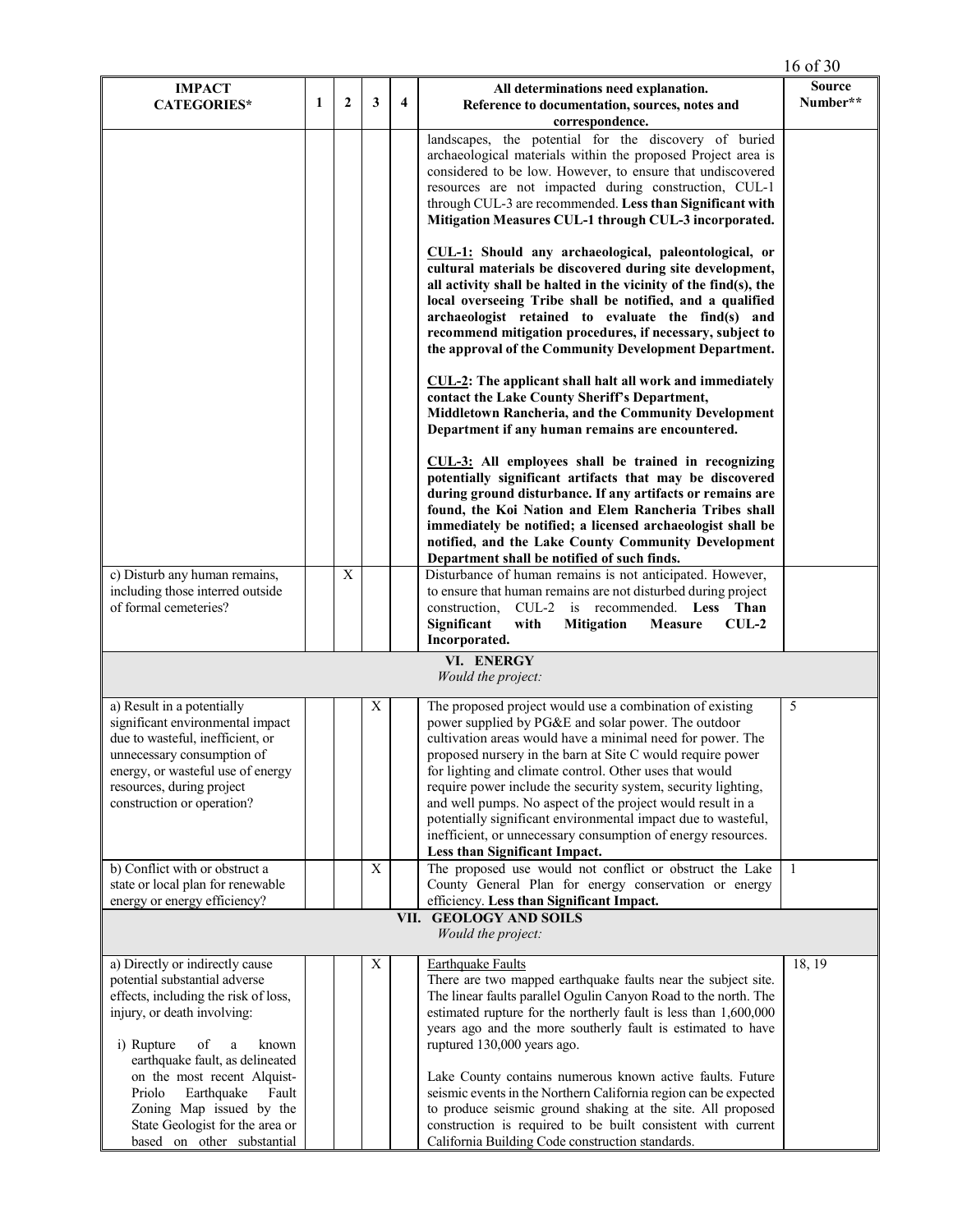| Г<br>L |  |
|--------|--|
|        |  |

|                                                                                                                                                                                                                                                                          |   |                  |                |                     |                                                                                                                                                                                                                                                                                                                                                                                                                                                                                                                                                                                           | 17 of 30           |
|--------------------------------------------------------------------------------------------------------------------------------------------------------------------------------------------------------------------------------------------------------------------------|---|------------------|----------------|---------------------|-------------------------------------------------------------------------------------------------------------------------------------------------------------------------------------------------------------------------------------------------------------------------------------------------------------------------------------------------------------------------------------------------------------------------------------------------------------------------------------------------------------------------------------------------------------------------------------------|--------------------|
| <b>IMPACT</b><br><b>CATEGORIES*</b>                                                                                                                                                                                                                                      | 1 | $\boldsymbol{2}$ | 3              | $\overline{\bf{4}}$ | All determinations need explanation.<br>Reference to documentation, sources, notes and<br>correspondence.                                                                                                                                                                                                                                                                                                                                                                                                                                                                                 | Source<br>Number** |
| evidence of a known fault?<br>Refer to Division of Mines<br>Geology<br>Special<br>and<br>Publication 42.<br>Strong seismic ground<br>$\overline{11}$<br>shaking?<br>Seismic-related ground<br>$\overline{111}$<br>failure, including<br>liquefaction?<br>iv) Landslides? |   |                  |                |                     | Landslides<br>According to the U.S. Landslide Inventory provided by the<br>USGS Landslide Hazard Program, there are no mapped<br>landslides on or in the vicinity of the project site. The cultivation<br>is located within flat areas.<br>The proposed project is not expected to cause potential<br>substantial adverse effects due to seismic activity or landslides.<br><b>Less Than Significant Impact.</b>                                                                                                                                                                          |                    |
| b) Result in substantial soil<br>erosion or the loss of topsoil?                                                                                                                                                                                                         |   |                  | $\overline{X}$ |                     | The Project would not result in substantial soil erosion or the loss<br>of topsoil. Sites B and E would be cleared and graded in<br>preparation for cannabis cultivation, and the remainder sites<br>have been previously farmed.                                                                                                                                                                                                                                                                                                                                                         | 5, 24, 30          |
|                                                                                                                                                                                                                                                                          |   |                  |                |                     | Grading at Sites B and E would require a ministerial grading<br>permit pursuant to Chapter 30 of the Lake County Code, which<br>would require implementation of Best Management Practices<br>("BMPs") to the maximum extent practicable to prevent or<br>reduce discharge of all construction or post-construction<br>pollutants into the County storm drainage system. BMPs<br>typically include scheduling of activities, erosion and sediment<br>control, operation and maintenance procedures and other<br>measures in accordance with Chapters 29 and 30 of the Lake<br>County Code. |                    |
|                                                                                                                                                                                                                                                                          |   |                  |                |                     | The proposed project would also be subject to the requirements<br>of the SWRCB CGP and would require the preparation of a<br>SWPPP which documents the stormwater dynamics at the site,<br>the BMPs and water quality protection measures that are used,<br>and the frequency of inspections. Impacts would be Less<br>Than Significant.                                                                                                                                                                                                                                                  |                    |
| c) Be located on a geologic unit<br>or soil that is unstable, or that<br>would become unstable as a<br>result of the project, and<br>potentially result in on-site or off-<br>site landslide, lateral spreading,<br>subsidence, liquefaction or<br>collapse?             |   |                  | $\overline{X}$ |                     | According to the soil survey of Lake County, prepared by the<br>U.S. Department of Agriculture, the cultivation site is mapped<br>as being generally stable to unstable. The soil is not in danger of<br>subsidence, liquefaction, or collapse as a result of the proposed<br>project as there is no grading or proposed ground disturbance on<br>any unstable soils. Less Than Significant Impact.                                                                                                                                                                                       | $\tau$             |
| d) Be located on expansive soil,<br>as defined in Table 18-1-B of the<br>Uniform Building Code (1994),<br>creating substantial direct or<br>indirect risks to life or property?                                                                                          |   |                  | $\mathbf X$    |                     | According to the USDA Soil Survey, the shrink-swell potential<br>for the proposed project soil type is moderate, and is not<br>considered to be expansive. The proposed project would<br>therefore not increase risks to life or property as a result of<br>expansive soil. Less Than Significant Impact.                                                                                                                                                                                                                                                                                 | $\tau$             |
| e) Have soils incapable of<br>adequately supporting the use of<br>septic tanks or alternative<br>wastewater disposal systems<br>where sewers are not available                                                                                                           |   |                  |                | X                   | The project site has an existing septic system serving the existing<br>residence. There are no new onsite wastewater disposal systems<br>proposed.<br>The proposed project would use portable toilets serviced by a                                                                                                                                                                                                                                                                                                                                                                       | 5                  |
| for the disposal of waste water?<br>f) Directly or indirectly destroy a<br>unique paleontological resource<br>or site or unique geologic<br>feature?                                                                                                                     |   |                  |                | X                   | licensed contractor. No Impact.<br>The project site does not contain any known unique geologic<br>feature or paleontological resources. Disturbance of these<br>resources is not anticipated. No Impact.                                                                                                                                                                                                                                                                                                                                                                                  | 14                 |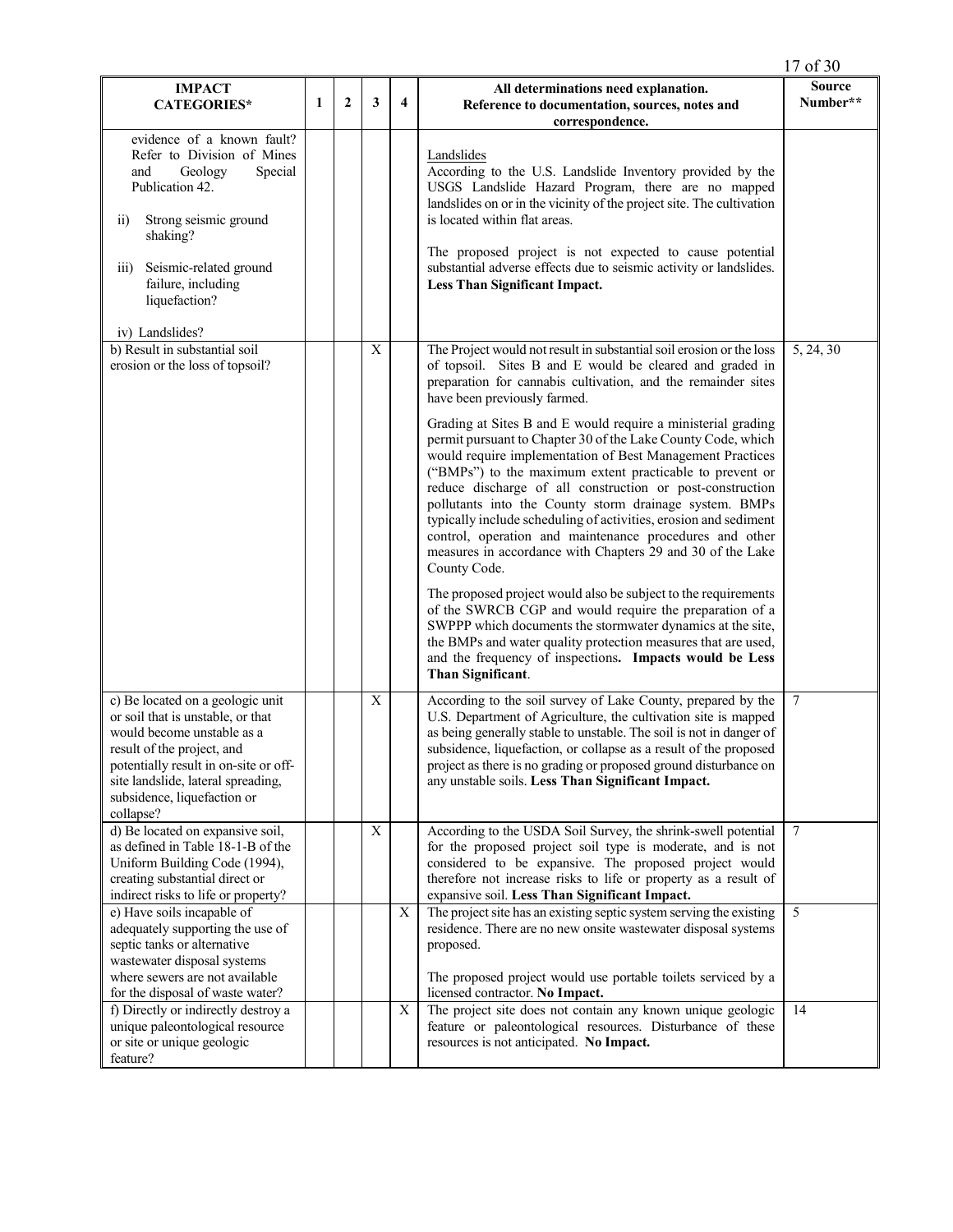|                                                                                                                                                                           |   |                  |   |                |                                                                                                                                                                                                                                                                                                                                                                                                                                                                                                                                                                                                                                                                                                                                                                                                                                                                                                                                                                                                                                                                                                                                                                                                                                                                                                                                                                                                                                                                                                                                                                                                                                                                                                                                                                                                                                                                                                                                                                                                                                                                          | 18 of 30                       |
|---------------------------------------------------------------------------------------------------------------------------------------------------------------------------|---|------------------|---|----------------|--------------------------------------------------------------------------------------------------------------------------------------------------------------------------------------------------------------------------------------------------------------------------------------------------------------------------------------------------------------------------------------------------------------------------------------------------------------------------------------------------------------------------------------------------------------------------------------------------------------------------------------------------------------------------------------------------------------------------------------------------------------------------------------------------------------------------------------------------------------------------------------------------------------------------------------------------------------------------------------------------------------------------------------------------------------------------------------------------------------------------------------------------------------------------------------------------------------------------------------------------------------------------------------------------------------------------------------------------------------------------------------------------------------------------------------------------------------------------------------------------------------------------------------------------------------------------------------------------------------------------------------------------------------------------------------------------------------------------------------------------------------------------------------------------------------------------------------------------------------------------------------------------------------------------------------------------------------------------------------------------------------------------------------------------------------------------|--------------------------------|
| <b>IMPACT</b><br><b>CATEGORIES*</b>                                                                                                                                       | 1 | $\boldsymbol{2}$ | 3 | $\overline{4}$ | All determinations need explanation.<br>Reference to documentation, sources, notes and                                                                                                                                                                                                                                                                                                                                                                                                                                                                                                                                                                                                                                                                                                                                                                                                                                                                                                                                                                                                                                                                                                                                                                                                                                                                                                                                                                                                                                                                                                                                                                                                                                                                                                                                                                                                                                                                                                                                                                                   | <b>Source</b><br>Number**      |
|                                                                                                                                                                           |   |                  |   |                | correspondence.<br>VIII. GREENHOUSE GAS EMISSIONS<br>Would the project:                                                                                                                                                                                                                                                                                                                                                                                                                                                                                                                                                                                                                                                                                                                                                                                                                                                                                                                                                                                                                                                                                                                                                                                                                                                                                                                                                                                                                                                                                                                                                                                                                                                                                                                                                                                                                                                                                                                                                                                                  |                                |
| a) Generate greenhouse gas<br>emissions, either directly or<br>indirectly, that may have a<br>significant impact on the<br>environment?<br>b) Conflict with an applicable |   |                  | X | X              | The project site is located within the Lake County Air Basin,<br>which is under the jurisdiction of the LCAQMD. The<br>LCAQMD applies air pollution regulations to all major<br>stationary pollution sources and monitors air quality. Climate<br>change is caused by greenhouse gases (GHGs) emitted into the<br>atmosphere around the world from a variety of sources,<br>including the combustion of fuel for energy and transportation,<br>cement manufacturing, and refrigerant emissions. GHGs are<br>those gases that have the ability to trap heat in the atmosphere,<br>a process that is analogous to the way a greenhouse traps heat.<br>GHGs may be emitted as a result of human activities, as well<br>as through natural processes. Increasing GHG concentrations<br>in the atmosphere are leading to global climate change. The<br>Lake County Air Basin is in attainment for all air pollutants<br>and has therefore not adopted thresholds of significance for<br>GHG emissions.<br>The primary GHGs that are of concern for development<br>projects include Carbon dioxide (CO2), methane (CH4), and<br>nitrous oxide (N <sub>2</sub> O). CO <sub>2</sub> , CH <sub>4</sub> , and N <sub>2</sub> O occur naturally, and<br>through human activity. Emissions of CO <sub>2</sub> are largely by-<br>products of fossil fuel combustion and CH4 results from off-<br>gassing associated with agricultural practices and landfills.<br>CO <sub>2</sub> is the most common GHG emitted by human activities.<br>In general, greenhouse gas emissions can come from<br>construction activities and from post-construction activities. No<br>significant construction activities are proposed, and there are<br>minimal gasses that would result from the outdoor cultivation<br>and nursery activities. The outdoor cultivation areas would not<br>have specific greenhouse gas-producing elements and the<br>cannabis plants would, to a small degree, help capture CO2. Less<br>than Significant.<br>To date, Lake County has not adopted any specific GHG | 36<br>1, 3, 36                 |
| plan, policy or regulation<br>adopted for the purpose of<br>reducing the emissions of                                                                                     |   |                  |   |                | reduction strategies or climate action plans. No Impact.                                                                                                                                                                                                                                                                                                                                                                                                                                                                                                                                                                                                                                                                                                                                                                                                                                                                                                                                                                                                                                                                                                                                                                                                                                                                                                                                                                                                                                                                                                                                                                                                                                                                                                                                                                                                                                                                                                                                                                                                                 |                                |
| greenhouse gases?                                                                                                                                                         |   |                  |   |                | IX. HAZARDS AND HAZARDOUS MATERIALS<br>Would the project:                                                                                                                                                                                                                                                                                                                                                                                                                                                                                                                                                                                                                                                                                                                                                                                                                                                                                                                                                                                                                                                                                                                                                                                                                                                                                                                                                                                                                                                                                                                                                                                                                                                                                                                                                                                                                                                                                                                                                                                                                |                                |
| a) Create a significant hazard to<br>the public or the environment<br>through the routine transport, use,<br>or disposal of hazardous<br>materials?                       |   |                  | Х |                | The proposed project would use organic pest control and<br>fertilizers. This will significantly limit potential environmental<br>hazards. Cannabis waste is proposed to be chipped and disbursed<br>on site; burning cannabis vegetation is not permitted; this is a<br>standard condition of approval.<br>Materials associated with the proposed Cultivation of<br>Commercial Cannabis, such as gasoline, pesticides, fertilizers,<br>alcohol, hydrogen peroxide and the equipment emissions may<br>be considered hazardous if released into the environment. The<br>applicant has stated that all potentially harmful chemicals will<br>be stored and locked in a secured building on site.<br>The project shall comply with Section 41.7 of the Lake County<br>Zoning Ordinance that specifies that all uses involving the use<br>or storage of combustible, explosive, caustic or otherwise<br>hazardous materials shall comply with all applicable local, state<br>and federal safety standards and shall be provided with adequate                                                                                                                                                                                                                                                                                                                                                                                                                                                                                                                                                                                                                                                                                                                                                                                                                                                                                                                                                                                                                                 | 1, 3, 5, 21, 29,<br>31, 32, 34 |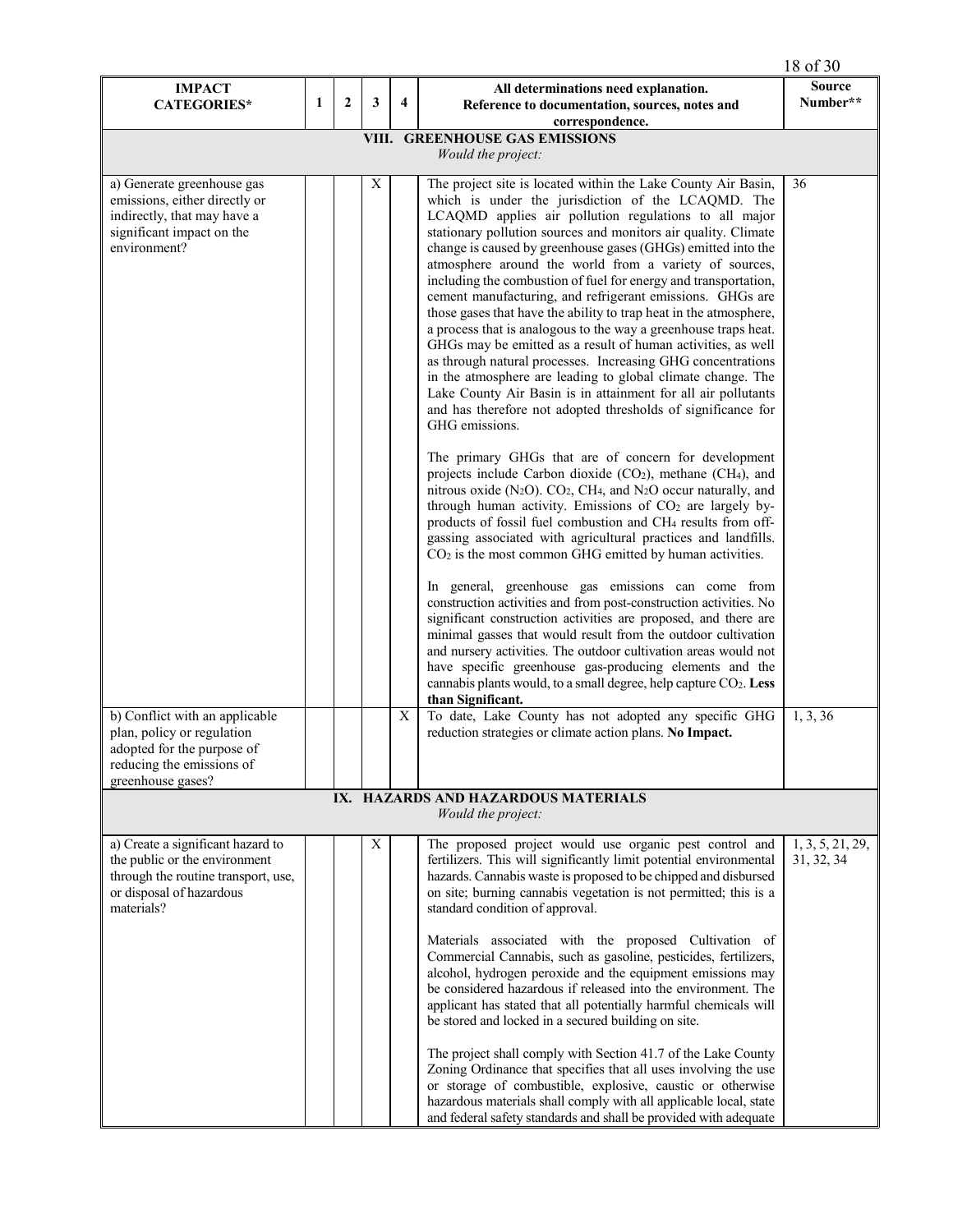| <b>IMPACT</b><br><b>CATEGORIES*</b>                                                                                                                                                                                                                                                                         | 1 | 2 | 3           | 4           | All determinations need explanation.<br>Reference to documentation, sources, notes and<br>correspondence.                                                                                                                                                                                                                                                                                                                                                                                                                                                                                                                                                                                                                                                                                                                                                                                                                                                                                                                                                                                                                                   | Source<br>Number**             |
|-------------------------------------------------------------------------------------------------------------------------------------------------------------------------------------------------------------------------------------------------------------------------------------------------------------|---|---|-------------|-------------|---------------------------------------------------------------------------------------------------------------------------------------------------------------------------------------------------------------------------------------------------------------------------------------------------------------------------------------------------------------------------------------------------------------------------------------------------------------------------------------------------------------------------------------------------------------------------------------------------------------------------------------------------------------------------------------------------------------------------------------------------------------------------------------------------------------------------------------------------------------------------------------------------------------------------------------------------------------------------------------------------------------------------------------------------------------------------------------------------------------------------------------------|--------------------------------|
|                                                                                                                                                                                                                                                                                                             |   |   |             |             | safety devices against the hazard of fire and explosion, and<br>adequate firefighting and fire suppression equipment.                                                                                                                                                                                                                                                                                                                                                                                                                                                                                                                                                                                                                                                                                                                                                                                                                                                                                                                                                                                                                       |                                |
|                                                                                                                                                                                                                                                                                                             |   |   |             |             | All equipment shall be maintained and operated in a manner that<br>minimizes any spill or leak of hazardous materials. Hazardous<br>materials and contaminated soil shall be stored, transported, and<br>disposed of consistent with applicable local, state, and federal<br>regulations. Less than Significant.                                                                                                                                                                                                                                                                                                                                                                                                                                                                                                                                                                                                                                                                                                                                                                                                                            |                                |
| b) Create a significant hazard to<br>the public or the environment<br>through reasonably foreseeable<br>upset and accident conditions<br>involving the release of<br>hazardous materials into the<br>environment?                                                                                           |   |   | $\mathbf X$ |             | See response to Section IX (a). Less than Significant.                                                                                                                                                                                                                                                                                                                                                                                                                                                                                                                                                                                                                                                                                                                                                                                                                                                                                                                                                                                                                                                                                      | 1, 3, 5, 21, 29,<br>31, 32, 34 |
| c) Emit hazardous emissions or<br>handle hazardous or acutely<br>hazardous materials, substances,<br>or waste within one-quarter mile<br>of an existing or proposed<br>school?                                                                                                                              |   |   |             | X           | The proposed project is not located within one-quarter mile of<br>an existing or proposed school. No Impact.                                                                                                                                                                                                                                                                                                                                                                                                                                                                                                                                                                                                                                                                                                                                                                                                                                                                                                                                                                                                                                | 2                              |
| d) Be located on a site which is<br>included on a list of hazardous<br>materials sites compiled pursuant<br>to Government Code Section<br>65962.5 and, as a result, would it<br>create a significant hazard to the<br>public or the environment?                                                            |   |   |             | X           | The California Environmental Protection Agency (CALEPA)<br>has the responsibility for compiling information about sites<br>that may contain hazardous materials, such as hazardous waste<br>facilities, solid waste facilities where hazardous materials have<br>been reported, leaking underground storage tanks and other<br>sites where hazardous materials have been detected.<br>Hazardous materials include all flammable, reactive,<br>corrosive, or toxic substances that pose potential harm to the<br>public or environment. The following databases compiled<br>pursuant to Government Code §65962.5 were checked for<br>known hazardous materials contamination within 1/4-mile of<br>the project site:<br>State Water Resources Control Board (SWRCB)<br>GeoTracker database<br>Department of Toxic Substances Control EnviroStor<br>database<br>SWRCB list of solid waste disposal sites with waste<br>constituents above hazardous waste levels outside the<br>waste management unit.<br>The project site is not listed in any of these databases as a site<br>containing hazardous materials as described above. No Impact. | 39                             |
| e) For a project located within an<br>airport land use plan or, where<br>such a plan has not been adopted,<br>within two miles of a public<br>airport or public use airport,<br>would the project result in a<br>safety hazard or excessive noise<br>for people residing or working in<br>the project area? |   |   |             | $\mathbf X$ | The project is not located within two (2) miles of an airport<br>and/or within an Airport Land Use Plan. No Impact.                                                                                                                                                                                                                                                                                                                                                                                                                                                                                                                                                                                                                                                                                                                                                                                                                                                                                                                                                                                                                         | 1, 3, 4, 5, 20,<br>22          |
| f) Impair implementation of or<br>physically interfere with an<br>adopted emergency response plan<br>or emergency evacuation plan?                                                                                                                                                                          |   |   |             | X           | The project would not impair or interfere with an adopted<br>emergency response or evacuation plan. No Impact.                                                                                                                                                                                                                                                                                                                                                                                                                                                                                                                                                                                                                                                                                                                                                                                                                                                                                                                                                                                                                              | 1, 3, 4, 5, 20,<br>22, 35, 37  |
| g) Expose people or structures,<br>either directly or indirectly, to a<br>significant risk of loss, injury or<br>death involving wildland fires?                                                                                                                                                            |   |   | $\mathbf X$ |             | The parcel is mapped as Moderate to High Fire Risk. The<br>applicant would be required to adhere to all federal, state and<br>local agency requirements/regulations for setbacks and<br>defensible space. Less Than Significant Impact.                                                                                                                                                                                                                                                                                                                                                                                                                                                                                                                                                                                                                                                                                                                                                                                                                                                                                                     | 1, 3, 4, 5, 20,<br>35, 37      |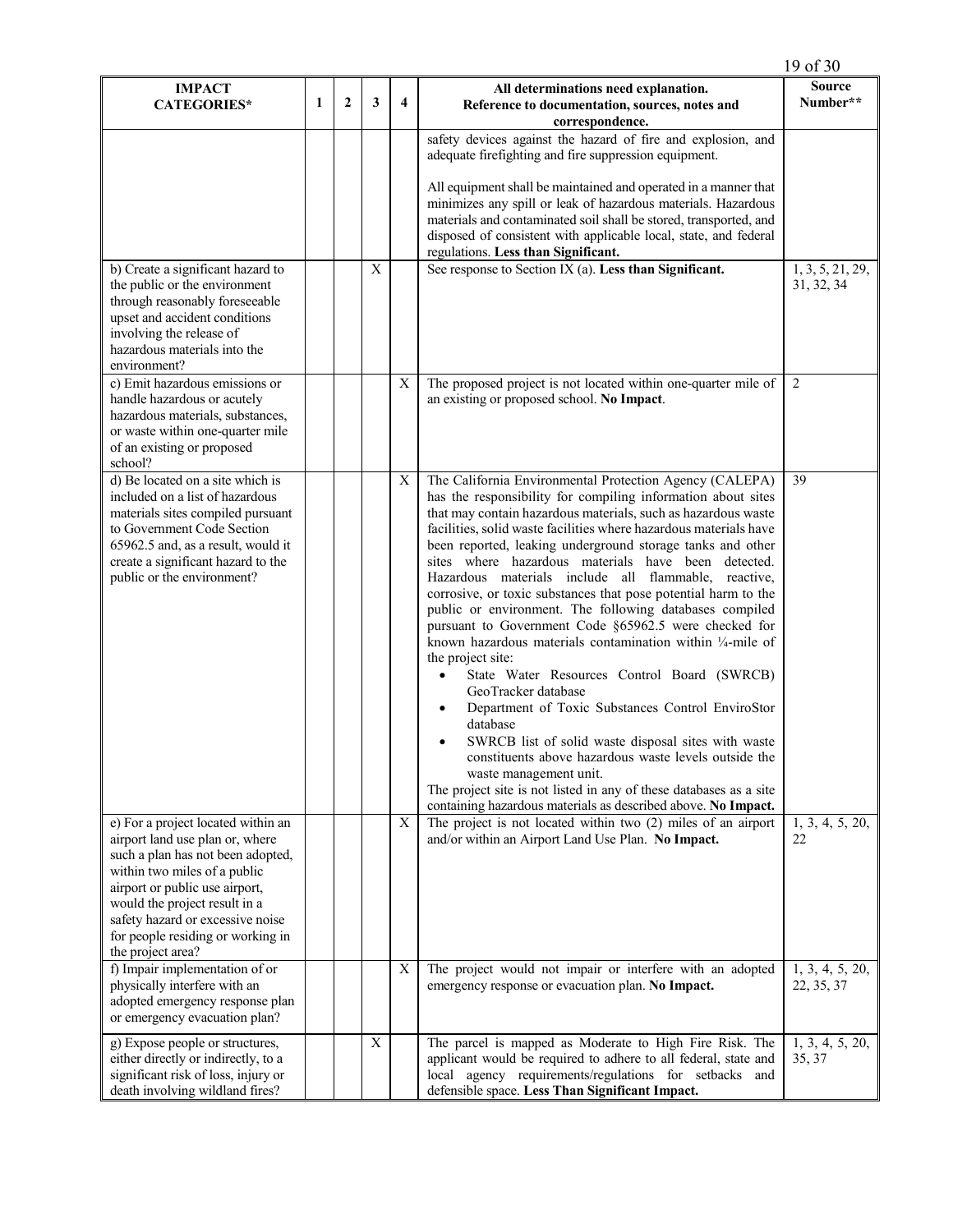| <b>Source</b><br><b>IMPACT</b><br>All determinations need explanation.<br>3<br>1<br>$\boldsymbol{2}$<br>$\overline{\bf{4}}$<br>Number**<br><b>CATEGORIES*</b><br>Reference to documentation, sources, notes and<br>correspondence.<br>X. HYDROLOGY AND WATER QUALITY<br>Would the project:<br>a) Violate any water quality<br>The onsite drainages are tributary to Clear Lake. Clear Lake is<br>1, 3, 4, 5, 21,<br>Χ<br>standards or waste discharge<br>listed on the California Clean Water Act Section 303(d) List for<br>24, 29, 31, 32,<br>requirements or otherwise<br>Mercury and Nutrients.<br>33, 34, 40, 41,<br>substantially degrade surface or<br>42<br>ground water quality?<br>Sources of Mercury include past and present discharges from<br>Mercury mines, geothermal sources, erosion of soils with<br>naturally occurring mercury, and atmospheric deposition. The<br>proposed project is not a source of mercury.<br>Clear Lake Nutrients result in nuisance algae blooms as a result<br>of phosphorous loading. Sources of phosphorous include point<br>sources from permitted stormwater dischargers (Lake County<br>and Caltrans) and nonpoint sources. Nonpoint sources include<br>irrigated agriculture from about 13,000 acres throughout the<br>County. The total cultivation proposed is 15 acres and replaces<br>over 18 acres of pre-existing agriculture activities (hops and<br>orchards). The proposed cultivation represents only a minor<br>amount, 0.11%, of the County's irrigated agricultural area. In<br>addition, the cultivation site and operator must enroll in and<br>comply with the State Water Resources Control Board Cannabis<br>Cultivation General Order (Order WQ 2019-001-DWQ)<br>General Waste Discharge Requirements (WDRs) for Discharges<br>of Waste Associated with Cannabis Cultivation Activities. The<br>General Order regulates discharges of waste associated with<br>cannabis cultivation from irrigation runoff, fertilization, road<br>construction, grading activities, etc. This includes Nonpoint<br>Source Policy that requires Best Practicable Treatment Control<br>(BPTC) measures for cannabis cultivation activities to reduce<br>and control nonpoint source pollution. Enrollees are required to<br>submit technical and monitoring reports to demonstrate<br>compliance with the Cannabis Cultivation General Order.<br>Because the proposed project does not increase irrigated<br>agricultural area beyond pre-existing agricultural activities,<br>represents a minor amount of the County's total irrigated area,<br>and must comply with the Cannabis Cultivation General Order,<br>the impacts to Clear Lake Nutrients would be less than<br>significant.<br>The project site has an existing, permitted onsite wastewater<br>treatment (septic) system serving the existing residence. There<br>are no new onsite wastewater disposal systems proposed.<br>Employees for the proposed project would use portable toilets<br>serviced by a licensed contractor. The frequency of service<br>would be weekly or as needed.<br>All equipment shall be maintained and operated in a manner<br>that minimizes any spill or leak of pollutants.<br>The proposed project has been designed to maintain riparian |  |  |                                                                 | 20 of 30 |
|-----------------------------------------------------------------------------------------------------------------------------------------------------------------------------------------------------------------------------------------------------------------------------------------------------------------------------------------------------------------------------------------------------------------------------------------------------------------------------------------------------------------------------------------------------------------------------------------------------------------------------------------------------------------------------------------------------------------------------------------------------------------------------------------------------------------------------------------------------------------------------------------------------------------------------------------------------------------------------------------------------------------------------------------------------------------------------------------------------------------------------------------------------------------------------------------------------------------------------------------------------------------------------------------------------------------------------------------------------------------------------------------------------------------------------------------------------------------------------------------------------------------------------------------------------------------------------------------------------------------------------------------------------------------------------------------------------------------------------------------------------------------------------------------------------------------------------------------------------------------------------------------------------------------------------------------------------------------------------------------------------------------------------------------------------------------------------------------------------------------------------------------------------------------------------------------------------------------------------------------------------------------------------------------------------------------------------------------------------------------------------------------------------------------------------------------------------------------------------------------------------------------------------------------------------------------------------------------------------------------------------------------------------------------------------------------------------------------------------------------------------------------------------------------------------------------------------------------------------------------------------------------------------------------------------------------------------------------------------------------------------------------------------------------------------------------------------------------------------------------------------------------------------------------------------------------------------------------------------------------------------------------------------------------------|--|--|-----------------------------------------------------------------|----------|
|                                                                                                                                                                                                                                                                                                                                                                                                                                                                                                                                                                                                                                                                                                                                                                                                                                                                                                                                                                                                                                                                                                                                                                                                                                                                                                                                                                                                                                                                                                                                                                                                                                                                                                                                                                                                                                                                                                                                                                                                                                                                                                                                                                                                                                                                                                                                                                                                                                                                                                                                                                                                                                                                                                                                                                                                                                                                                                                                                                                                                                                                                                                                                                                                                                                                                               |  |  |                                                                 |          |
|                                                                                                                                                                                                                                                                                                                                                                                                                                                                                                                                                                                                                                                                                                                                                                                                                                                                                                                                                                                                                                                                                                                                                                                                                                                                                                                                                                                                                                                                                                                                                                                                                                                                                                                                                                                                                                                                                                                                                                                                                                                                                                                                                                                                                                                                                                                                                                                                                                                                                                                                                                                                                                                                                                                                                                                                                                                                                                                                                                                                                                                                                                                                                                                                                                                                                               |  |  |                                                                 |          |
| have been designed to maintain a 100 foot setback from<br>drainages and ponds. No development would occur within the<br>drainage buffers and setbacks.<br>Since, during construction, the proposed project would disturb                                                                                                                                                                                                                                                                                                                                                                                                                                                                                                                                                                                                                                                                                                                                                                                                                                                                                                                                                                                                                                                                                                                                                                                                                                                                                                                                                                                                                                                                                                                                                                                                                                                                                                                                                                                                                                                                                                                                                                                                                                                                                                                                                                                                                                                                                                                                                                                                                                                                                                                                                                                                                                                                                                                                                                                                                                                                                                                                                                                                                                                                      |  |  | buffers and grading setbacks of 100 feet. All cultivation sites |          |
| more than one acre, the proposed project would be subject to<br>the requirements of the SWRCB CGP and would require the<br>preparation of a SWPPP which documents the stormwater<br>dynamics at the site, the BMPs and water quality protection                                                                                                                                                                                                                                                                                                                                                                                                                                                                                                                                                                                                                                                                                                                                                                                                                                                                                                                                                                                                                                                                                                                                                                                                                                                                                                                                                                                                                                                                                                                                                                                                                                                                                                                                                                                                                                                                                                                                                                                                                                                                                                                                                                                                                                                                                                                                                                                                                                                                                                                                                                                                                                                                                                                                                                                                                                                                                                                                                                                                                                               |  |  |                                                                 |          |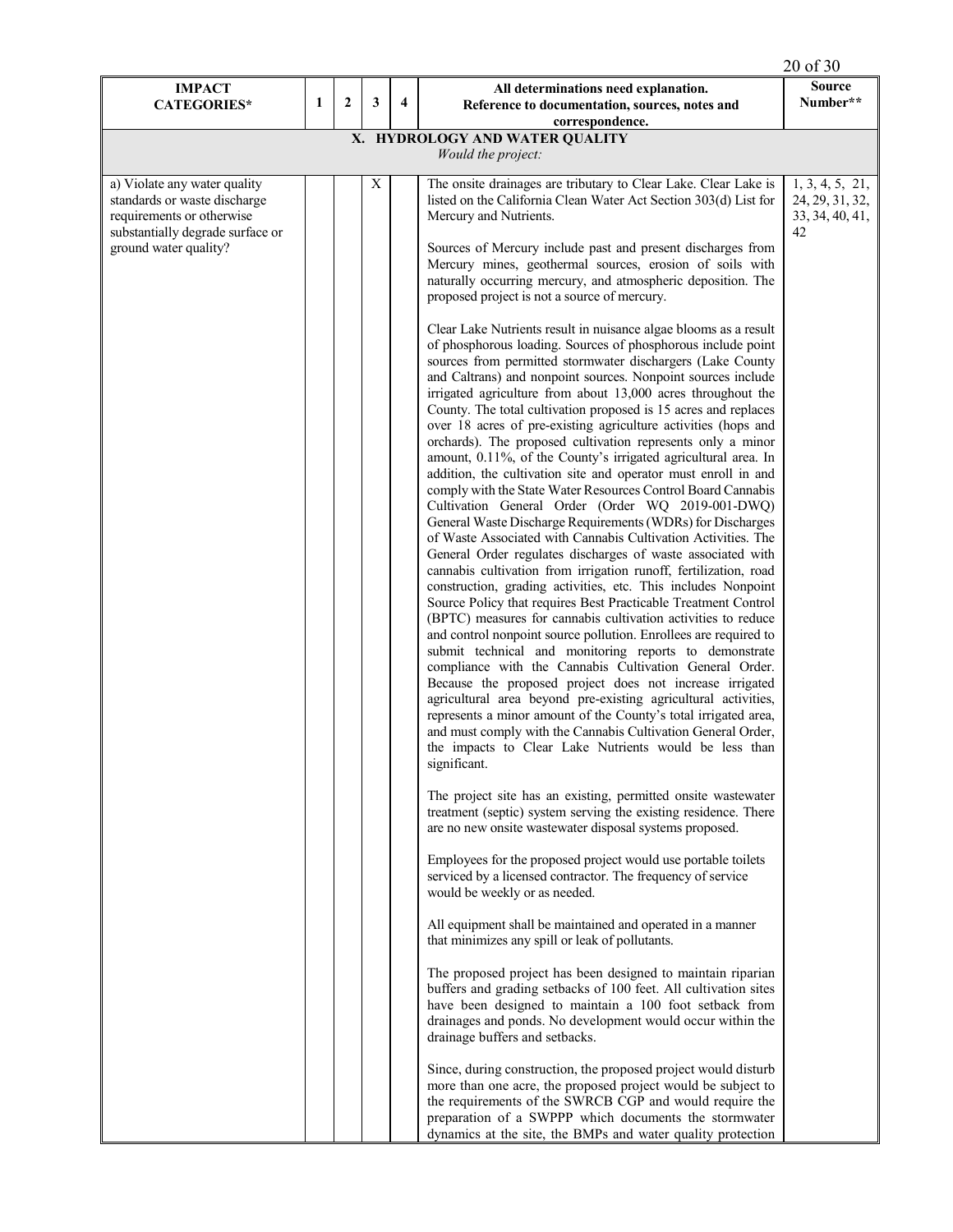| <b>IMPACT</b><br><b>CATEGORIES*</b>                                                                                                                                                                     | 1 | 2 | 3           | $\overline{4}$ | All determinations need explanation.<br>Reference to documentation, sources, notes and<br>correspondence.                                                                                                                                                                                                                                                                                                                                                                                                                                                                                                                                                                                                                                                                                                                                                                                                                                                                                                                                                                                                                                                                                                                                                                                                                                                                                                                                                                                                                                                                                                                                                                                                                                                                                                                                                                                                                                                                                                                                                                                                                                                                                                                                                                                                                                                                                                                                                                                                                                                                                                                                                                                                                                                                                           | <b>Source</b><br>Number** |
|---------------------------------------------------------------------------------------------------------------------------------------------------------------------------------------------------------|---|---|-------------|----------------|-----------------------------------------------------------------------------------------------------------------------------------------------------------------------------------------------------------------------------------------------------------------------------------------------------------------------------------------------------------------------------------------------------------------------------------------------------------------------------------------------------------------------------------------------------------------------------------------------------------------------------------------------------------------------------------------------------------------------------------------------------------------------------------------------------------------------------------------------------------------------------------------------------------------------------------------------------------------------------------------------------------------------------------------------------------------------------------------------------------------------------------------------------------------------------------------------------------------------------------------------------------------------------------------------------------------------------------------------------------------------------------------------------------------------------------------------------------------------------------------------------------------------------------------------------------------------------------------------------------------------------------------------------------------------------------------------------------------------------------------------------------------------------------------------------------------------------------------------------------------------------------------------------------------------------------------------------------------------------------------------------------------------------------------------------------------------------------------------------------------------------------------------------------------------------------------------------------------------------------------------------------------------------------------------------------------------------------------------------------------------------------------------------------------------------------------------------------------------------------------------------------------------------------------------------------------------------------------------------------------------------------------------------------------------------------------------------------------------------------------------------------------------------------------------------|---------------------------|
|                                                                                                                                                                                                         |   |   |             |                | measures that are used, and the frequency of inspections.<br>BMPs are activities or measures determined to be practicable,<br>acceptable to the public, and cost effective in preventing water<br>pollution or reducing the amount of pollution generated by<br>non-point sources. Implementation of the SWPPP would<br>ensure that the riparian habitat is protected during construction<br>activities and long-term operation of the proposed project.<br><b>Less Than Significant.</b>                                                                                                                                                                                                                                                                                                                                                                                                                                                                                                                                                                                                                                                                                                                                                                                                                                                                                                                                                                                                                                                                                                                                                                                                                                                                                                                                                                                                                                                                                                                                                                                                                                                                                                                                                                                                                                                                                                                                                                                                                                                                                                                                                                                                                                                                                                           |                           |
| b) Substantially decrease<br>groundwater supplies or interfere<br>substantially with groundwater<br>recharge such that the project<br>may impede sustainable<br>groundwater management of the<br>basin? |   |   | $\mathbf X$ |                | The project site does not have a municipal water supply<br>service, and relies on well water. The proposed project would<br>use water from existing, onsite, permitted wells.<br>According to maps in the Lake County Groundwater<br>Management Plan, the Project Area appears to be located near<br>the Clear Lake Cache Formation Groundwater Management<br>Plan Area. The Property in the sub watershed "Burns Valley /<br>Frontal Clear Lake" (12-digit HUC code is 180201160310).<br>This sub watershed is part of the upper Cache Creek<br>Watershed. The watershed of the surrounding area is relatively<br>pristine, with south-facing slopes supporting chaparral,<br>grasslands, and oak savannas, while the north-facing slopes are<br>dense with mixed oak and conifer forests and woodlands. The<br>valley floors are more developed, and consist of ranch estates,<br>irrigated agricultural lands, ranchland and pasture, and<br>commercial enterprises.<br>As shown on the Development Plans (Attachment A), there are<br>five (5) existing groundwater wells that would be used for<br>cultivation. The yield, in gallons per minute (GPM), for each<br>well is summarized in the Table below. An approximate<br>maximum daily potential water demand per acre, (Attachment<br>B) is about 2.1 GPM per acre of canopy or 31.5 GPM for 15<br>acres. The combined yield of the five (5) wells is 721 GPM.<br>Thus, the maximum potential demand is only 4.4% of the<br>combined well yield. There are five (5) proposed 2,500-gallon<br>water storage tanks, one at each cultivation site, to provide<br>additional stored water for irrigation and fire suppression.<br>Yield <sup>1</sup><br>Depth<br>Well #<br>Site<br>(f <sup>t</sup> )<br>(GPM)<br>240<br>60<br>1<br>A<br>2<br>$\mathbf C$<br>114<br>60<br>3<br>460<br>E<br>100<br>358<br>4<br>D<br>200<br>5<br>B<br>340<br>300<br><sup>1</sup> Source: Well logs provided by applicant.<br>The total daily demand is approximately 3,000 gallons per day<br>per acre of canopy (Attachment B). The cultivation period is<br>approximately 120 to 150 days. Therefore, the annual water<br>demand is approximately or 5.4 to 6.8 million gallons per year<br>$(16.6 \text{ to } 20.7 \text{ acre-feet})$ . The total annual yield from the five $(5)$<br>wells is 1,163 acre-feet. The annual demand is only 1.4% to<br>1.8% of the annual yield.<br>Irrigation BMPs would be implemented to minimize water<br>usage. Also, demand estimates are based on each plant<br>requiring 6-gallons per day, which is a conservative (high)<br>estimate. Therefore, water demand would likely be much less<br>than the maximum daily potential and annual yield. Water<br>would be delivered to a drip irrigation system via a jet pump | 5                         |
|                                                                                                                                                                                                         |   |   |             |                | pressure tank. Drip lines would be sized to irrigate large areas                                                                                                                                                                                                                                                                                                                                                                                                                                                                                                                                                                                                                                                                                                                                                                                                                                                                                                                                                                                                                                                                                                                                                                                                                                                                                                                                                                                                                                                                                                                                                                                                                                                                                                                                                                                                                                                                                                                                                                                                                                                                                                                                                                                                                                                                                                                                                                                                                                                                                                                                                                                                                                                                                                                                    |                           |

21 of 30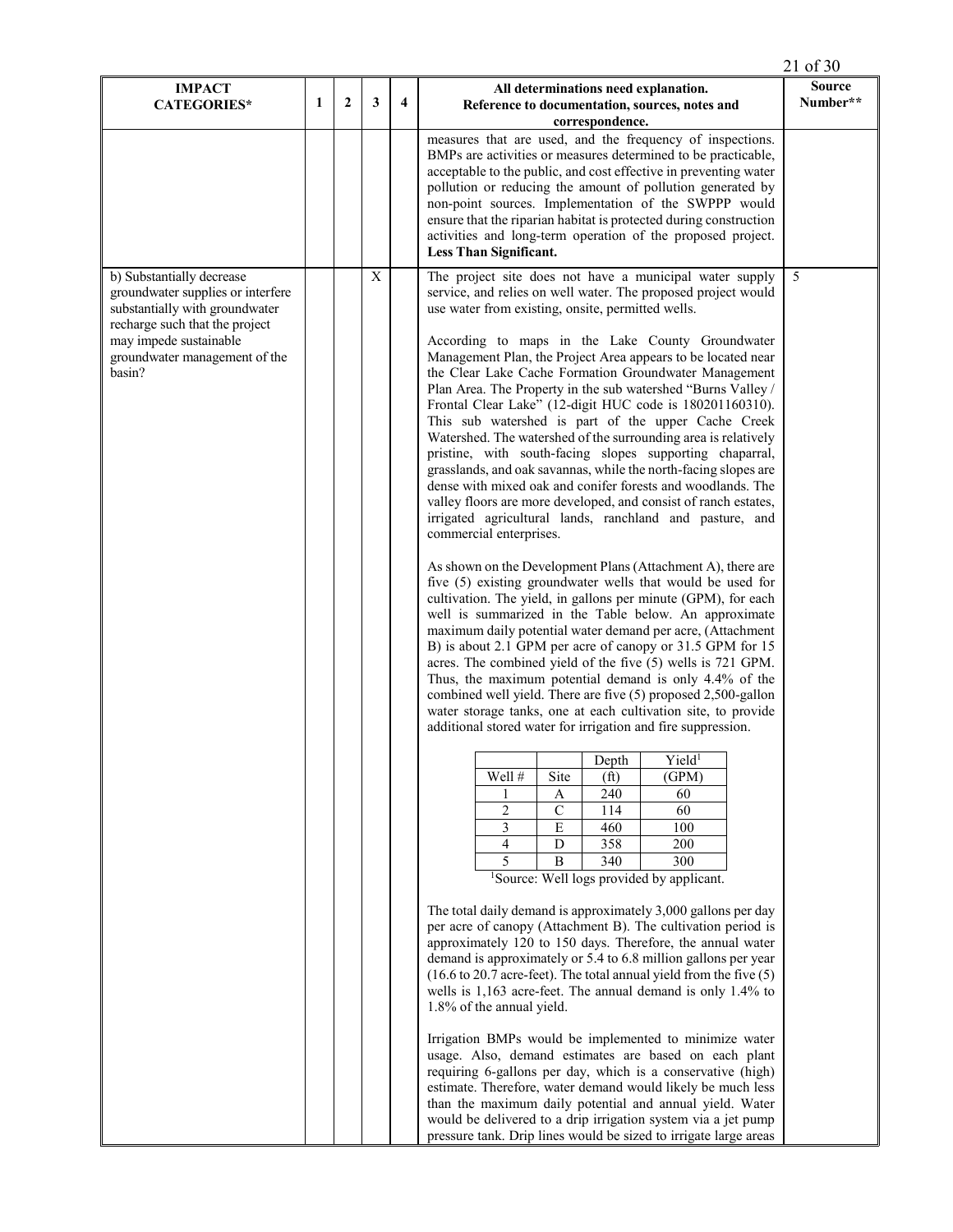| <b>IMPACT</b><br><b>CATEGORIES*</b>                                                                                                                                                                                                                                                                                                                                                                                                                                                                                                                                                                                                                                                                                                      | 1 | $\mathbf{2}$ | 3                         | $\overline{\mathbf{4}}$ | All determinations need explanation.<br>Reference to documentation, sources, notes and<br>correspondence.                                                                                                                                                                                                                                                                                                                                                                                                                                                                                                                                                                                                                                                                                                                                                                                                                                                                                                                                                                                                                                                                                                                                                                                                                                                                                                                                                                                                                                                                                                                                                                                                                                                                                                                                                                                                                                                                                                                                                                                                                        | <b>Source</b><br>Number**         |
|------------------------------------------------------------------------------------------------------------------------------------------------------------------------------------------------------------------------------------------------------------------------------------------------------------------------------------------------------------------------------------------------------------------------------------------------------------------------------------------------------------------------------------------------------------------------------------------------------------------------------------------------------------------------------------------------------------------------------------------|---|--------------|---------------------------|-------------------------|----------------------------------------------------------------------------------------------------------------------------------------------------------------------------------------------------------------------------------------------------------------------------------------------------------------------------------------------------------------------------------------------------------------------------------------------------------------------------------------------------------------------------------------------------------------------------------------------------------------------------------------------------------------------------------------------------------------------------------------------------------------------------------------------------------------------------------------------------------------------------------------------------------------------------------------------------------------------------------------------------------------------------------------------------------------------------------------------------------------------------------------------------------------------------------------------------------------------------------------------------------------------------------------------------------------------------------------------------------------------------------------------------------------------------------------------------------------------------------------------------------------------------------------------------------------------------------------------------------------------------------------------------------------------------------------------------------------------------------------------------------------------------------------------------------------------------------------------------------------------------------------------------------------------------------------------------------------------------------------------------------------------------------------------------------------------------------------------------------------------------------|-----------------------------------|
| c) Substantially alter the existing<br>drainage pattern of the site or<br>area, including through the<br>alteration of the course of a<br>stream or river or through the<br>addition of impervious surfaces,<br>in a manner which would:<br>Result in substantial<br>$\mathbf{i}$<br>erosion or siltation on- or<br>off-site;<br>ii) Substantially increase the<br>rate or amount of surface<br>runoff in a manner which<br>would result in flooding<br>on- or off-site;<br>iii) Create or contribute to<br>runoff water which would<br>exceed the capacity of<br>existing or planned<br>stormwater drainage<br>systems or provide<br>substantial additional<br>sources of polluted<br>runoff;<br>iv) Impede or redirect flood<br>flows? |   |              | $\mathbf X$               |                         | slowly, to maximize absorption, and would be placed under a<br>layer of straw mulch.<br>The following irrigation BMP's will be implemented:<br>· Utilize a drip irrigation system with a schedule that<br>minimizes water usage.<br>• Regularly inspect the water delivery system to prevent<br>and immediately repair leaks<br>· Replace worn, outdated,<br>or inefficient<br>system<br>components and equipment to ensure a properly<br>functioning irrigation system<br>• Utilized drip irrigation instead of spray sprinklers<br>• Reduce overspray of impervious surfaces and prevent<br>runoff water<br>The proposed project does not include increases in impervious<br>area that would reduce the potential for groundwater recharge.<br>Less than significant.<br>The proposed cultivation areas are in flat areas that have already<br>been cleared and graded for agriculture or would require<br>minimum clearing and grading for new cultivation and have<br>been designed to maintain riparian buffers and grading setbacks<br>of 100 feet. No development would occur within the drainage<br>buffers and setbacks. The proposed project has been designed to<br>maintain existing flow paths. Also, the proposed project does not<br>include increases in impervious area. Therefore, the proposed<br>project would not alter an existing drainage patterns or addition<br>of impervious surfaces.<br>(i) As discussed in Section (a) above, construction activities and<br>operation of the proposed project would not result in substantial<br>erosion or siltation, with implementation of mitigation measure<br>mitigation measure BIO-8, which requires compliance with<br>Lake County Grading Regulations and coverage under the<br><b>Construction General Permit.</b><br>$(ii)$ & $(iii)$ The proposed project does not include increases in<br>impervious area; thus, the proposed project would not increase<br>the rate or amount of surface runoff or exceed the capacity of the<br>existing drainage system.<br>(iv) The proposed project is not within a FEMA Floodplain.<br>Less than Significant. | 5, 24, 25                         |
| d) In flood hazard, tsunami, or<br>seiche zones, risk release of<br>pollutants due to project<br>inundation?                                                                                                                                                                                                                                                                                                                                                                                                                                                                                                                                                                                                                             |   |              |                           | X                       | The project site is not located in an area of potential inundation<br>by seiche or tsunami. The subject parcel is not located within<br>a flood hazard zone. Therefore, there is no risk of release of<br>pollutants due to inundation. No Impact.                                                                                                                                                                                                                                                                                                                                                                                                                                                                                                                                                                                                                                                                                                                                                                                                                                                                                                                                                                                                                                                                                                                                                                                                                                                                                                                                                                                                                                                                                                                                                                                                                                                                                                                                                                                                                                                                               | 2, 5, 19, 20,<br>25, 31           |
| e) Conflict with or obstruct<br>implementation of a water quality<br>control plan or sustainable<br>groundwater management plan?                                                                                                                                                                                                                                                                                                                                                                                                                                                                                                                                                                                                         |   |              |                           | X                       | The proposed project would not conflict or obstruct<br>implementation of a water quality control plan or a sustainable<br>groundwater management plan. No Impact.                                                                                                                                                                                                                                                                                                                                                                                                                                                                                                                                                                                                                                                                                                                                                                                                                                                                                                                                                                                                                                                                                                                                                                                                                                                                                                                                                                                                                                                                                                                                                                                                                                                                                                                                                                                                                                                                                                                                                                | 1, 2, 3, 5, 19,<br>20, 25, 31, 40 |
|                                                                                                                                                                                                                                                                                                                                                                                                                                                                                                                                                                                                                                                                                                                                          |   |              |                           |                         | XI. LAND USE AND PLANNING<br>Would the project:                                                                                                                                                                                                                                                                                                                                                                                                                                                                                                                                                                                                                                                                                                                                                                                                                                                                                                                                                                                                                                                                                                                                                                                                                                                                                                                                                                                                                                                                                                                                                                                                                                                                                                                                                                                                                                                                                                                                                                                                                                                                                  |                                   |
| a) Physically divide an<br>established community.                                                                                                                                                                                                                                                                                                                                                                                                                                                                                                                                                                                                                                                                                        |   |              |                           | X                       | The proposed project site would not physically divide an<br>established community. No Impact.                                                                                                                                                                                                                                                                                                                                                                                                                                                                                                                                                                                                                                                                                                                                                                                                                                                                                                                                                                                                                                                                                                                                                                                                                                                                                                                                                                                                                                                                                                                                                                                                                                                                                                                                                                                                                                                                                                                                                                                                                                    | 1, 3, 4, 5                        |
| b) Cause a significant<br>environmental impact due to a<br>conflict with any land use plan,                                                                                                                                                                                                                                                                                                                                                                                                                                                                                                                                                                                                                                              |   |              | $\boldsymbol{\mathrm{X}}$ |                         | This project is consistent with the Lake County General Plan,<br>the Shoreline Communities Area Plan, and the Lake County<br>Zoning Ordinance. Less than Significant.                                                                                                                                                                                                                                                                                                                                                                                                                                                                                                                                                                                                                                                                                                                                                                                                                                                                                                                                                                                                                                                                                                                                                                                                                                                                                                                                                                                                                                                                                                                                                                                                                                                                                                                                                                                                                                                                                                                                                            | 1, 3, 43                          |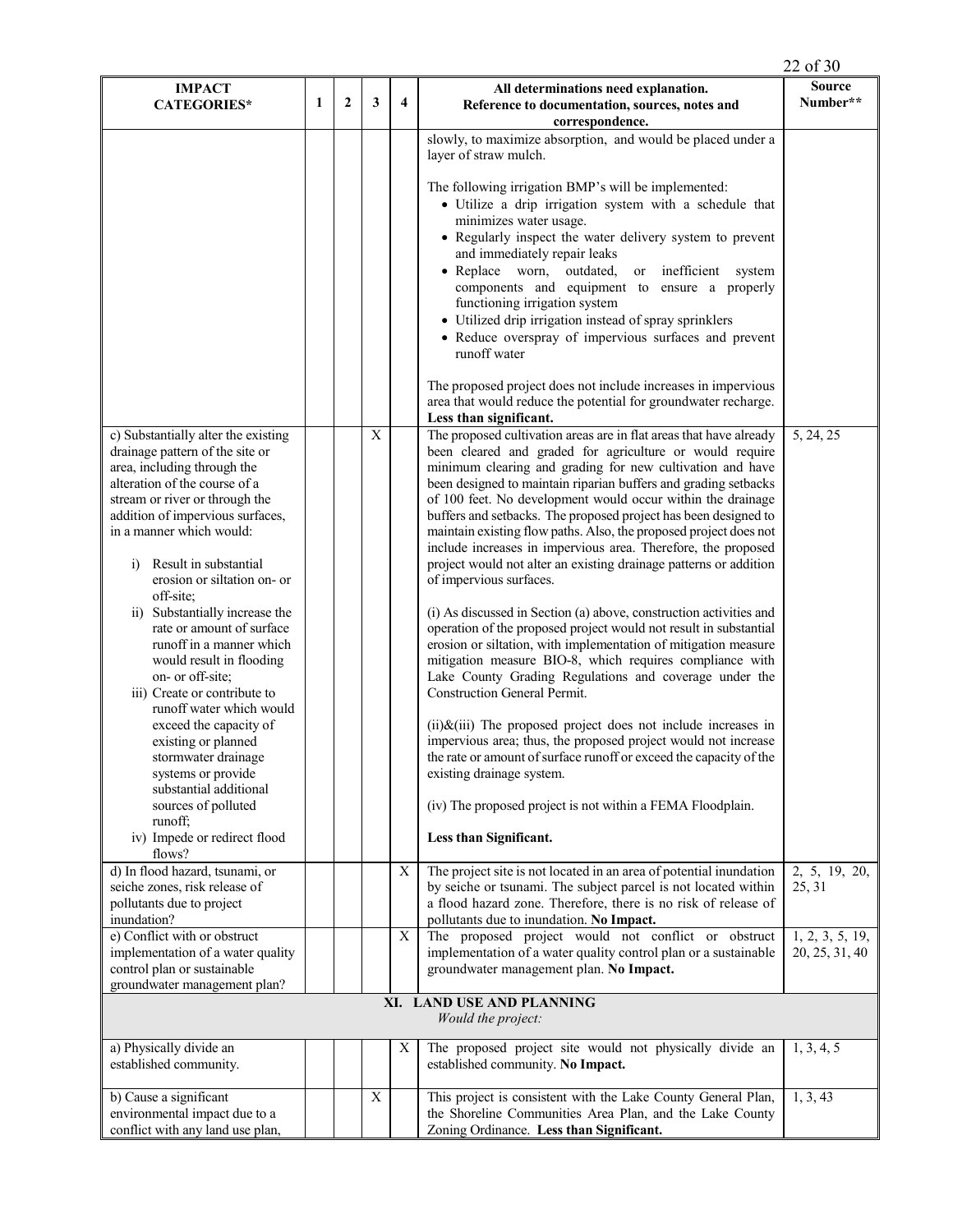| 1 | $\mathbf{2}$ | 3           | 4 | All determinations need explanation.<br>Reference to documentation, sources, notes and                                                                                                                                                                                                                                                                                                                                                                                                                                                                                                                                                                                                                                                                                                                                                                                                                                                                                                                                                                                                                                                                                                                                                                                                                                                   | <b>Source</b><br>Number**                                                                                                                                                                                                                                      |
|---|--------------|-------------|---|------------------------------------------------------------------------------------------------------------------------------------------------------------------------------------------------------------------------------------------------------------------------------------------------------------------------------------------------------------------------------------------------------------------------------------------------------------------------------------------------------------------------------------------------------------------------------------------------------------------------------------------------------------------------------------------------------------------------------------------------------------------------------------------------------------------------------------------------------------------------------------------------------------------------------------------------------------------------------------------------------------------------------------------------------------------------------------------------------------------------------------------------------------------------------------------------------------------------------------------------------------------------------------------------------------------------------------------|----------------------------------------------------------------------------------------------------------------------------------------------------------------------------------------------------------------------------------------------------------------|
|   |              |             |   |                                                                                                                                                                                                                                                                                                                                                                                                                                                                                                                                                                                                                                                                                                                                                                                                                                                                                                                                                                                                                                                                                                                                                                                                                                                                                                                                          |                                                                                                                                                                                                                                                                |
|   |              |             |   | Would the project:                                                                                                                                                                                                                                                                                                                                                                                                                                                                                                                                                                                                                                                                                                                                                                                                                                                                                                                                                                                                                                                                                                                                                                                                                                                                                                                       |                                                                                                                                                                                                                                                                |
|   |              |             | Х | According to the California Department of Conservation:<br>Mineral Land Classification, there are no known mineral<br>resources on the project site. No Impact.                                                                                                                                                                                                                                                                                                                                                                                                                                                                                                                                                                                                                                                                                                                                                                                                                                                                                                                                                                                                                                                                                                                                                                          | 26                                                                                                                                                                                                                                                             |
|   |              |             | X | Neither the County of Lake's General Plan nor the Lake County<br>Aggregate Resource Management Plan designate the project site<br>as being a locally important mineral resource recovery site. No<br>Impact.                                                                                                                                                                                                                                                                                                                                                                                                                                                                                                                                                                                                                                                                                                                                                                                                                                                                                                                                                                                                                                                                                                                             | 26                                                                                                                                                                                                                                                             |
|   |              |             |   | XIII. NOISE                                                                                                                                                                                                                                                                                                                                                                                                                                                                                                                                                                                                                                                                                                                                                                                                                                                                                                                                                                                                                                                                                                                                                                                                                                                                                                                              |                                                                                                                                                                                                                                                                |
|   | $\mathbf X$  | $\mathbf X$ |   | Short-term increases in ambient noise levels could be expected<br>during project preparation and/or development. Mitigation<br>measures would reduce potential noise impacts. Less Than<br>Significant with the following mitigation<br>measures<br>incorporated:<br><b>NOI-1:</b> All construction activities including engine warm-up<br>shall be limited Monday Through Friday, between the hours<br>of 7:00am and 7:00pm to minimize noise impacts on nearby<br>residents. Back-up beepers shall be adjusted to the lowest<br>allowable levels. This mitigation does not apply to night<br>work.<br><b>NOI -2: Maximum non-construction related sounds levels</b><br>shall not exceed levels of 55 dBA between the hours of<br>7:00AM to 7:00PM and 45 dBA between the hours of<br>10:00PM to 7:00AM within residential areas as specified<br>within Zoning Ordinance Section 21-41.11 (Table 11.1) at<br>the property lines.<br>The project is not expected to create unusual groundborne<br>vibration due to site development or facility operation. The low<br>level truck traffic during construction and for deliveries would<br>create a minimal amount of groundborne vibration. According<br>to the applicant's application package, two (2) trucks would be<br>used for an approximate $s$ ix $(6)$ trips for construction. | 1, 3, 4, 5<br>1, 3, 4, 5                                                                                                                                                                                                                                       |
|   |              |             |   |                                                                                                                                                                                                                                                                                                                                                                                                                                                                                                                                                                                                                                                                                                                                                                                                                                                                                                                                                                                                                                                                                                                                                                                                                                                                                                                                          |                                                                                                                                                                                                                                                                |
|   |              |             |   | Would the project:                                                                                                                                                                                                                                                                                                                                                                                                                                                                                                                                                                                                                                                                                                                                                                                                                                                                                                                                                                                                                                                                                                                                                                                                                                                                                                                       |                                                                                                                                                                                                                                                                |
|   |              | X           |   |                                                                                                                                                                                                                                                                                                                                                                                                                                                                                                                                                                                                                                                                                                                                                                                                                                                                                                                                                                                                                                                                                                                                                                                                                                                                                                                                          | 1, 3, 4, 5                                                                                                                                                                                                                                                     |
|   |              |             | X | No housing would be displaced as a result of the project.                                                                                                                                                                                                                                                                                                                                                                                                                                                                                                                                                                                                                                                                                                                                                                                                                                                                                                                                                                                                                                                                                                                                                                                                                                                                                | 1, 3, 4, 5                                                                                                                                                                                                                                                     |
|   |              |             |   |                                                                                                                                                                                                                                                                                                                                                                                                                                                                                                                                                                                                                                                                                                                                                                                                                                                                                                                                                                                                                                                                                                                                                                                                                                                                                                                                          |                                                                                                                                                                                                                                                                |
|   |              |             |   |                                                                                                                                                                                                                                                                                                                                                                                                                                                                                                                                                                                                                                                                                                                                                                                                                                                                                                                                                                                                                                                                                                                                                                                                                                                                                                                                          | correspondence.<br>XII. MINERAL RESOURCES<br>Would the project result in:<br><b>Less Than Significant Impact.</b><br>XIV. POPULATION AND HOUSING<br>The project is not anticipated to induce population growth.<br>Less than Significant Impact.<br>No Impact. |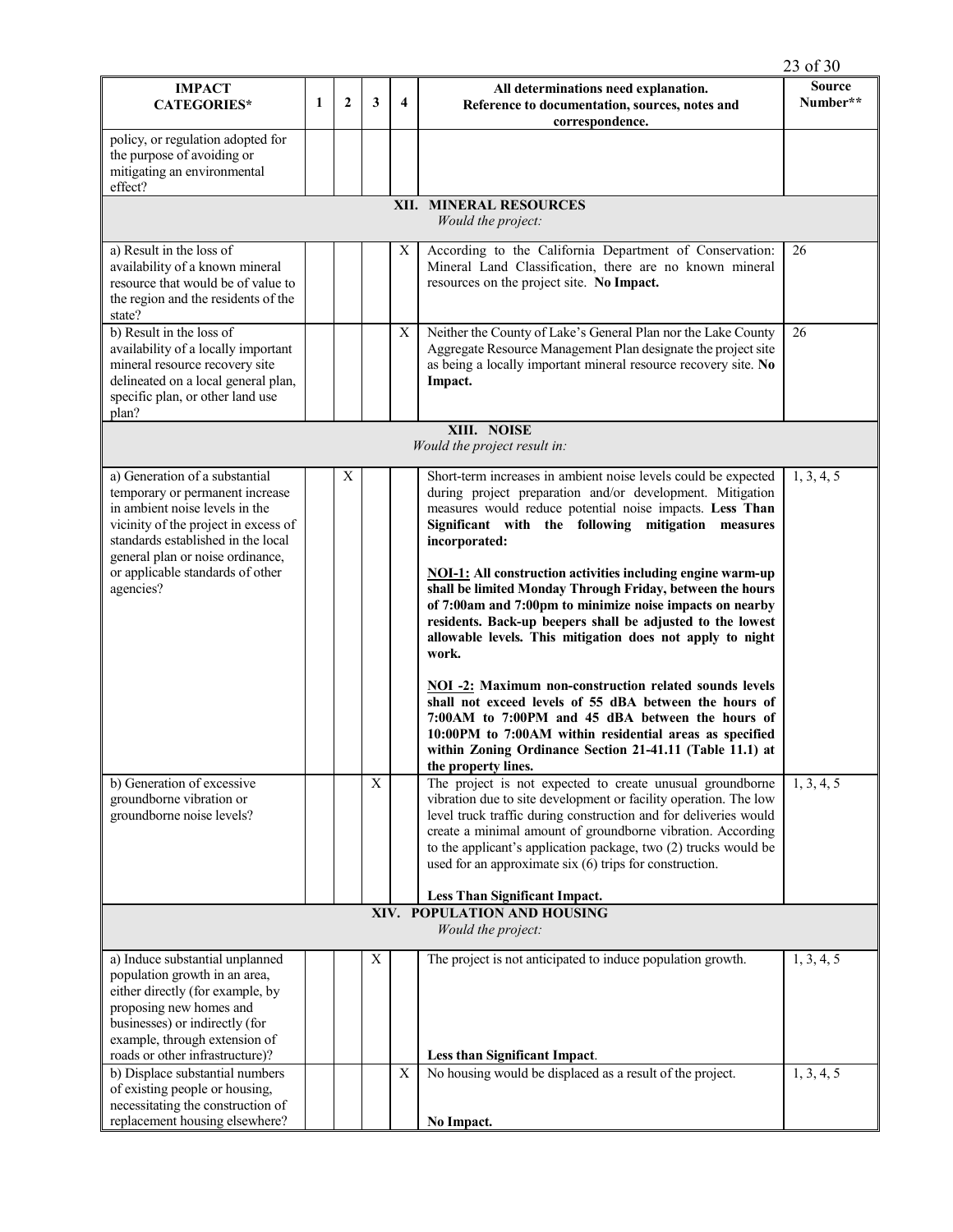|                                                                                                                                                                                                                                                                                                                                                                                                                                                                                                                                                                          |   |                  |   |                     |                                                                                                                                                                                                                                                                                                                                                                                                                                                                                                                                                                                                                                                                                                                                                                                                                                                                                                                                                                                                                                                                                                                                                                                                                                                                                                                                                                                                                                                                                                                                                                                                                                                                                                                                                                                                                                                                                                                                                                                                                                                                                                                                                                      | 24 of 30                  |  |  |  |  |  |  |
|--------------------------------------------------------------------------------------------------------------------------------------------------------------------------------------------------------------------------------------------------------------------------------------------------------------------------------------------------------------------------------------------------------------------------------------------------------------------------------------------------------------------------------------------------------------------------|---|------------------|---|---------------------|----------------------------------------------------------------------------------------------------------------------------------------------------------------------------------------------------------------------------------------------------------------------------------------------------------------------------------------------------------------------------------------------------------------------------------------------------------------------------------------------------------------------------------------------------------------------------------------------------------------------------------------------------------------------------------------------------------------------------------------------------------------------------------------------------------------------------------------------------------------------------------------------------------------------------------------------------------------------------------------------------------------------------------------------------------------------------------------------------------------------------------------------------------------------------------------------------------------------------------------------------------------------------------------------------------------------------------------------------------------------------------------------------------------------------------------------------------------------------------------------------------------------------------------------------------------------------------------------------------------------------------------------------------------------------------------------------------------------------------------------------------------------------------------------------------------------------------------------------------------------------------------------------------------------------------------------------------------------------------------------------------------------------------------------------------------------------------------------------------------------------------------------------------------------|---------------------------|--|--|--|--|--|--|
| <b>IMPACT</b><br><b>CATEGORIES*</b>                                                                                                                                                                                                                                                                                                                                                                                                                                                                                                                                      | 1 | $\boldsymbol{2}$ | 3 | $\overline{\bf{4}}$ | All determinations need explanation.<br>Reference to documentation, sources, notes and<br>correspondence.                                                                                                                                                                                                                                                                                                                                                                                                                                                                                                                                                                                                                                                                                                                                                                                                                                                                                                                                                                                                                                                                                                                                                                                                                                                                                                                                                                                                                                                                                                                                                                                                                                                                                                                                                                                                                                                                                                                                                                                                                                                            | <b>Source</b><br>Number** |  |  |  |  |  |  |
| XV. PUBLIC SERVICES<br>Would the project:                                                                                                                                                                                                                                                                                                                                                                                                                                                                                                                                |   |                  |   |                     |                                                                                                                                                                                                                                                                                                                                                                                                                                                                                                                                                                                                                                                                                                                                                                                                                                                                                                                                                                                                                                                                                                                                                                                                                                                                                                                                                                                                                                                                                                                                                                                                                                                                                                                                                                                                                                                                                                                                                                                                                                                                                                                                                                      |                           |  |  |  |  |  |  |
| a) Would the project result in<br>substantial adverse physical<br>impacts associated with the<br>provision of new or physically<br>altered governmental facilities,<br>need for new or physically altered<br>governmental facilities, the<br>construction of which could<br>cause significant environmental<br>impacts, in order to maintain<br>acceptable service ratios,<br>response times or other<br>performance objectives for any of<br>the public services:<br>- Fire Protection?<br>- Police Protection?<br>- Schools?<br>- Parks?<br>- Other Public Facilities? |   |                  | X |                     | The project does not propose any new housing or other uses that<br>would necessitate new or altered government facilities. The<br>proposed project is not anticipated to substantially increase the<br>demands for fire protection services such that new or expanded<br>facilities would be warranted.<br>The Lake County Fire Protection District #1 Main Fire Station<br>is located approximately 2.6 miles east of the site (via Olympic<br>Drive and Hwy 53 to Ogulin Canyon Road). An open water<br>source for helicopter water drops is located 1 mile due east<br>(treated wastewater pond). On-site facilities (e.g. new water<br>tanks and the existing pond) would be provided and available<br>in order to ensure adequate fire suppression measures would<br>be available in the event of an emergency. In addition, the<br>development and implementation of an Emergency Procedures<br>and Fire Protection Plan that includes control measures and<br>training to encourage fire prevention and responses in the<br>event a fire emergency, including fire evacuation routes is<br>recommended.<br>The project would be required to comply with all applicable<br>local and state fire code requirements related to design and<br>emergency access. The project includes on-site improvements<br>(e.g. water tanks, site address posting, gate and roadway<br>widths, fire truck turnaround areas, pass through access road<br>design, etc.) consistent with these requirements. The impacts<br>on fire protection services would be Less Than Significant<br>Impact.<br>Construction and operation of the proposed project may result<br>in accidents or crime emergency incidents that would require<br>police services. Construction activities would be temporary<br>and limited in scope. Accidents or crime emergency incidents<br>during operation are expected to be infrequent and minor in<br>nature. The Lake County Sheriff's Department, Clearlake<br>Police Department and other law enforcement agencies were<br>notified of the proposed project. The impacts on police<br>protection services would be Less Than Significant Impact. | 1, 3, 4, 5, 20,<br>23, 37 |  |  |  |  |  |  |
|                                                                                                                                                                                                                                                                                                                                                                                                                                                                                                                                                                          |   |                  |   |                     | XVI. RECREATION<br>Would the project:                                                                                                                                                                                                                                                                                                                                                                                                                                                                                                                                                                                                                                                                                                                                                                                                                                                                                                                                                                                                                                                                                                                                                                                                                                                                                                                                                                                                                                                                                                                                                                                                                                                                                                                                                                                                                                                                                                                                                                                                                                                                                                                                |                           |  |  |  |  |  |  |
| a) Increase the use of existing<br>neighborhood and regional parks<br>or other recreational facilities<br>such that substantial physical<br>deterioration of the facility would<br>occur or be accelerated?                                                                                                                                                                                                                                                                                                                                                              |   |                  |   | Х                   | The project would generate business income, an increase in local<br>employment opportunities, and increase public fee and tax<br>revenue which may result in slight increases in population<br>growth, which could lead to increased use of park and recreation<br>facilities. However, the increased use of park and recreation,<br>would occur over a large area and in multiple sites and therefore<br>be diminished and would not substantially deteriorate existing<br>parks or other recreational facilities. No Impact.                                                                                                                                                                                                                                                                                                                                                                                                                                                                                                                                                                                                                                                                                                                                                                                                                                                                                                                                                                                                                                                                                                                                                                                                                                                                                                                                                                                                                                                                                                                                                                                                                                       | 1, 3, 4, 5                |  |  |  |  |  |  |
| b) Does the project include<br>recreational facilities or require<br>the construction or expansion of<br>recreational facilities which<br>might have an adverse physical<br>effect on the environment?                                                                                                                                                                                                                                                                                                                                                                   |   |                  |   | X                   | This project would not necessitate the construction or expansion<br>of any recreational facilities. No Impact.                                                                                                                                                                                                                                                                                                                                                                                                                                                                                                                                                                                                                                                                                                                                                                                                                                                                                                                                                                                                                                                                                                                                                                                                                                                                                                                                                                                                                                                                                                                                                                                                                                                                                                                                                                                                                                                                                                                                                                                                                                                       | 1, 3, 4, 5                |  |  |  |  |  |  |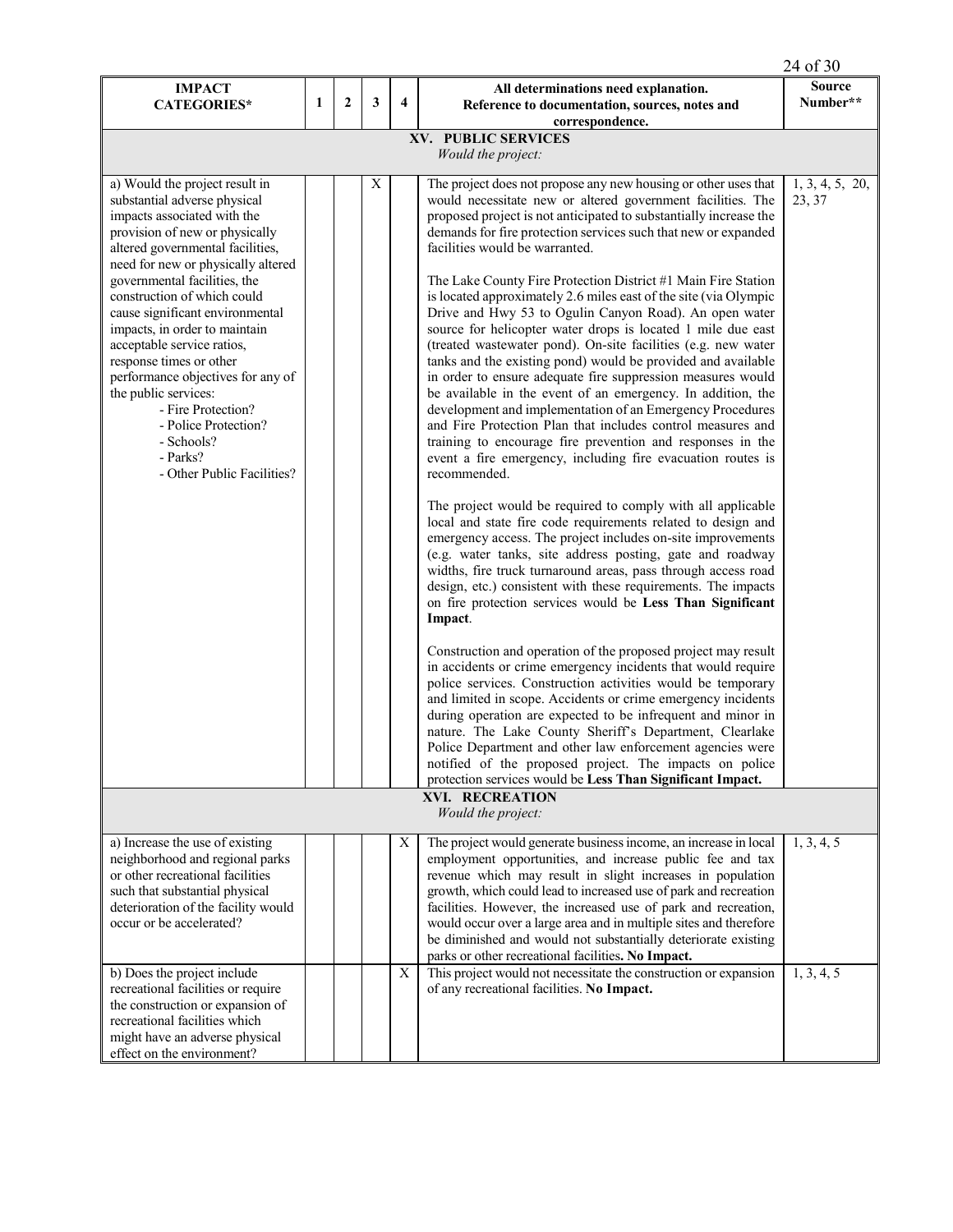|                                                                                                                                                              |   |                  |             |                     |                                                                                                                                                                                                                                                                                                                                                                                                                                                                                                                                                                                                                                                                                                                                                                                                                                                                                                                                                                                                                                                                                                                                                                                                                                                                                                                                                                                                                                                                                                                                                                                                                                                                                                                                                                                                                                                                                                                                                                                                                                                                                                                                                                                                                                                                                                                                                                                                                                                                                                                                             | 25 of 30                     |  |  |  |
|--------------------------------------------------------------------------------------------------------------------------------------------------------------|---|------------------|-------------|---------------------|---------------------------------------------------------------------------------------------------------------------------------------------------------------------------------------------------------------------------------------------------------------------------------------------------------------------------------------------------------------------------------------------------------------------------------------------------------------------------------------------------------------------------------------------------------------------------------------------------------------------------------------------------------------------------------------------------------------------------------------------------------------------------------------------------------------------------------------------------------------------------------------------------------------------------------------------------------------------------------------------------------------------------------------------------------------------------------------------------------------------------------------------------------------------------------------------------------------------------------------------------------------------------------------------------------------------------------------------------------------------------------------------------------------------------------------------------------------------------------------------------------------------------------------------------------------------------------------------------------------------------------------------------------------------------------------------------------------------------------------------------------------------------------------------------------------------------------------------------------------------------------------------------------------------------------------------------------------------------------------------------------------------------------------------------------------------------------------------------------------------------------------------------------------------------------------------------------------------------------------------------------------------------------------------------------------------------------------------------------------------------------------------------------------------------------------------------------------------------------------------------------------------------------------------|------------------------------|--|--|--|
| <b>IMPACT</b><br><b>CATEGORIES*</b>                                                                                                                          | 1 | $\boldsymbol{2}$ | 3           | $\overline{\bf{4}}$ | All determinations need explanation.<br>Reference to documentation, sources, notes and<br>correspondence.                                                                                                                                                                                                                                                                                                                                                                                                                                                                                                                                                                                                                                                                                                                                                                                                                                                                                                                                                                                                                                                                                                                                                                                                                                                                                                                                                                                                                                                                                                                                                                                                                                                                                                                                                                                                                                                                                                                                                                                                                                                                                                                                                                                                                                                                                                                                                                                                                                   | <b>Source</b><br>Number**    |  |  |  |
| XVII. TRANSPORTATION<br>Would the project                                                                                                                    |   |                  |             |                     |                                                                                                                                                                                                                                                                                                                                                                                                                                                                                                                                                                                                                                                                                                                                                                                                                                                                                                                                                                                                                                                                                                                                                                                                                                                                                                                                                                                                                                                                                                                                                                                                                                                                                                                                                                                                                                                                                                                                                                                                                                                                                                                                                                                                                                                                                                                                                                                                                                                                                                                                             |                              |  |  |  |
| a) Conflict with a plan,<br>ordinance or policy addressing<br>the circulation system, including<br>transit, roadways, bicycle lanes<br>and pedestrian paths? |   |                  | X           |                     | The project site is accessible off of Ogulin Canyon Road,<br>approximately 0.8 miles from SR 53, a principle north-south<br>route through Lake County. There are no transit tops within<br>0.25 miles of the project site and no bicycle or pedestrian<br>facilities on Ogulin Canyon Road.<br>During construction, a temporary increase in construction-<br>related traffic is anticipated from trucks and employee vehicles<br>that would access the site daily.<br>During operation, the previous Hops Farm likely generated a<br>similar amount of traffic per acre of cultivation as would be<br>expected from cannabis cultivation activities. Under full<br>operation, the Hops Farm cultivated approximately 13.6<br>acres. Thus, an approximate 10% increase in traffic would be<br>expected to cultivate 15 acres of cannabis canopy. During<br>operation, the proposed project would employ 8 fulltime<br>employees and 15-20 seasonal employees (during planting<br>and harvesting). Harvesting and planting would occur 2-3<br>times per year. This activity would be consistent with prior<br>agricultural activities that occurred onsite. Truck deliveries of<br>various project-related materials would occur throughout the<br>year. It is anticipated that truck deliveries would be monthly,<br>roughly 10-12 times per year. Thus, a 10% increase in trips<br>compared to the Hops Farm operation would be only 2-4 trips<br>for fulltime employees, 4 to 8 trips for seasonal employees,<br>and 3 to 5 trips per year for truck deliveries.<br>East of SR 53, the initial, paved portion of Ogulin Canyon<br>Road (0.6 miles) is designated as a "basic street" within the<br>City of Clearlake. The City of Clearlake General Plan<br>Circulation Element contains a number of Goals and Policies<br>regarding the City street system, however, there does not<br>appear to be any policy applying specifically to Ogulin<br>Canyon Road. East of the City limits, Ogulin Canyon Road is<br>an unpaved County Road. Although the road from SR 53 to<br>the project site is in poor condition, there is good visibility<br>and sight distance conditions.<br>Since the proposed project is within 1,000 feet of the City of<br>Clearlake's Sphere of Influence, the applicant was required to<br>obtain a letter of support from the City. The City provided a<br>letter of support (Attachment C) and requested an appropriate<br>mitigation fee for Ogulin Canyon Road maintenance. Less<br><b>Than Significant</b> | 1, 3, 4, 5, 9,<br>27, 28, 35 |  |  |  |
| b) For a land use project, would<br>the project conflict with or be<br>inconsistent with CEQA<br>guidelines section 15064.3,<br>subdivision $(b)(1)$ ?       |   |                  | $\mathbf X$ |                     | State CEQA Guidelines Section 15064.3, Subdivision (b)<br>states that for land use projects, transportation impacts are to<br>be measured by evaluating the proposed project's vehicle<br>miles traveled (VMT), as follows:<br>"Vehicle miles traveled exceeding an applicable threshold of<br>significance may indicate a significant impact. Generally,<br>projects within one-half mile of either an existing major<br>transit stop or a stop along an existing high quality transit<br>corridor should be presumed to cause a less than significant                                                                                                                                                                                                                                                                                                                                                                                                                                                                                                                                                                                                                                                                                                                                                                                                                                                                                                                                                                                                                                                                                                                                                                                                                                                                                                                                                                                                                                                                                                                                                                                                                                                                                                                                                                                                                                                                                                                                                                                     | 1, 3                         |  |  |  |
|                                                                                                                                                              |   |                  |             |                     | transportation impact. Projects that decrease vehicle miles<br>traveled in the project area compared to existing conditions<br>should be presumed to have a less than significant<br>transportation impact."                                                                                                                                                                                                                                                                                                                                                                                                                                                                                                                                                                                                                                                                                                                                                                                                                                                                                                                                                                                                                                                                                                                                                                                                                                                                                                                                                                                                                                                                                                                                                                                                                                                                                                                                                                                                                                                                                                                                                                                                                                                                                                                                                                                                                                                                                                                                |                              |  |  |  |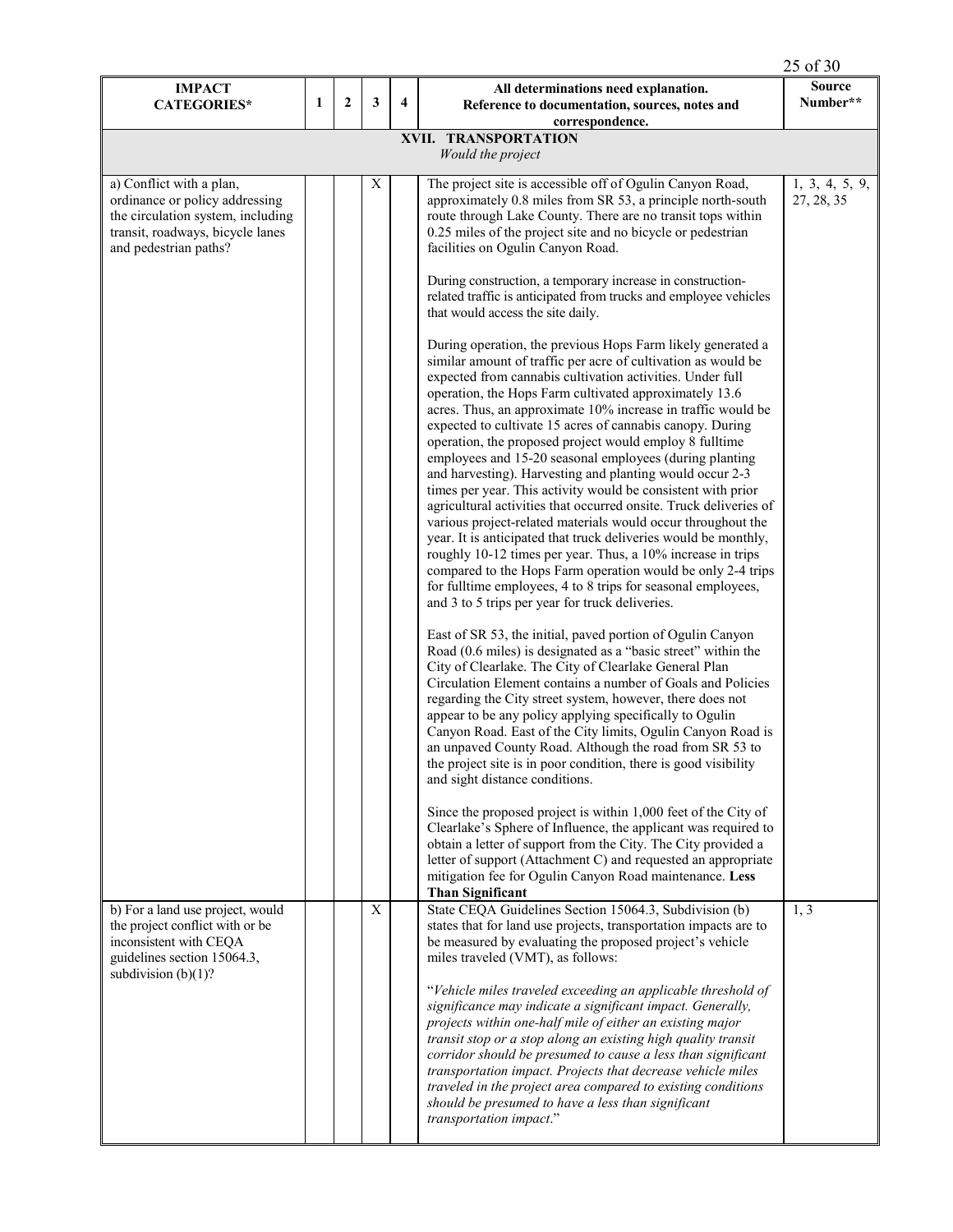| n | Ωt |  |
|---|----|--|

|                                                                                                                                                                                                                                                                                                                                                                                                                                                      |   |                |             |                     |                                                                                                                                                                                                                                                                                                                                                                                                                                                                                                                                                                                                                                                                                                                                                                                                                                                          | 26 of 30                      |  |  |
|------------------------------------------------------------------------------------------------------------------------------------------------------------------------------------------------------------------------------------------------------------------------------------------------------------------------------------------------------------------------------------------------------------------------------------------------------|---|----------------|-------------|---------------------|----------------------------------------------------------------------------------------------------------------------------------------------------------------------------------------------------------------------------------------------------------------------------------------------------------------------------------------------------------------------------------------------------------------------------------------------------------------------------------------------------------------------------------------------------------------------------------------------------------------------------------------------------------------------------------------------------------------------------------------------------------------------------------------------------------------------------------------------------------|-------------------------------|--|--|
| <b>IMPACT</b><br><b>CATEGORIES*</b>                                                                                                                                                                                                                                                                                                                                                                                                                  | 1 | $\overline{2}$ | 3           | $\overline{\bf{4}}$ | All determinations need explanation.<br>Reference to documentation, sources, notes and<br>correspondence.                                                                                                                                                                                                                                                                                                                                                                                                                                                                                                                                                                                                                                                                                                                                                | <b>Source</b><br>Number**     |  |  |
|                                                                                                                                                                                                                                                                                                                                                                                                                                                      |   |                |             |                     | To date, the County has not yet formally adopted its<br>transportation significance thresholds or its transportation<br>impact analysis procedures. The proposed project would not<br>generate or attract more than 100 trips per day; therefore, it is<br>not expected for the project to have a potentially significant level<br>of VMT, therefore, impacts related to CEQA Guidelines section<br>15064.3. subdivision (b) would be less than significant.<br>The proposed cannabis cultivation is considered to be similar to<br>other agricultural and industrial uses in the area. Less than<br><b>Significant Impact.</b>                                                                                                                                                                                                                          |                               |  |  |
| d) Substantially increase hazards<br>due to a geometric design feature<br>(e.g., sharp curves or dangerous<br>intersections) or incompatible<br>uses (e.g., farm equipment)?                                                                                                                                                                                                                                                                         |   |                | $\mathbf X$ |                     | The proposed project does not propose any changes to road<br>alignment or other features, does not result in the introduction<br>of any obstacles, nor does it involve incompatible uses that<br>could increase traffic hazards. Less than Significant Impact                                                                                                                                                                                                                                                                                                                                                                                                                                                                                                                                                                                            | 1, 3, 4, 5                    |  |  |
| e) Result in inadequate<br>emergency access?                                                                                                                                                                                                                                                                                                                                                                                                         |   |                | $\mathbf X$ |                     | Adequate existing access is provided to the site via locally<br>maintained roads and the existing driveway. The proposed<br>project would not alter the physical configuration of the<br>existing roadway network serving the area, and would have no<br>effect on access to local streets or adjacent uses (including<br>access for emergency vehicles). Internal roadways would meet<br>CAL FIRE requirements for vehicle access. Furthermore, as<br>noted above under impact discussion (a), increased project-<br>related operational traffic would be minimal. The proposed<br>project would not inhibit the ability of local roadways to<br>continue to accommodate emergency response and<br>evacuation activities. The proposed project would not<br>interfere with the City's adopted emergency response plan.<br>Less than Significant Impact. | 1, 3, 4, 5, 20,<br>27, 28, 35 |  |  |
|                                                                                                                                                                                                                                                                                                                                                                                                                                                      |   |                | XVIII.      |                     | <b>TRIBAL CULTURAL RESOURCES</b>                                                                                                                                                                                                                                                                                                                                                                                                                                                                                                                                                                                                                                                                                                                                                                                                                         |                               |  |  |
|                                                                                                                                                                                                                                                                                                                                                                                                                                                      |   |                |             |                     | Would the project cause a substantial adverse change in the significance of a tribal cultural resource, defined in Public Resources<br>Code section 21074 as either a site, feature, place, cultural landscape that is geographically defined in terms of the size and scope of                                                                                                                                                                                                                                                                                                                                                                                                                                                                                                                                                                          |                               |  |  |
|                                                                                                                                                                                                                                                                                                                                                                                                                                                      |   |                |             |                     | the landscape, sacred place, or object with cultural value to a California Native American tribe, and that is:                                                                                                                                                                                                                                                                                                                                                                                                                                                                                                                                                                                                                                                                                                                                           |                               |  |  |
| a) Listed or eligible for listing in<br>the California Register of<br>Historical Resources, or in a local<br>register of historical resources as<br>defined in Public Resources Code<br>section $5020.1(k)$ , or                                                                                                                                                                                                                                     |   |                |             | X                   | See Response to Section $V(a)$ . No Impact.                                                                                                                                                                                                                                                                                                                                                                                                                                                                                                                                                                                                                                                                                                                                                                                                              | 1, 3, 4, 5, 14,<br>15         |  |  |
| b) A resource determined by the<br>lead agency, in its discretion and<br>supported by substantial<br>evidence, to be significant<br>pursuant to criteria set forth in<br>subdivision (c) of Public<br>Resources Code section 5024.1.<br>In applying the criteria set forth<br>in subdivision (c) of Public<br>Resources Code 5024.1, the lead<br>agency shall consider the<br>significance of the resource to a<br>California Native American tribe. |   | X              |             |                     | See Response to Section V(a).<br><b>A Request for Review was mailed to the area tribes on Month</b><br>$\overline{\text{WW}}$ Year. A response was received from First and Last Name of<br>the Koi Nation and Elem Rancheria Tribal Preservation<br>Departments, stating that the project falls within their area of<br>concern and requested consultation on the project. The<br>Rancherias were notified of the mitigation measures proposed.<br>Less Than Significant with Mitigation Measures CUL-1 and<br>CUL-3 Incorporated.                                                                                                                                                                                                                                                                                                                       | 1, 3, 4, 5, 14,<br>15         |  |  |
| XIX.<br>UTILITIES AND SERVICE SYSTEMS<br>Would the project:                                                                                                                                                                                                                                                                                                                                                                                          |   |                |             |                     |                                                                                                                                                                                                                                                                                                                                                                                                                                                                                                                                                                                                                                                                                                                                                                                                                                                          |                               |  |  |
| a) Require or result in the<br>relocation or construction of new<br>or expanded water, wastewater<br>treatment or storm water<br>drainage, electric power, natural<br>gas, or telecommunications<br>facilities, the construction or                                                                                                                                                                                                                  |   |                |             | X                   | The proposed project would be served by onsite irrigation wells,<br>an existing residential septic system, and existing power by<br>PG&E. No new utilities or relocation of utilities would be<br>required as part of the proposed project. No Impact.                                                                                                                                                                                                                                                                                                                                                                                                                                                                                                                                                                                                   | 5                             |  |  |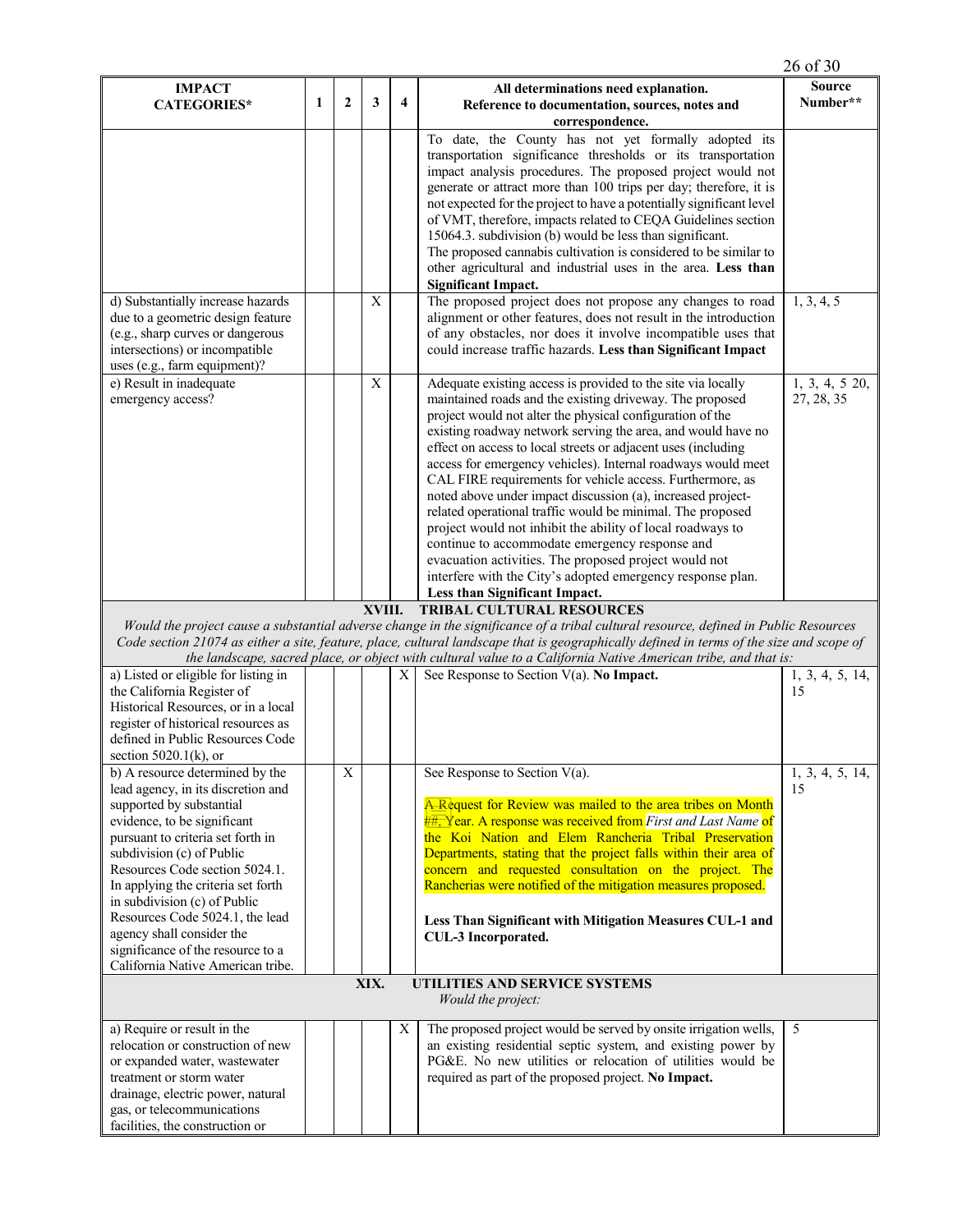| <b>IMPACT</b><br><b>CATEGORIES*</b>                                                                                                                                                                                                                     | 1 | $\mathbf{2}$ | 3            | 4 | All determinations need explanation.<br>Reference to documentation, sources, notes and<br>correspondence.                                                                                                                                            | <b>Source</b><br>Number** |
|---------------------------------------------------------------------------------------------------------------------------------------------------------------------------------------------------------------------------------------------------------|---|--------------|--------------|---|------------------------------------------------------------------------------------------------------------------------------------------------------------------------------------------------------------------------------------------------------|---------------------------|
| relocation of which could cause<br>significant environmental effects?                                                                                                                                                                                   |   |              |              |   |                                                                                                                                                                                                                                                      |                           |
| b) Have sufficient water supplies<br>available to serve the project and<br>reasonably foreseeable future<br>development during normal, dry<br>and multiple dry years?                                                                                   |   |              | $\mathbf{X}$ |   | See Response to Section X(b). Less Than Significant Impact.                                                                                                                                                                                          |                           |
| c) Result in a determination by<br>the wastewater treatment<br>provider, which serves or may<br>serve the project that it has<br>adequate capacity to serve the<br>project's projected demand in<br>addition to the provider's existing<br>commitments? |   |              |              | X | The proposed project would be served by an on-site septic<br>system and portable toilets. No Impact.                                                                                                                                                 | 5                         |
| d) Generate solid waste in excess<br>of State or local standards or in<br>excess of the capacity of local<br>infrastructure?                                                                                                                            |   |              | X            |   | The nearest existing landfill is the County operated Clearlake<br>Landfill, which serves the County area. This landfill has<br>sufficient capacity to accommodate the project's solid waste<br>disposal needs. Less than Significant Impact.         | 1, 3, 34                  |
| e) Negatively impact the<br>provision of solid waste services<br>or impair the attainment of solid<br>waste reduction goals?                                                                                                                            |   |              | X            |   | The proposed use would not negatively impact the provision<br>of solid waste services or impair the attainment of solid waste<br>reduction goals as the applicant would chip and spread the<br>cannabis waste on site. Less than Significant Impact. | $\overline{\mathbf{5}}$   |
| f) Comply with federal, state, and<br>local management and reduction<br>statutes and regulations related to<br>solid waste?                                                                                                                             |   |              | $\mathbf{X}$ |   | All requirements and regulations related to the storage<br>transport, and disposal of solid waste would apply to this<br>project. Less than Significant Impact.                                                                                      | 1.3.34                    |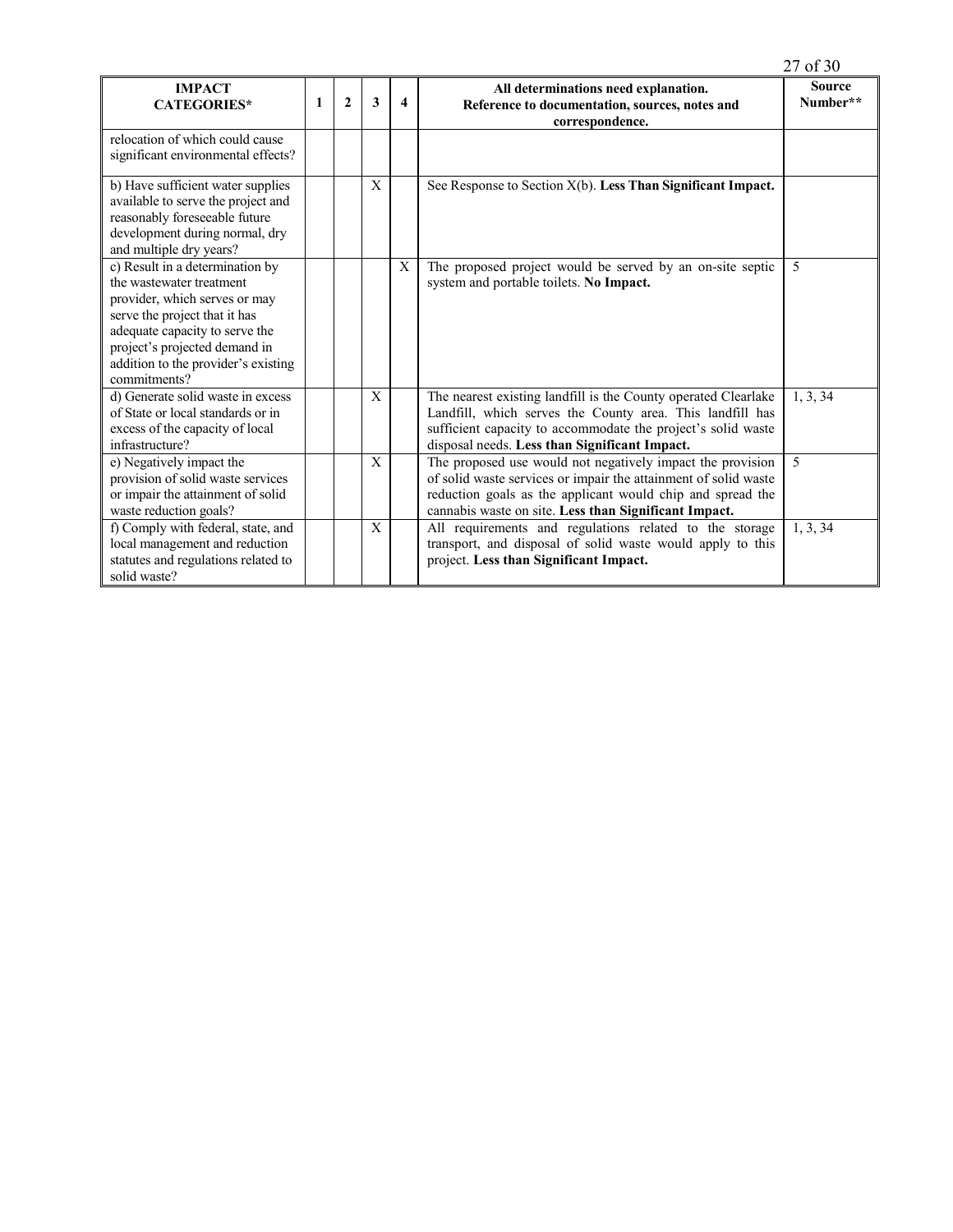|                                                                                                                                                                                                                                                                                                                                                                                                                                                                                                                                | 28 of 30 |             |             |   |                                                                                                                                                                                                                                                                                                                                                                                                                                                                                                                                                                                                                                                                                                                                                                   |                           |  |  |
|--------------------------------------------------------------------------------------------------------------------------------------------------------------------------------------------------------------------------------------------------------------------------------------------------------------------------------------------------------------------------------------------------------------------------------------------------------------------------------------------------------------------------------|----------|-------------|-------------|---|-------------------------------------------------------------------------------------------------------------------------------------------------------------------------------------------------------------------------------------------------------------------------------------------------------------------------------------------------------------------------------------------------------------------------------------------------------------------------------------------------------------------------------------------------------------------------------------------------------------------------------------------------------------------------------------------------------------------------------------------------------------------|---------------------------|--|--|
| <b>IMPACT</b><br><b>CATEGORIES*</b>                                                                                                                                                                                                                                                                                                                                                                                                                                                                                            | 1        | 2           | 3           | 4 | All determinations need explanation.<br>Reference to documentation, sources, notes and<br>correspondence.                                                                                                                                                                                                                                                                                                                                                                                                                                                                                                                                                                                                                                                         | <b>Source</b><br>Number** |  |  |
|                                                                                                                                                                                                                                                                                                                                                                                                                                                                                                                                |          |             |             |   | XX.<br><b>WILDFIRE</b>                                                                                                                                                                                                                                                                                                                                                                                                                                                                                                                                                                                                                                                                                                                                            |                           |  |  |
| If located in or near state responsibility areas or lands classified as very high fire hazard severity zones, would the<br><i>project:</i>                                                                                                                                                                                                                                                                                                                                                                                     |          |             |             |   |                                                                                                                                                                                                                                                                                                                                                                                                                                                                                                                                                                                                                                                                                                                                                                   |                           |  |  |
| a) Impair an adopted emergency<br>response plan or emergency<br>evacuation plan?                                                                                                                                                                                                                                                                                                                                                                                                                                               |          |             | $\mathbf X$ |   | On December 10, 2019 Lake County Code Enforcement Officer<br>Andrew Williams conducted a Public Resource Code (PRC)<br>4290 and 4291 Cal Fire full site inspection and provided<br>recommendations to the proposed project so that the project<br>would be in compliance with the PRC. The recommendations<br>have been incorporated into the proposed project.<br>The property is located within an SRA Area and must comply<br>with all federal, state, and local agency requirements. Less than                                                                                                                                                                                                                                                                | 1, 3, 5, 23, 37           |  |  |
|                                                                                                                                                                                                                                                                                                                                                                                                                                                                                                                                |          |             |             |   | <b>Significant Impact.</b>                                                                                                                                                                                                                                                                                                                                                                                                                                                                                                                                                                                                                                                                                                                                        |                           |  |  |
| b) Due to slope, prevailing winds,<br>and other factors, exacerbate<br>wildfire risks, and thereby expose<br>project occupants to pollutant<br>concentrations from a wildfire or<br>the uncontrolled spread of a<br>wildfire?                                                                                                                                                                                                                                                                                                  |          |             | X           |   | See response XX (a). Less than Significant Impact.                                                                                                                                                                                                                                                                                                                                                                                                                                                                                                                                                                                                                                                                                                                | 1, 3, 5, 23, 37           |  |  |
| c) Require the installation or<br>maintenance of associated<br>infrastructure (such as roads, fuel<br>breaks, emergency water sources,<br>power lines or other utilities) that<br>may exacerbate fire risk or that<br>may result in temporary or<br>ongoing impacts to the<br>environment?                                                                                                                                                                                                                                     |          |             | X           |   | Except as indicated in a) above, no additional wildfire-related site<br>improvements appear to be needed. Less than Significant<br>Impacts.                                                                                                                                                                                                                                                                                                                                                                                                                                                                                                                                                                                                                       | 1, 3, 5, 23, 37           |  |  |
| d) Expose people or structures to<br>significant risks, including<br>downslope or downstream<br>flooding or landslides, as a result<br>of runoff, post-fire slope<br>instability, or drainage changes?                                                                                                                                                                                                                                                                                                                         |          |             | $\mathbf X$ |   | There is slight chance of impact associated with post-fire slope<br>runoff, instability or drainage changes given the flatness of the<br>cultivation site. Less than Significant Impact.                                                                                                                                                                                                                                                                                                                                                                                                                                                                                                                                                                          | 5                         |  |  |
|                                                                                                                                                                                                                                                                                                                                                                                                                                                                                                                                |          | XXI.        |             |   | <b>MANDATORY FINDINGS OF SIGNIFICANCE</b>                                                                                                                                                                                                                                                                                                                                                                                                                                                                                                                                                                                                                                                                                                                         |                           |  |  |
|                                                                                                                                                                                                                                                                                                                                                                                                                                                                                                                                |          |             |             |   |                                                                                                                                                                                                                                                                                                                                                                                                                                                                                                                                                                                                                                                                                                                                                                   |                           |  |  |
| a) Does the project have the<br>potential to substantially degrade<br>the quality of the environment,<br>substantially reduce the habitat of<br>a fish or wildlife species, cause a<br>fish or wildlife population to drop<br>below self-sustaining levels,<br>threaten to eliminate a plant or<br>animal community, substantially<br>reduce the number or restrict the<br>range of a rare or endangered<br>plant or animal or eliminate<br>important examples of the major<br>periods of California history or<br>prehistory? |          | $\mathbf X$ |             |   | Per the impact discussions above, the potential of the proposed<br>project to substantially degrade the environment is less than<br>significant with incorporated mitigation measures. As described<br>in this Initial Study, the proposed project has the potential for<br>impacts related to Aesthetics, Air Quality, Biological Resources,<br>Cultural Resources, Geology and Soils, Hydrology and Water<br>Quality, Noise, Transportation, Tribal Cultural Resources, and<br>Utilities and Service Systems. However, these impacts would be<br>avoided or reduced to a less-than-significant level with the<br>incorporation of avoidance and mitigation measures discussed<br>in each impact section. Less than Significant with Mitigation<br>Incorporated. | All                       |  |  |
| b) Does the project have impacts<br>that are individually limited, but<br>cumulatively considerable?<br>("Cumulatively considerable"<br>means that the incremental effects<br>of a project are considerable<br>when viewed in connection with<br>the effects of past projects, the<br>effects of other current projects,                                                                                                                                                                                                       |          | X           |             |   | The are no project impacts that are individually limited or<br>cumulatively considerable. There is no evidence in the record<br>there are incremental effects of a project that are considerable<br>when viewed in connection with the effects of past projects (the<br>Hops Meister Farm), the effects of this current project, and/or<br>the effects of future projects. In addition, implementation of<br>mitigation measures identified in each section would avoid or<br>reduce potential impacts to less than significant levels. Based on<br>the findings and conclusions contained in the Initial Study, the<br>proposed project would have impacts that are individually                                                                                 | All                       |  |  |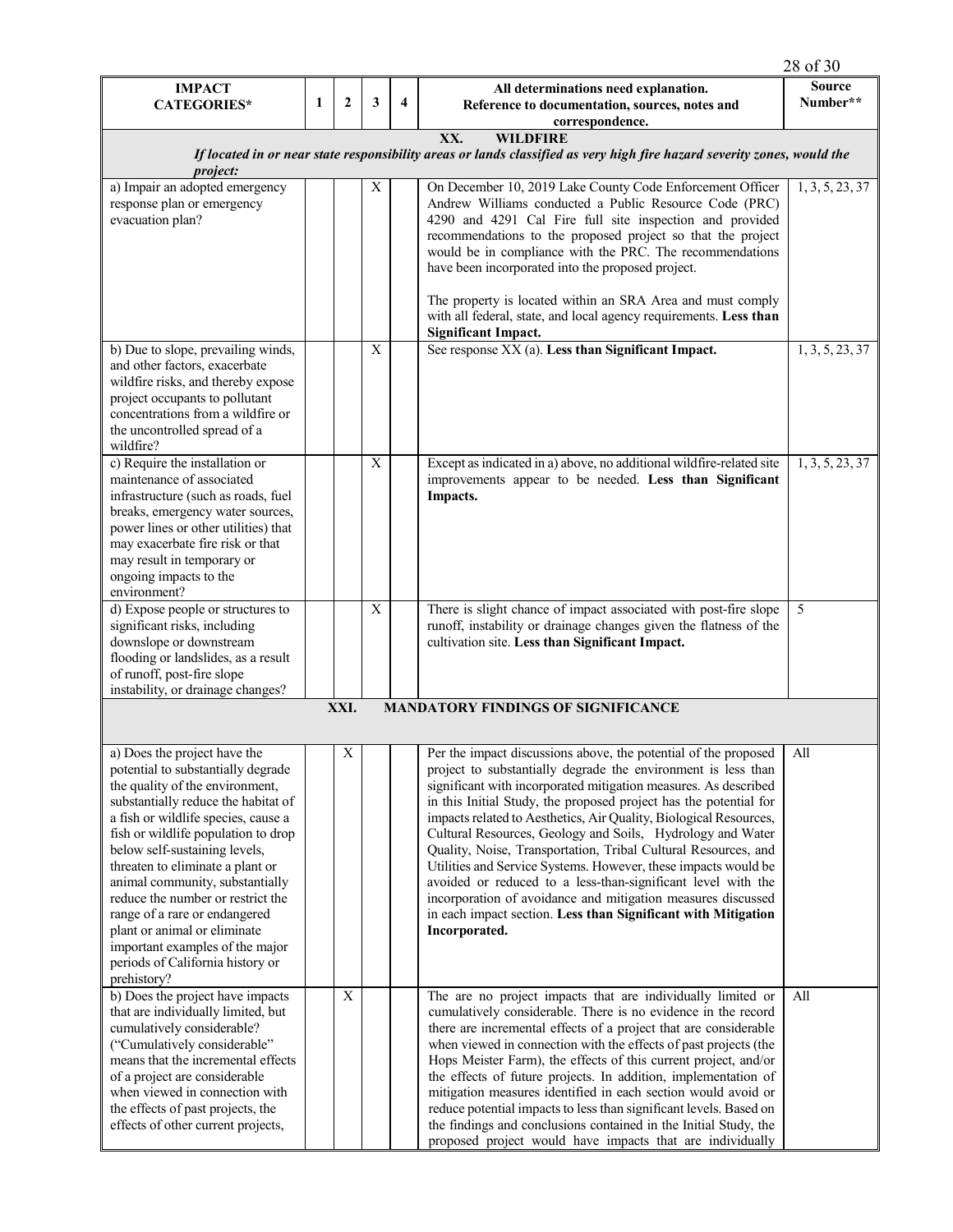29 of 30

| <b>IMPACT</b><br><b>CATEGORIES*</b>                                                                                                                     | 2 | 3 | 4 | All determinations need explanation.<br>Reference to documentation, sources, notes and<br>correspondence.                                                                                                                                                                                                                                                                                                                                                                                                                                                                                                 | Source<br>Number** |
|---------------------------------------------------------------------------------------------------------------------------------------------------------|---|---|---|-----------------------------------------------------------------------------------------------------------------------------------------------------------------------------------------------------------------------------------------------------------------------------------------------------------------------------------------------------------------------------------------------------------------------------------------------------------------------------------------------------------------------------------------------------------------------------------------------------------|--------------------|
| and the effects of probable future<br>projects)?                                                                                                        |   |   |   | limited, but are not cumulatively considerable. Less than<br><b>Significant with Mitigation Incorporated.</b>                                                                                                                                                                                                                                                                                                                                                                                                                                                                                             |                    |
| c) Does the project have<br>environmental effects which will<br>cause substantial adverse effects<br>on human beings, either directly<br>or indirectly? | X |   |   | The proposed project has the potential to result in adverse<br>indirect or direct effects on human beings in the areas of<br>Aesthetics, Air Quality, Biological Resources, Cultural<br>Resources, Geology and Soils, Hydrology and Water Quality,<br>Noise, Transportation, Tribal Cultural Resources, and Utilities<br>and Service Systems. Implementation of mitigation measures<br>identified in each section would avoid or reduce the substantial<br>adverse indirect or direct effects on human beings to a less than<br>significant level. Less than Significant with Mitigation<br>Incorporated. | All                |

\* Impact Categories defined by CEQA

#### **\*\*Source List**

- 1. Lake County General Plan
- 2. Lake County GIS Database
- 3. Lake County Zoning Ordinance
- 4. City of Clearlake General Plan
- 5. Lake Vista Farms Cannabis Cultivation Application Major Use Permit.
- 6. U.S.G.S. Topographic Maps
- 7. U.S.D.A. Lake County Soil Survey
- 8. Lake County Important Farmland Map, California Department of Conservation Farmland Mapping and Monitoring Program
- 9. Department of Transportation's Scenic Highway Mapping Program, *(https://dot.ca.gov/programs/design/lap-landscape-architecture-and-communitylivability/lap-liv-i-scenic-highways)*
- 10. Lake County Serpentine Soil Mapping
- 11. California Natural Diversity Database [\(https://www.wildlife.ca.gov/Data/CNDDB\)](https://www.wildlife.ca.gov/Data/CNDDB)
- 12. U.S. Fish and Wildlife Service National Wetlands Inventory
- 13. Biological Assessment prepared by Natural Investigations Company, Inc.., dated August 22, 2019.
- 14. Cultural Resource Report Natural Investigations Company, Inc.., dated August 13, 2019.
- 15. California Historical Resource Information Systems (CHRIS); Northwest Information Center, Sonoma State University; Rohnert Park, CA.
- 16. Water Resources Division, Lake County Department of Public Works Wetlands Mapping.
- 17. U.S.G.S. Geologic Map and Structure Sections of the Clear Lake Volcanic, Northern California, Miscellaneous Investigation Series, 1995
- 18. Official Alquist-Priolo Earthquake Fault Zone maps for Lake County
- 19. Landslide Hazards in the Eastern Clear Lake Area, Lake County, California, Landslide Hazard Identification Map No. 16, California Department of Conservation, Division of Mines and Geology, DMG Open –File Report 89-27, 1990
- 20. Lake County Emergency Management Plan
- 21. Lake County Hazardous Waste Management Plan, adopted 1989
- 22. Lake County Airport Land Use Compatibility Plan, adopted 1992
- 23. California Department of Forestry and Fire Protection Fire Hazard Mapping
- 24. National Pollution Discharge Elimination System (NPDES)
- 25. FEMA Flood Hazard Maps
- 26. Lake County Aggregate Resource Management Plan
- 27. Lake County Bicycle Plan
- 28. Lake County Transit for Bus Routes
- 29. Lake County Environmental Health Division
- 30. Lake County Grading Ordinance